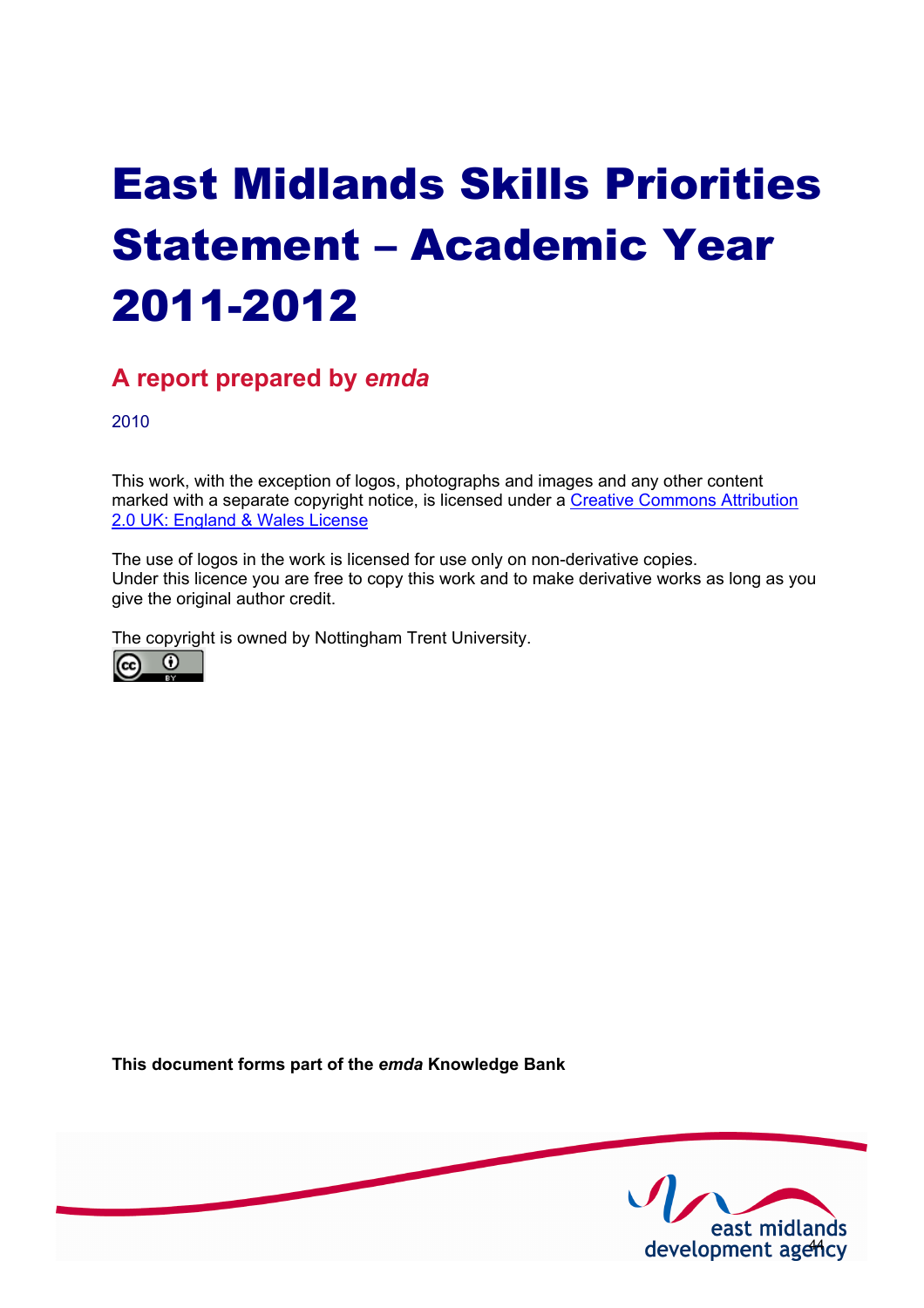# **East Midlands Skills Priorities Statement**

# **Academic Year: 2011-2012**

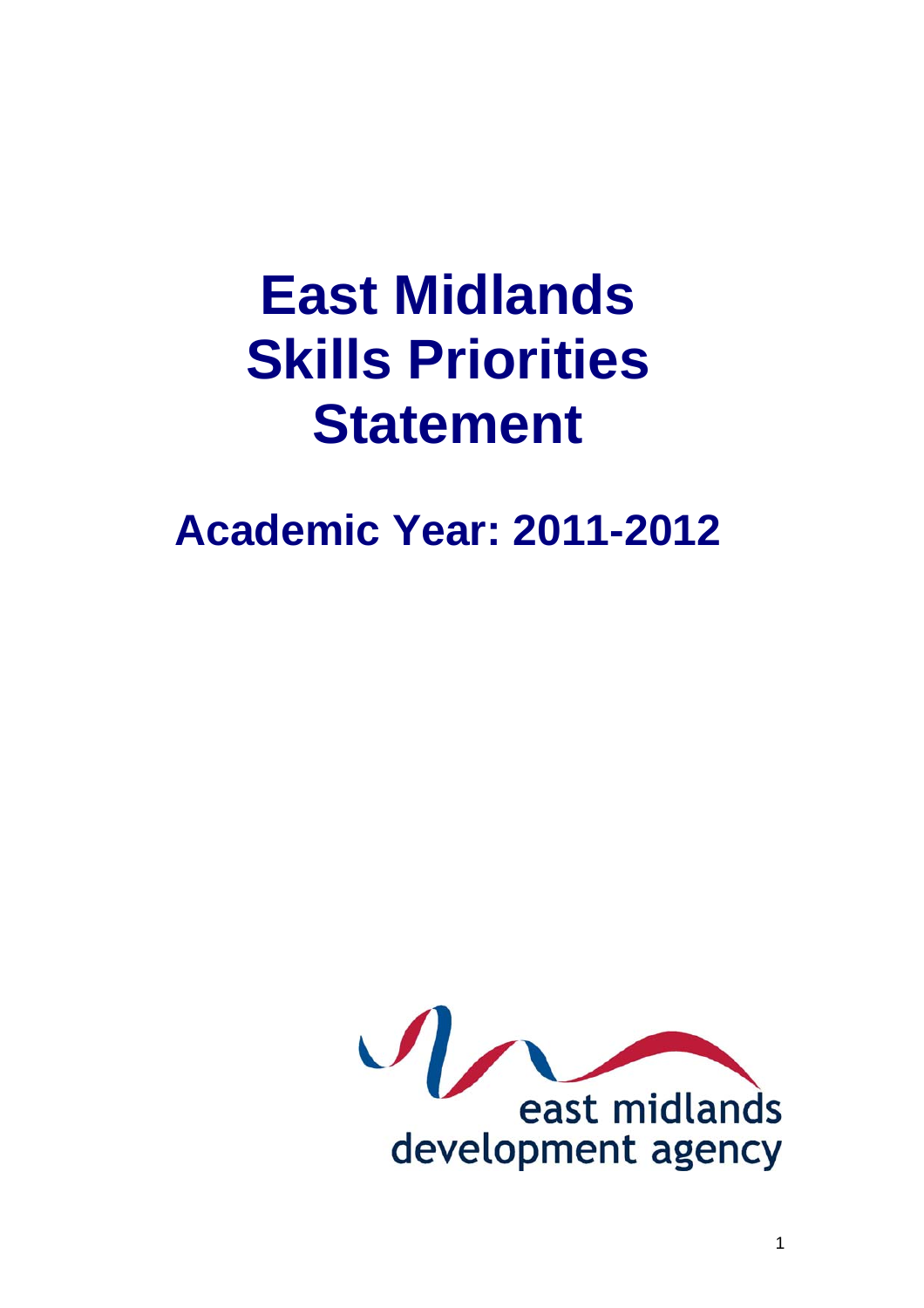

# **East Midlands Skills Priorities Statement: Policy Summary**

#### **Headline Challenges and Objectives**

The East Midlands has made significant progress towards improving the supply of skills. However, weak demand for skills remains a key challenge. This contributes to lower productivity, a limited incentive for many workers to improve their skills, and the loss of graduates and skilled workers to other regions.

Technological and regulatory change will increase demand for technician-level skills in the Transport Equipment, Sustainable Construction, Food and Drink, and Health and Bioscience sectors. Employers continue to report skills gaps in generic, employability and basic skills. The East Midlands has the highest proportion of employment in Manufacturing compared to any other English region, but Healthcare is forecast to be one of the fastest growing sectors, with diversifying needs due to population ageing.

Funding shifts should be prioritised in Further Education (FE) for young people and Apprenticeships. Higher Education (HE) and FE for adults are currently wellaligned to labour market need. However, FE provision for young people mirrors individual interests (such as art, sport and beauty) rather than opportunities in the labour market. Apprenticeships at Level 3 and 4 have been increasing, although the vast majority continue to be at Level 2.

The majority of the long-term unemployed are seeking low skilled jobs, whilst vacancies are concentrated in Sales and Healthcare. Addressing this mismatch requires significant re-skilling.

#### **Recommendations**

#### *1. Skills for Manufacturing*

- More **technician-level** provision is needed to meet replacement demand, including Level 3 and 4 Apprenticeships.
- **FE providers should collaborate with large, high-value manufacturing employers**. Their SME supply chains provide a market for new courses that support technician-level jobs requiring skills in emerging technologies.
- There is a need to mitigate the recent fall in employer demand for Manufacturing Apprenticeships around **Derby** due to the recession.

#### *2. Skills for Construction*

- Low carbon technologies will require new skills in existing jobs. Providers will need to **update course content to reflect emerging 'green skills'**.
- The increasing use of **offsite manufacturing techniques** provides opportunities to efficiently deliver transferable skills required by both Construction and Manufacturing employers.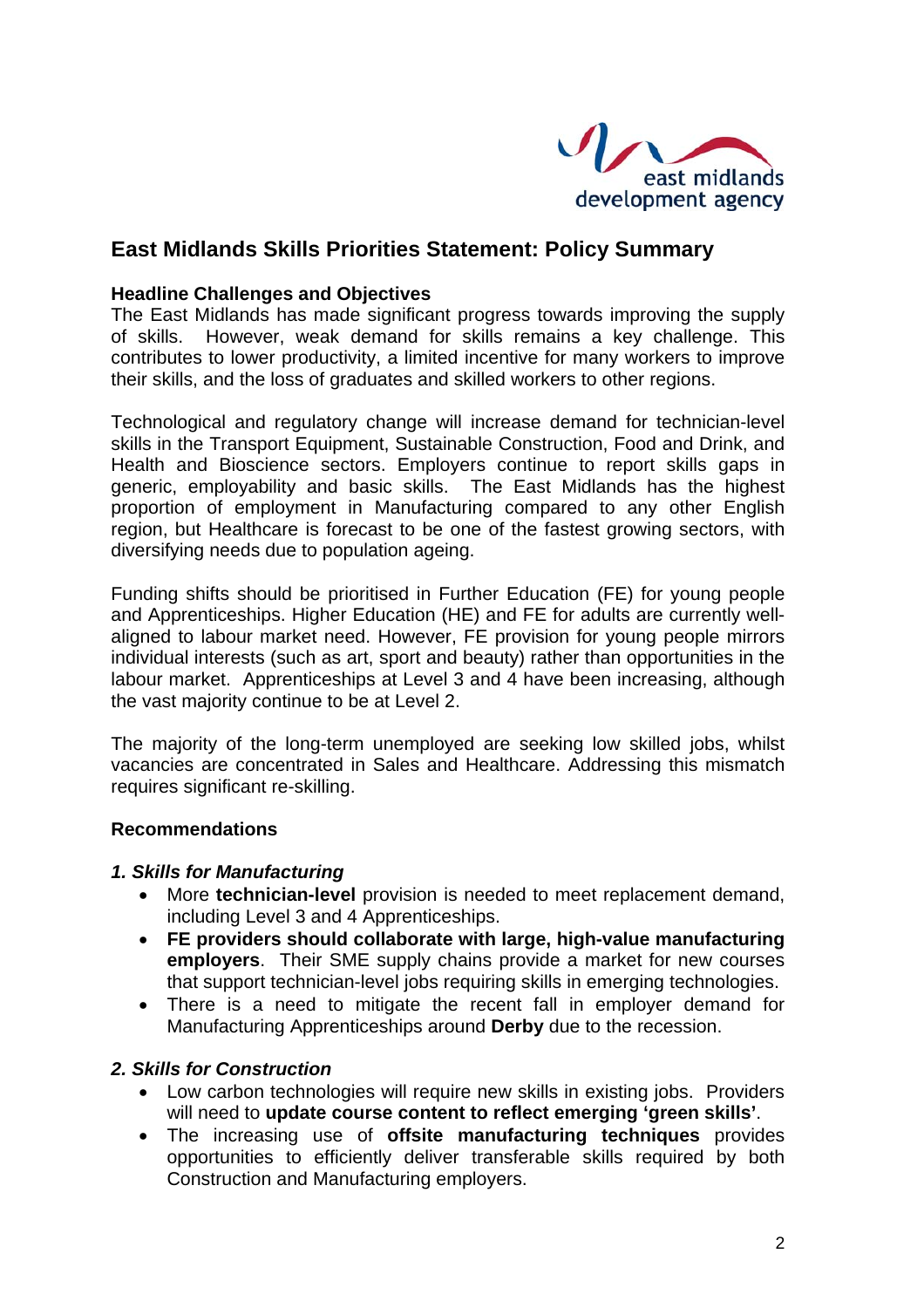- **Regulatory change** requires development of course content relevant to plumbing, electrical engineering, air conditioning and energy efficiency.
- Providers need to work collaboratively with power generation and waste recycling companies in the region, who are pioneering **low carbon, resource efficient technologies**. This will support future technician-level skills needs across Construction and Manufacturing.
- Provider capacity in **Lincolnshire and Northamptonshire** will need to meet increased demand for jobs in Construction due to population growth and likely increases in house building as the economy recovers.

#### *3. Skills for Health and Bioscience*

- FE provision in healthcare needs to keep pace with the growth and diversification of the sector. Demographic change requires specific skills in residential elder, care in the home, and childcare at all levels.
- There needs to be increased **progression routes** for the unemployed, from Skills for Life upwards.
- Provision needs to meet demand for **technician-level skills** in medical equipment, pharmaceuticals and bioscience. HE and private sector research and development excellence provides opportunities for FE collaboration.

## *4. Apprenticeships*

- The Apprenticeship offer needs to be strengthened for learners over 25. This is a particular issue for the East Midlands, due to population ageing. Apprenticeships need to be a credible vocational route for all age groups.
- The further roll-out of **Apprenticeship Training Agencies** will support SME take-up of Apprenticeships.
- **Higher-level Apprenticeships** should be increased to address the low regional skills base and demand for technician-level jobs. Funding should be shifted towards Level 3 and 4 Apprenticeships, whilst Level 2 funding should be capped at the level required to meet replacement demand.
- Information, Advice and Guidance (IAG) in schools should promote Apprenticeships as a credible vocational alternative to the academic route for 16-19 year olds. School leavers need to be equipped with transferable skills in customer services, ICT, enterprise, design and project management.

# *5. Flexible Skills for a Changing Labour Market*

- In an increasingly learner-driven skills system, it is important that employability skills are embedded across all provision for young people.
- Increasing competition for university places presents opportunities for FE providers, including tailoring their offer to meet the needs of students who would previously have applied directly to a university. FE should be supported to deliver cost-efficient HE. Government could consider empowering high performing colleges to develop and award their own HElevel qualifications.
- Providers need to be held to account by employers, ensuring that courses change to meet demand. This could include employer panels working within or alongside Local Enterprise Partnerships (LEPs).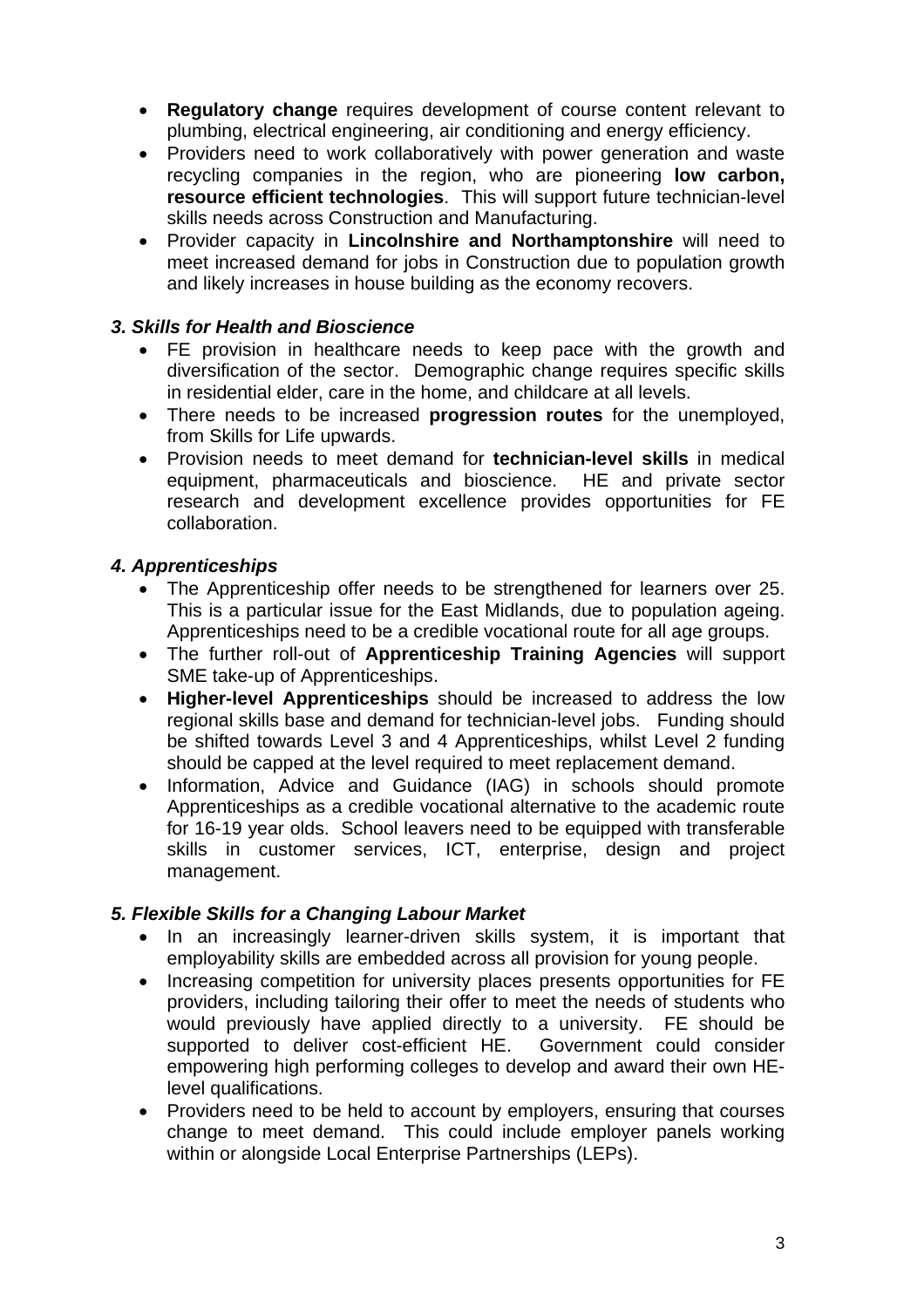- Discretionary funding needs to be available to enable agile local responses to redeploying and retaining existing skills in the event of future large-scale redundancies, as well as responding to inward investment opportunities.
- To enable individuals to navigate a changing labour market (with increasing levels of part-time and self-employment) it is crucial that training for technicians and the trades includes **enterprise skills**. The **Qualify with a Business** initiative should be more widely available as an option for vocational adult learners.
- The best features of Train to Gain need to be maintained, to tailor provision to employer need, including modular and flexible training developed through a diagnostic discussion with the employer.
- FE capital investment should support the adoption of new technologies. To keep pace with technological change, re-accreditation of modules within courses needs to be fast-tracked.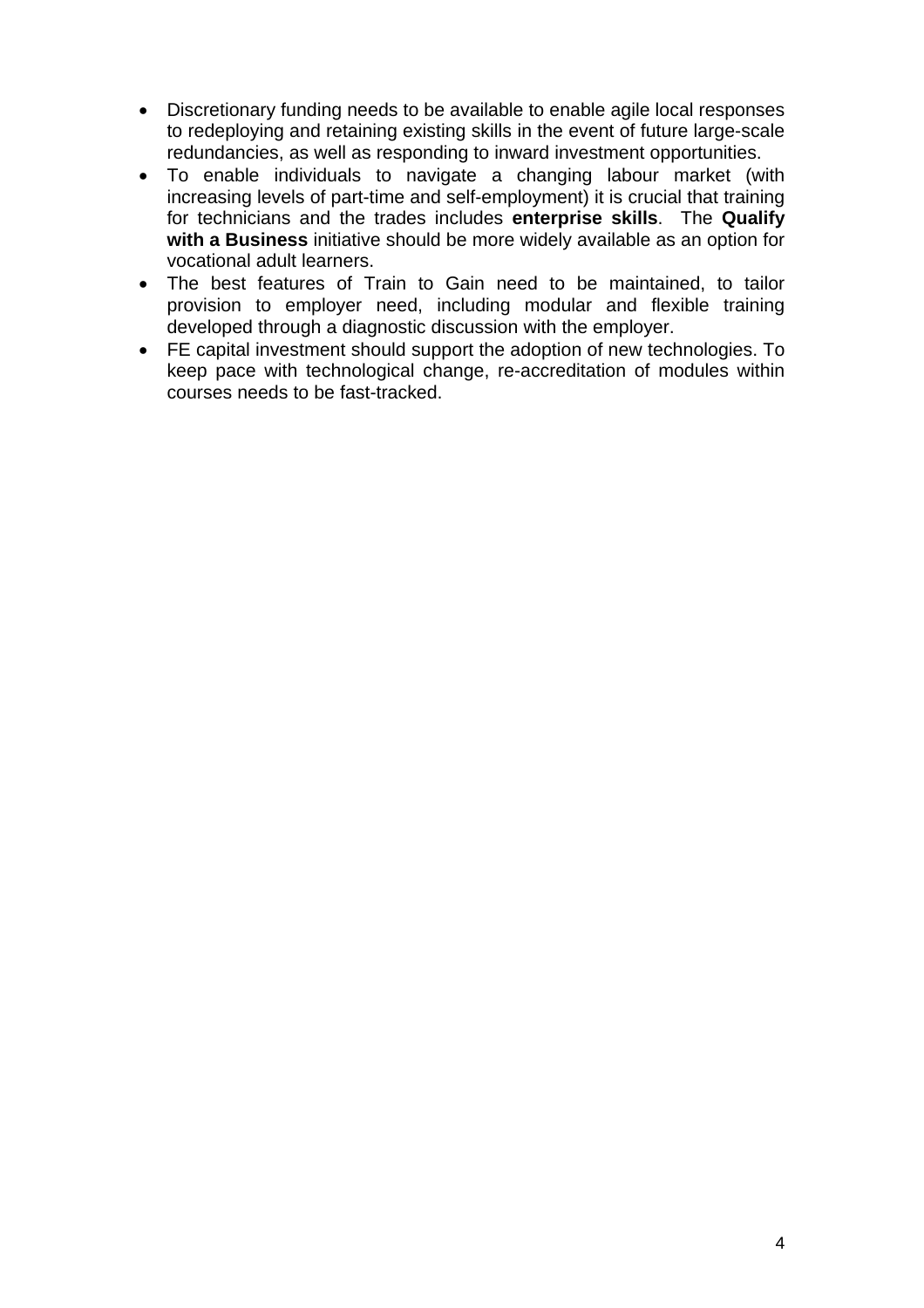

# **East Midlands Skills Priorities Statement**

#### **Introduction**

The East Midlands Skills Priorities Statement (EMSPS) sets out the skills required to support economic recovery and growth in the region. It has been produced to support the Government's ambition to increase choice and flexibility for providers and learners. It will be used:

- By the **Department for Business, Innovation and Skills (BIS)** to inform the National Skills Investment Strategy.
- By **training and skills providers** to inform their curriculum planning by providing access to high quality Labour Market Intelligence (LMI).
- By **advisors**, to support **individuals and employers** in making informed decisions on skills and training options.
- By **Local Authorities**, to inform priorities and local plans developed by Local Enterprise Partnerships (LEPs). *emda* is currently working with partners to identify local skills priorities, to which LEPs may wish to respond in the future.

This statement presents priorities for the academic year 2011-2012 for skills at all levels from 16 onwards. It is based on the latest Labour Market Intelligence and information on provision and also includes long-term prospects to 2017. The latest available data is used throughout this document. However, statistics can have a substantial time-lag, so recent developments are discussed more qualitatively. This analysis is presented in detail in Annex 3.

The EMSPS follows a logic model set out in four sections as follows:

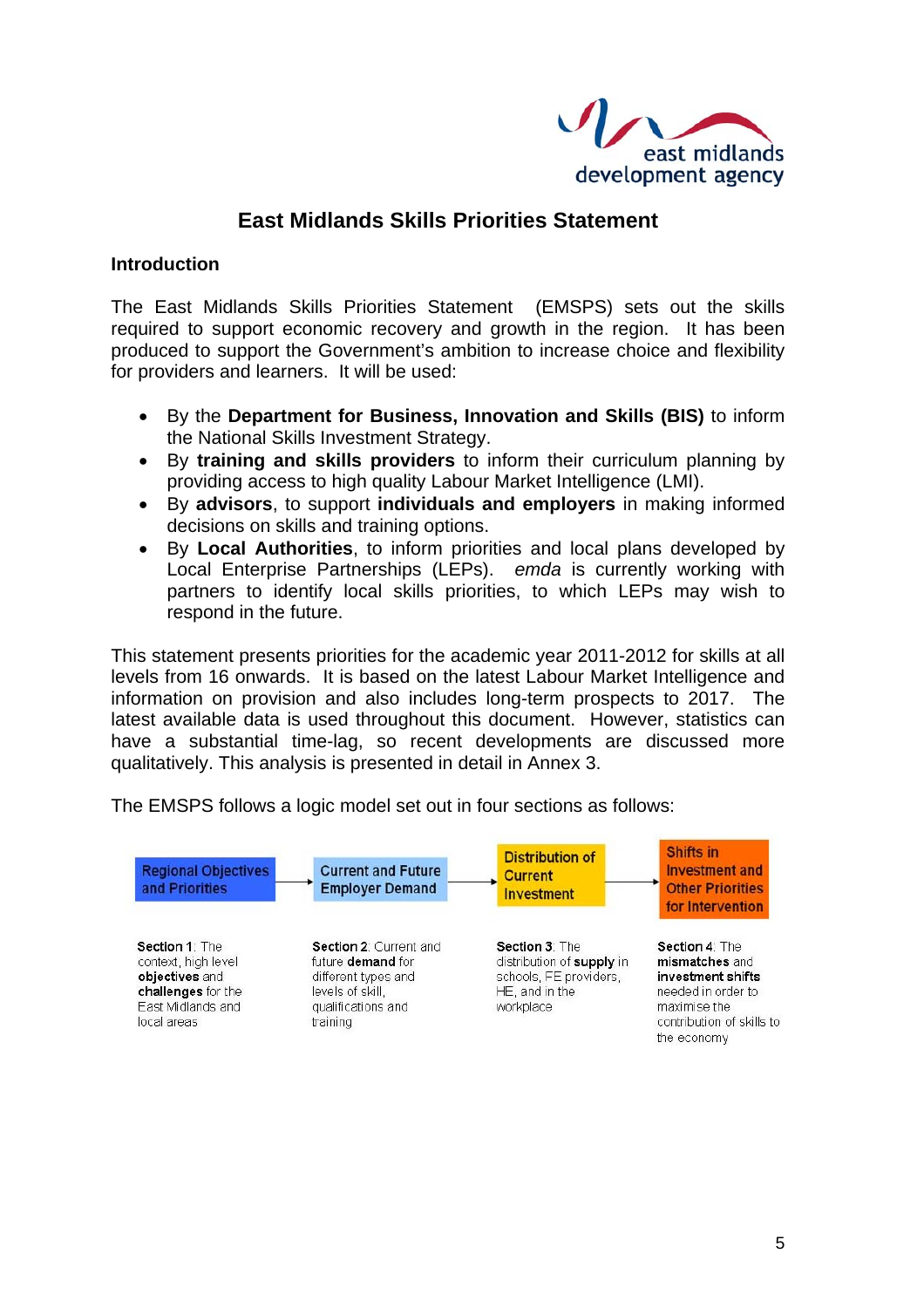# **Section 1: Regional Objectives and Priorities**

#### **1.1 Moving towards higher skill employment**

The key challenge for the region is to move away from the 'the low pay, low skill equilibrium'. The region has a comparatively high proportion of businesses operating in sectors which have a low skills requirement. Even though there are many businesses in the region that require high skills and are encountering recruitment difficulties, the East Midlands has a large proportion of employers who are relatively reliant on low skilled workers. The consequence of this is that many workers have a limited incentive to improve their skills. It also results in the loss of highly skilled workers to neighbouring regions. Key indicators are:

- Higher than average rates of employment, despite the recession, coupled with lower than average pay.
- Lower proportions of employment in highly skilled occupations and lower proportions of the workforce with higher-level qualifications, especially compared to high performing regions such as the South East and East of England.
- Low workforce skills and businesses requiring large proportions of low skilled workers concentrated in areas such as coastal Lincolnshire, North Nottinghamshire and North Derbyshire.<sup>[1](#page-6-0)</sup>

The outcomes of this for the East Midlands' economy are:

- Lower than average productivity of firms and organisations.
- Lower than average earnings across the region and a reliance on casual labour and significant incidences of in-work poverty in some sectors and local areas $<sup>2</sup>$  $<sup>2</sup>$  $<sup>2</sup>$ </sup>
- Poor retention of graduates and skilled people and high-levels of outcommuting.
- Vulnerability to international competition.

There have been significant improvements in the supply and demand for skills in the East Midlands since 2001. The region has experienced a greater increase in the proportion of residents with a degree or higher, and a faster decrease in those lacking a Level 2 compared to England overall. $3$  However, further progress to address the challenges above is necessary to improve business competitiveness and the resilience of local communities, through skills development and improved utilisation of the current and future workforce.

 <sup>1</sup> *emda, 'The East Midlands in 2010'*, June 2010.

<span id="page-6-1"></span><span id="page-6-0"></span><sup>&</sup>lt;sup>2</sup> More detail on these issues can be found in: Warwick Institute for Employment Research (IER), on behalf of *emda*, '*Migrant workers in the East Midlands'* and '*In-work poverty in the East Midlands'* – forthcoming, 2010.

<span id="page-6-2"></span>From a comparison of highest qualification levels between 2001 and 2008, '*Annual Population Survey 2001-2008'*. [http://www.thedataservice.org.uk/statistics/](http://www.thedataservice.org.uk/statistics/sfrdec09/sfr_dec09_labour_force_tables.htm) 

Note: The proportion without a Level 2 qualification is the sum of those with lower than Level 2 and those with no qualifications. See: *emda, 'The East Midlands in 2010'*, June 2010.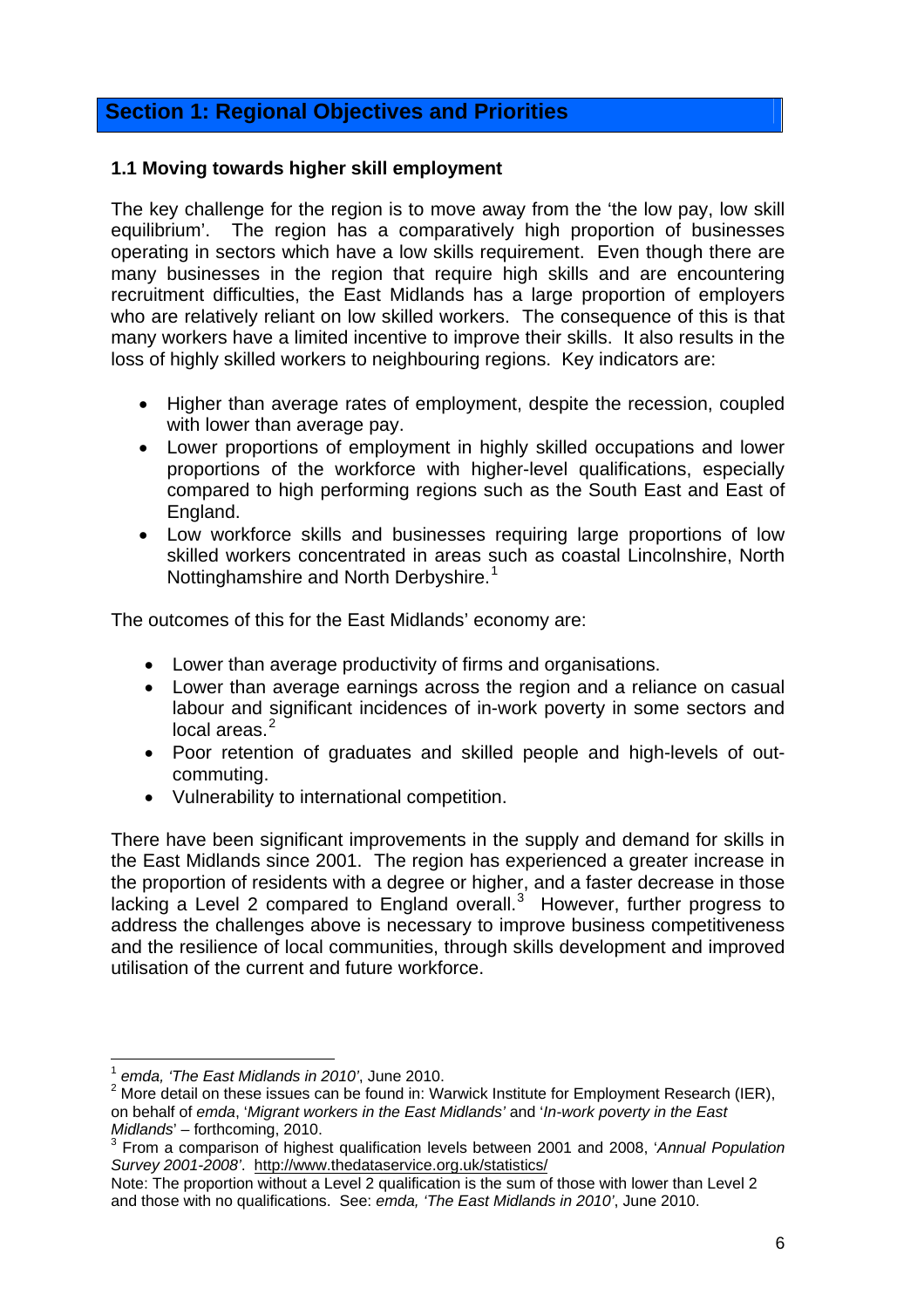Figure 1 shows that the East Midlands has a large proportion of employment in Manufacturing, the largest of any English region and also has high employment in Construction. Although Private Sector Services<sup>[4](#page-7-0)</sup> provide the largest share of employment in the region (almost 50%) this is a significantly lower share than the national average ([5](#page-7-1)5%). The share of employment in Public Sector Services<sup>5</sup> is largely in line with the national average at 26%.



**Figure 1: Structure of Employment in the East Midlands (%), 2008**

Source: ONS Crown Copyright Reserved [from Nomis on 8 July 2010], '*Annual Business Inquiry'*, 2008 employee analysis (SIC 2007).

#### **1.2 Local Profiles**

Skills priorities will differ across local areas depending on their business and employment structure. The following table provides short profiles of the East Midlands' nine County and Unitary Local Authorities, which are based on information from emerging Local Economic Assessments<sup>[6](#page-7-2)</sup> along with consultation responses, including responses from local Employment & Skills Boards. These are set out in more detail in Annex 3.

<span id="page-7-0"></span> 4 The following SIC 2007 sectors were grouped under the heading of Private Sector Services: G: Wholesale and retail trade; Repair of motor vehicles and motorcycles; H: Transportation and storage; I: Accommodation and food service activities; J: Information and communication; K: Financial and insurance activities; L: Real estate activities; M: Professional, scientific and technical activities; N: Administrative and support service activities; R: Arts, entertainment and recreation. Source: ONS Crown Copyright Reserved, '*Annual Business Inquiry'*, 2008 employee analysis (SIC 2007).

<span id="page-7-1"></span><sup>5</sup> The following SIC 2007 groups were grouped under the heading of Public Sector Services: O: Public administration and defence; Compulsory social security; P: Education; Q: Human health and social work activities. Source: Ibid.

<span id="page-7-2"></span><sup>6</sup> See the Chapter 9: Sub-Regional Profiles in: *emda, 'The East Midlands in 2010'*, June 2010.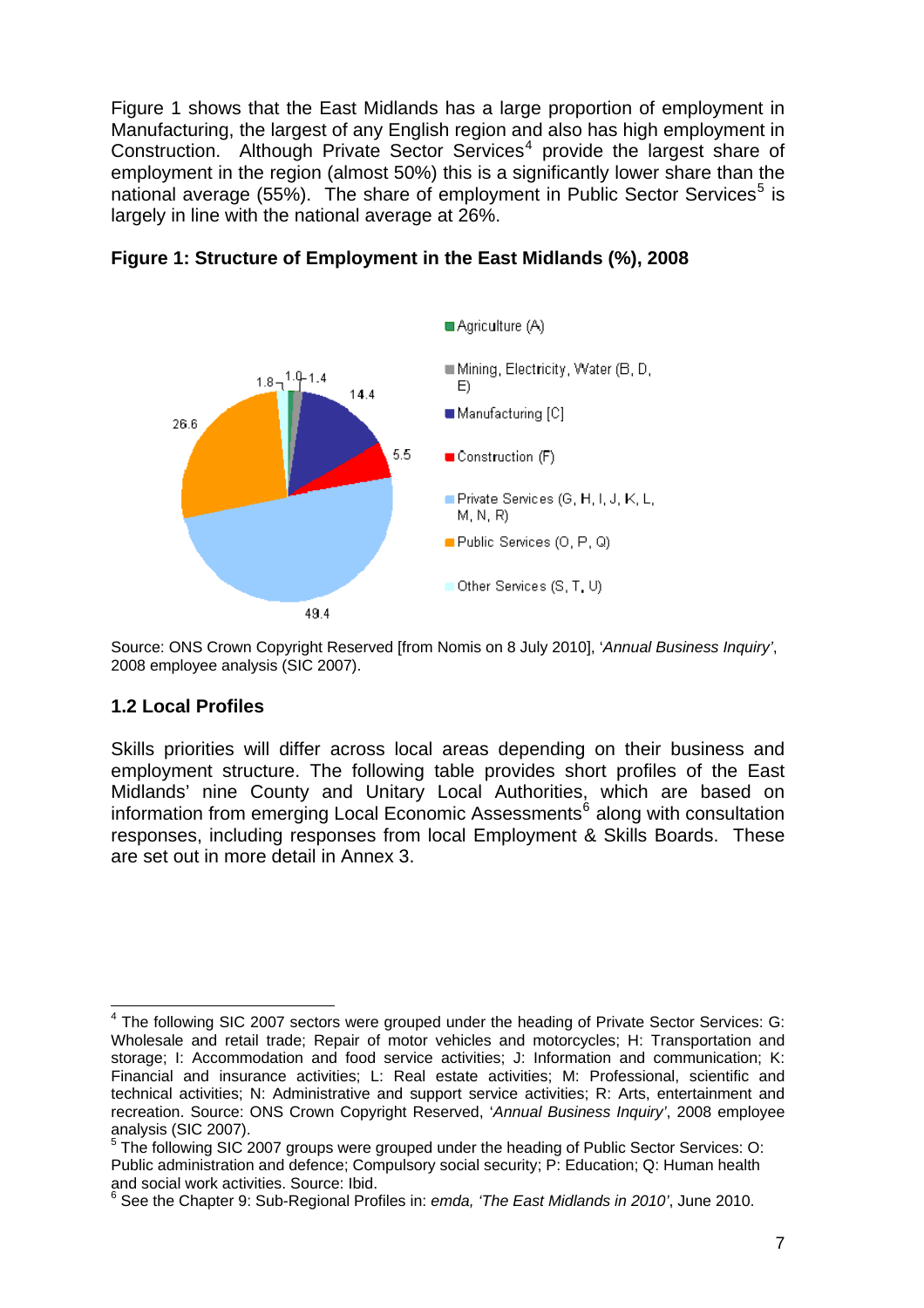| <b>Local Authority</b> | <b>Profile and Key Sectors</b>                                                                                                                                                    |
|------------------------|-----------------------------------------------------------------------------------------------------------------------------------------------------------------------------------|
| <b>Derby City</b>      | Skilled employment in the Manufacturing of Transport Equipment (Rolls-Royce,                                                                                                      |
|                        | Bombardier) contributes to the highest workplace-based pay in the region.                                                                                                         |
|                        | A relatively strong <b>Banking, Finance and Insurance sector</b> employs 19% of the                                                                                               |
|                        | workforce (including the Egg headquarters).<br><b>Public Administration, Education and Health</b> is also significant (29% of                                                     |
|                        | employment). This could, therefore, be vulnerable to cuts in public spending.                                                                                                     |
| <b>Derbyshire</b>      | A largely rural county with a lower skill profile than Derby City and concentrations of                                                                                           |
|                        | deprivation resulting from the decline of traditional manufacturing.                                                                                                              |
|                        | Agriculture and Distribution, Hotels and Restaurants (associated with tourism due                                                                                                 |
|                        | to the Peak District National Park) employ relatively high proportions of the workforce.<br>There is also a relatively large proportion of employment in Manufacturing (20% of    |
|                        | employment), which includes Transport Equipment, with Toyota at Burnaston.                                                                                                        |
| <b>Leicester City</b>  | The proportion of residents with no qualifications is double the national average and                                                                                             |
|                        | unemployment is relatively high. Leicester has the highest proportion of residents in                                                                                             |
|                        | the school age group in the region.                                                                                                                                               |
|                        | Public Administration, Education and Health accounts for 34% of employment<br>compared to 27% regionally.                                                                         |
|                        | The city has concentrations of employment in the Clothing and Footwear and Food                                                                                                   |
|                        | and Drink manufacturing sectors, with large employers such as Walkers Crisps.                                                                                                     |
| Leicestershire         | The labour market is closely linked to Leicester City. Residents have significantly                                                                                               |
|                        | higher qualification levels and higher earnings, suggesting many commute to high                                                                                                  |
|                        | skilled employment in Leicester, Nottingham and elsewhere.<br>Wholesale and Retail account for large proportions of businesses and employment,                                    |
|                        | with out-of-town retail around Leicester.                                                                                                                                         |
|                        | <b>Banking, Finance and Insurance</b> also account for a significant proportion of                                                                                                |
|                        | employment, with an Alliance and Leicester/Santander centre in Narborough.                                                                                                        |
| Lincolnshire           | Employment in this sector has been affected by a number of recent closures.                                                                                                       |
|                        | Lincolnshire has a low aggregate demand for skills and a relative reliance on casual,<br>seasonal employment, often met by international migrants. School attainment is high,     |
|                        | but outward migration of young people means that the qualification profile of the                                                                                                 |
|                        | workforce is low.                                                                                                                                                                 |
|                        | Agriculture, Food and Drink manufacturing and tourism-related industries                                                                                                          |
|                        | (Distribution, Hotels and Restaurants) account for higher than average proportions<br>of employment.                                                                              |
|                        | Residential care is also important, driven by an ageing population. The wider Public                                                                                              |
|                        | Administration, Education and Health sector accounts for 28% of employment,                                                                                                       |
|                        | suggesting vulnerability to cuts in public spending.                                                                                                                              |
| Northamptonshire       | Northamptonshire has a similar proportion of employment in manufacturing as                                                                                                       |
|                        | elsewhere in the region and has strong commuting links with London and the South<br>East. Employment rates and qualification levels are relatively high.                          |
|                        | Banking, Finance and Insurance and Distribution, Hotels and Restaurants                                                                                                           |
|                        | account for higher proportions of employment, whilst Construction, which has                                                                                                      |
|                        | accounted for significant output and employment, has been heavily affected by the                                                                                                 |
| <b>Nottingham City</b> | recession.<br>The city has a higher proportion of employment in the service sector than the East                                                                                  |
|                        | Midlands average, but has significant pockets of deprivation.                                                                                                                     |
|                        | Banking, Finance and Insurance and Public Administration, Education and                                                                                                           |
|                        | Health together account for the majority (60%) of employment. Impacts of expected                                                                                                 |
|                        | public sector cuts may weaken the demand for skilled labour over the next few years.                                                                                              |
|                        | Health also includes a growing number of private sector bioscience and healthcare<br>companies, some of which are located at specialist premises (e.g. BioCity and                |
|                        | Nottingham Science Park).                                                                                                                                                         |
| Nottinghamshire        | Persistent deprivation, worklessness and poor health reflect the lasting impacts of                                                                                               |
|                        | industrial restructuring in the north of the county. The south of the county is more                                                                                              |
|                        | affluent, with outward commuting to fill skilled jobs in Nottingham and Leicester Cities.<br>Construction employs a higher than average proportion of the workforce whilst Public |
|                        | Administration, Education and Health and Energy and Water Supply are also                                                                                                         |
|                        | important sectors. The county is a major energy exporter, with future growth                                                                                                      |
|                        | opportunities in carbon reduction and renewable energy technologies.                                                                                                              |
|                        |                                                                                                                                                                                   |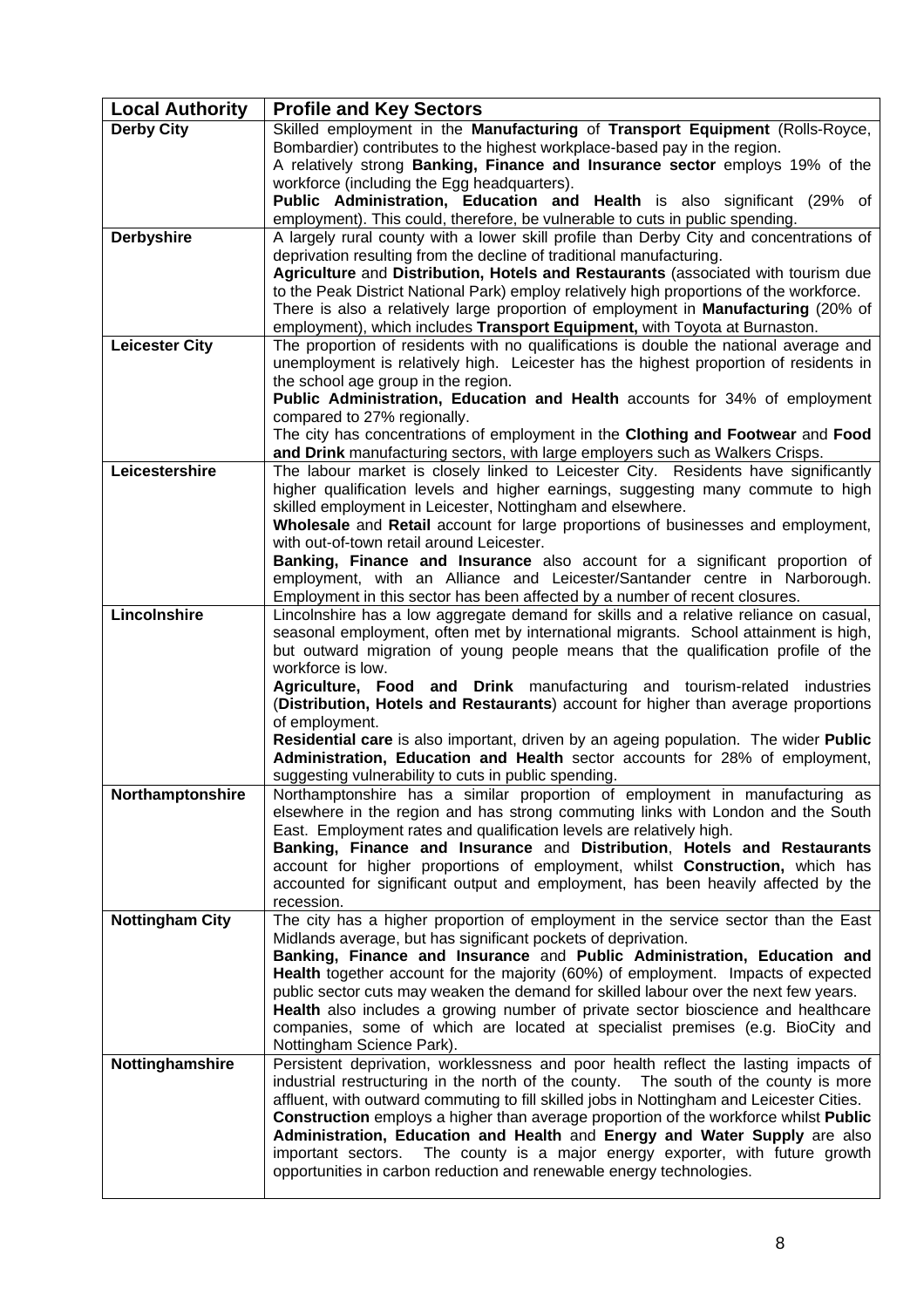| <b>Rutland</b> | Rutland is one of the smallest Local Authorities in England but has experienced           |
|----------------|-------------------------------------------------------------------------------------------|
|                | significant population growth and an increasing proportion of older residents.            |
|                | Public Administration, Education and Health accounts for the largest proportion of        |
|                | employment, which includes a large prison and military base.                              |
|                | Distribution, Hotels and Restaurants is also important, related to the leisure facilities |
|                | and nature reserve at Rutland Water.                                                      |

Source: ONS Crown Copyright Reserved [from Nomis on 8 July 2010], '*Annual Business Inquiry'*, 2008 employee analysis (SIC 2007).

# **1.3 UKCES Skills Audit Challenges for the Region**

The UK Commission for Employment and Skills (UKCES) published their first Strategic Skills Audit in March 2010 to provide a steer on national skills needs. There are four key challenges relevant to the East Midlands and its local areas:

- **Regulation, environmental considerations and technological change**, which will increasingly drive skills demand, affecting processes, products and quality standards across sectors. These will particularly affect sectors important to the East Midlands, such as Construction. The East Midlands already has significant advantages in low carbon technologies, with recent mapping suggesting that over 2,000 businesses in the region operate in renewable energy and emerging low carbon sectors.<sup>[7](#page-9-0)</sup>
- An increasing pension age and longer life expectancies will mean that **older workers** will become more important in a future labour market. The East Midlands has experienced one of the fastest increases in the pensionable age population.<sup>[8](#page-9-1)</sup> This presents challenges in meeting replacement demand and up-skilling the current workforce to keep pace with technological development. The UKCES recommends scrutiny on the extent to which the delivery of learning, as well as the type of learning, meets the needs of older workers.<sup>[9](#page-9-2)</sup> This could include modular delivery of adult FE, allowing older workers to re-skill or update existing skills. **Older workers could also be further engaged in the Apprenticeship offer,** both through increased provision of Adult Apprenticeships for the over 25s and as mentors for younger learners.
- **Meeting a continued demand for low skilled jobs,** due to replacement demand. Low-skilled individuals will need up-skilling to improve product and service quality and also to progress and sustain employment. In uncertain economic times, low skilled jobs can be easily cut or replaced.
- **The under-deployment of skilled staff.** Across the UK, the supply of skilled workers has grown faster than the demand for skilled jobs. This is particularly the case in the East Midlands because of the low pay, low skill equilibrium. **Management and leadership skills are therefore necessary to improve the utilisation of the existing skills of the workforce**. Better management skills won't just improve the productivity of the managers themselves, but they will contribute to better deployment and organisation of staff at all skill levels.<sup>[10](#page-9-3)</sup> However, better management skills will only enhance business performance if deployed in the context of wider improvements to work organisation and product market strategies.

<span id="page-9-0"></span><sup>7</sup> <sup>7</sup> Ekosgen, on behalf of *emda, 'Low Carbon Business Mapping'*, 2010 - to be published.<br><sup>8</sup> *emda, 'The East Midlands in 2010'*, June 2010.

<span id="page-9-1"></span>

<span id="page-9-2"></span><sup>9</sup> UK Commission for Employment and Skills (UKCES), '*Skills for Jobs: Today and Tomorrow*' - The National Strategic Skills Audit for England 2010.

<span id="page-9-3"></span> $10$  Ibid.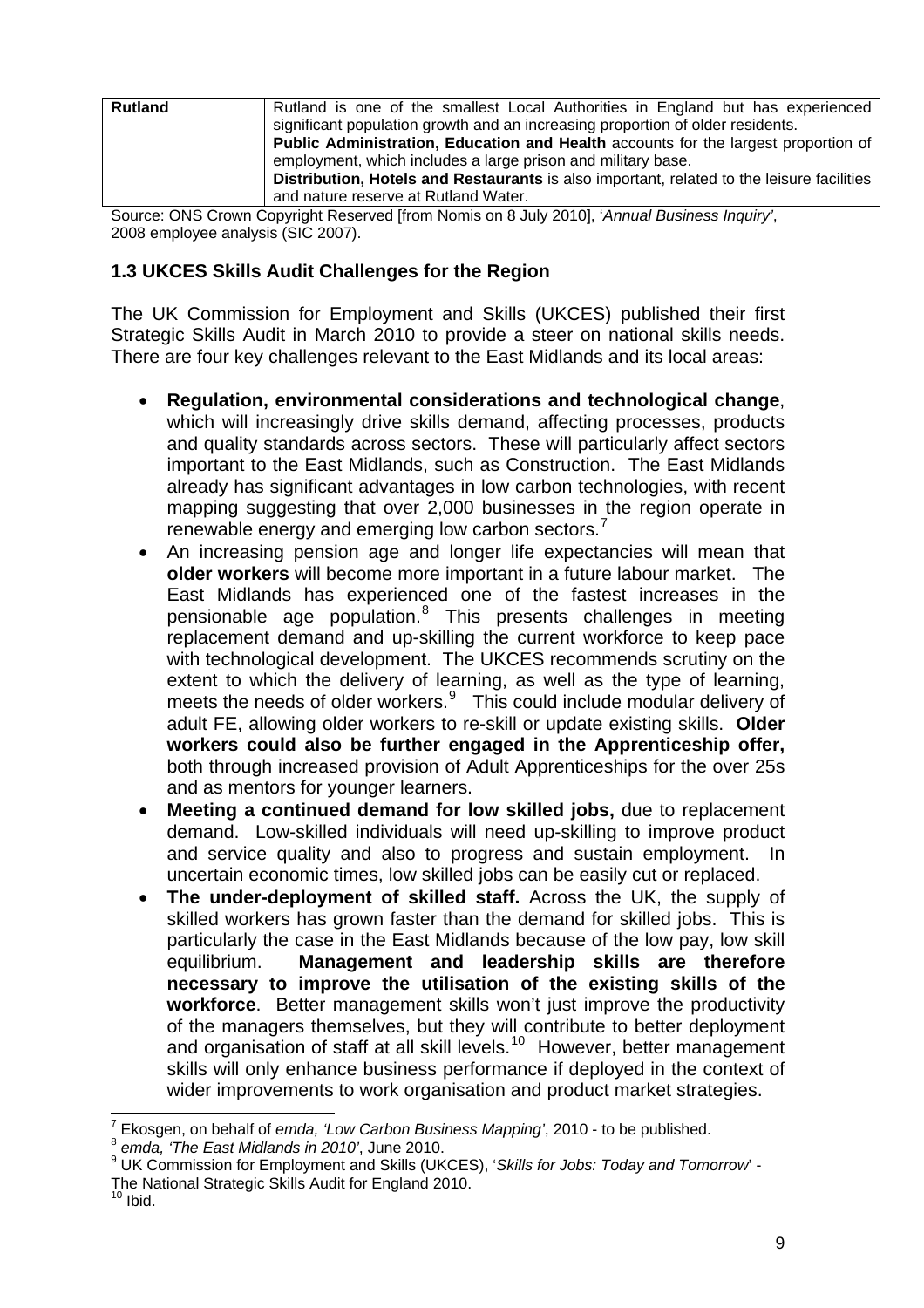# **1.4 Current East Midlands Skills Priorities**

The current Regional Economic Strategy (RES), '*A Flourishing Region'*, sets out a number of policy priorities which combine supply-side actions with business support and regeneration interventions that can stimulate demand. Responses to the recent consultation on skills priorities in the East Midlands (Annex 2) endorsed the continued relevance of the skills priorities set out in the RES.

RES policy aims to stimulate demand through:

- Encouraging an enterprise culture and a dynamic SME base.
- Building on regional strengths through a strong modern manufacturing base.
- Supporting greater innovation, building on the skills and employment opportunities of a resource efficient, low carbon future.

The RES also sets priorities for developing the skill levels of the current and future workforce and improving the responsiveness of supply in both Further and Higher Education. These priorities have a strong emphasis on 'economically valuable skills' and the need to support sustainable employment. These include both job-specific and technical skills and generic skills that can be applied throughout the labour market (such as team working or communication skills).

## **1.5 Regional Priority Sectors**

The East Midlands has also identified a number of sectors which demonstrate competitive advantage and growth opportunities. These sectors together account for 21% of the region's GVA, and are as follows:

- **Transport Equipment**: aerospace, automotive, defence, marine and rail manufacturing sectors which are of particular importance in Derby, Derbyshire and Northamptonshire.
- **Healthcare and Bioscience**: covering both manufacturing (medical equipment and pharmaceuticals) and healthcare services, significant to Nottingham City and Leicestershire.
- **Sustainable Construction**: important to the economy across the region (particularly Nottinghamshire, Derbyshire, Leicestershire and Lincolnshire) and to the development of low carbon technologies. High population growth could provide significant job opportunities in the Construction sector.
- **Food and Drink**: food production, preparation and packaging, especially in Lincolnshire, and innovative food production sciences around Leicester.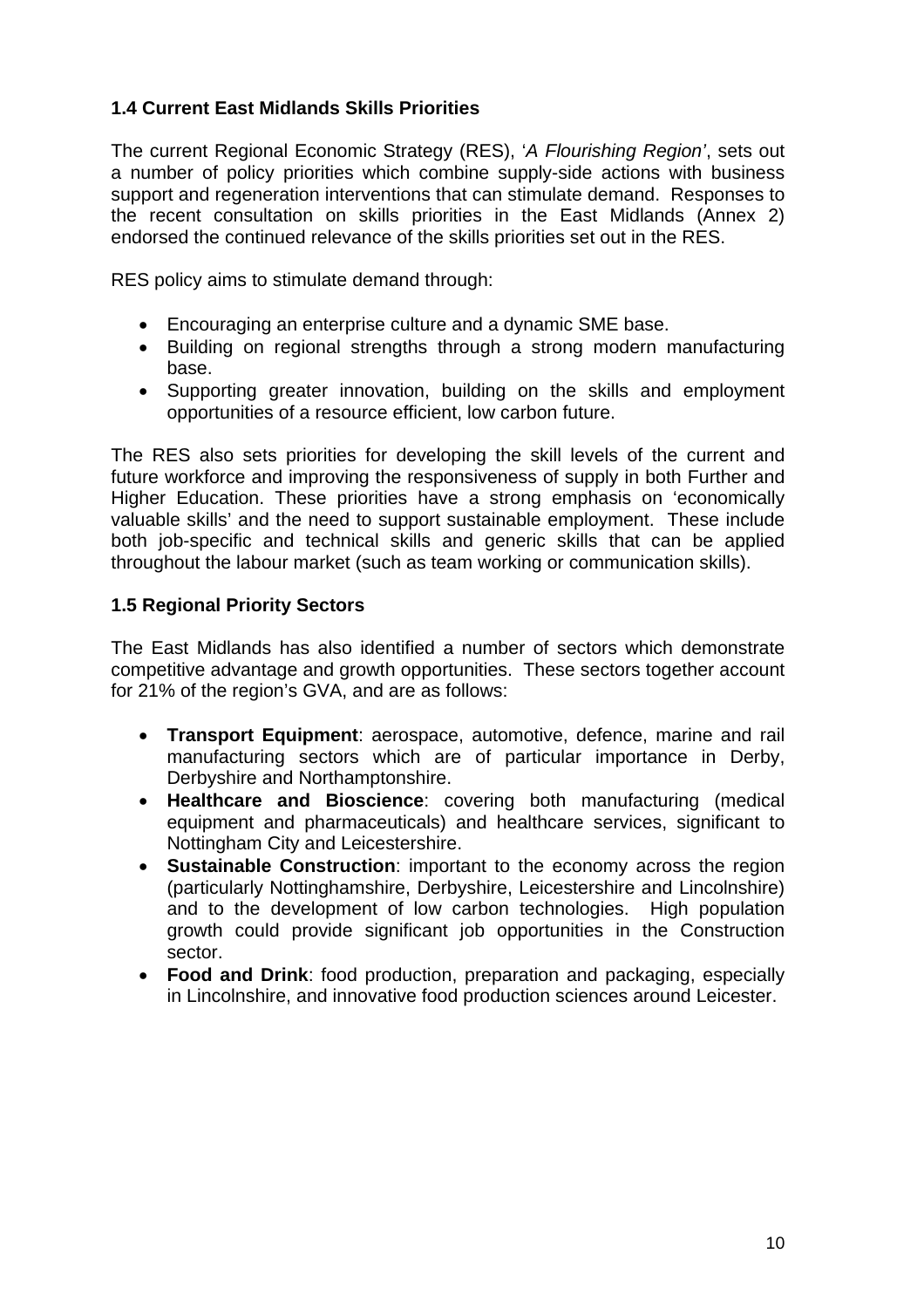# **Section 1: Key Points**

- The key challenge for the region is to move away from the 'the low pay, low skill equilibrium'. This aggregate balance results in a limited incentive for many workers to improve their skills.
- Meeting a continued demand for low skilled jobs, due to replacement demand (although the majority of new jobs will be highly skilled).
- Regulation, environmental considerations, and technological change will increasingly drive skills demand, especially for technician-level skills in priority sectors.
- The ageing workforce is a particular challenge for the East Midlands.
- Management and leadership skills are necessary to improve deployment of the current workforce and improve skills utilisation.

# **Section 2: Current and Future Employer Demand**

This section provides a snapshot of the factors that influence the market for skills in the East Midlands. This needs to reflect the choices made by individual learners, the needs of employers and the skills required by the wider economy.

# **2.1 Current Demand for Labour and Skills**

Due to the recession, the rate of employment decline in Manufacturing and Construction sectors has increased and overall unemployment has risen, providing an increasing pool of potential labour. Employers have suggested that:

- It has become easier to recruit people in the **Skilled Trades** and in **lower skilled occupations**.
- Recruitment difficulties have increased in **Managerial** and **high skill occupations**. [11](#page-11-0)
- Overall **'skills shortage vacancies'** are lower in the East Midlands  $(13.1\%$  of all vacancies,  $8<sup>th</sup>$  out of the nine regions) than in England (16.4%). However, in more buoyant local labour markets, in particular **Rutland** (26.2%) and **Leicestershire** (24.1%), skills shortage vacancies remain higher than average.<sup>[12](#page-11-1)</sup>
- Compared to 2007, **skills shortage vacancies in 2009 decreased significantly**, due to a fall in recruitment activity as a consequence of the recession. Recruitment difficulties have remained high in the Hospitality, Construction and Social Care sectors.
- Just under one-fifth of East Midlands businesses (19%) believed that the recruitment of **Apprentices** and trainees had decreased due to the recession. There was a notable concentration of employers stating this in **Nottingham City** and **Nottinghamshire**. Moreover, almost one-fifth of businesses said that expenditure on training had decreased.

<span id="page-11-1"></span><span id="page-11-0"></span> $\overline{\phantom{a}}$ 11 BMG Research prepared for the YPLA and SFA East Midlands Region, '*The National Employer Skills Survey 2009: report of results for the East Midlands'* – Forthcoming. Table 29.<br><sup>12</sup> Ibid. Table 21.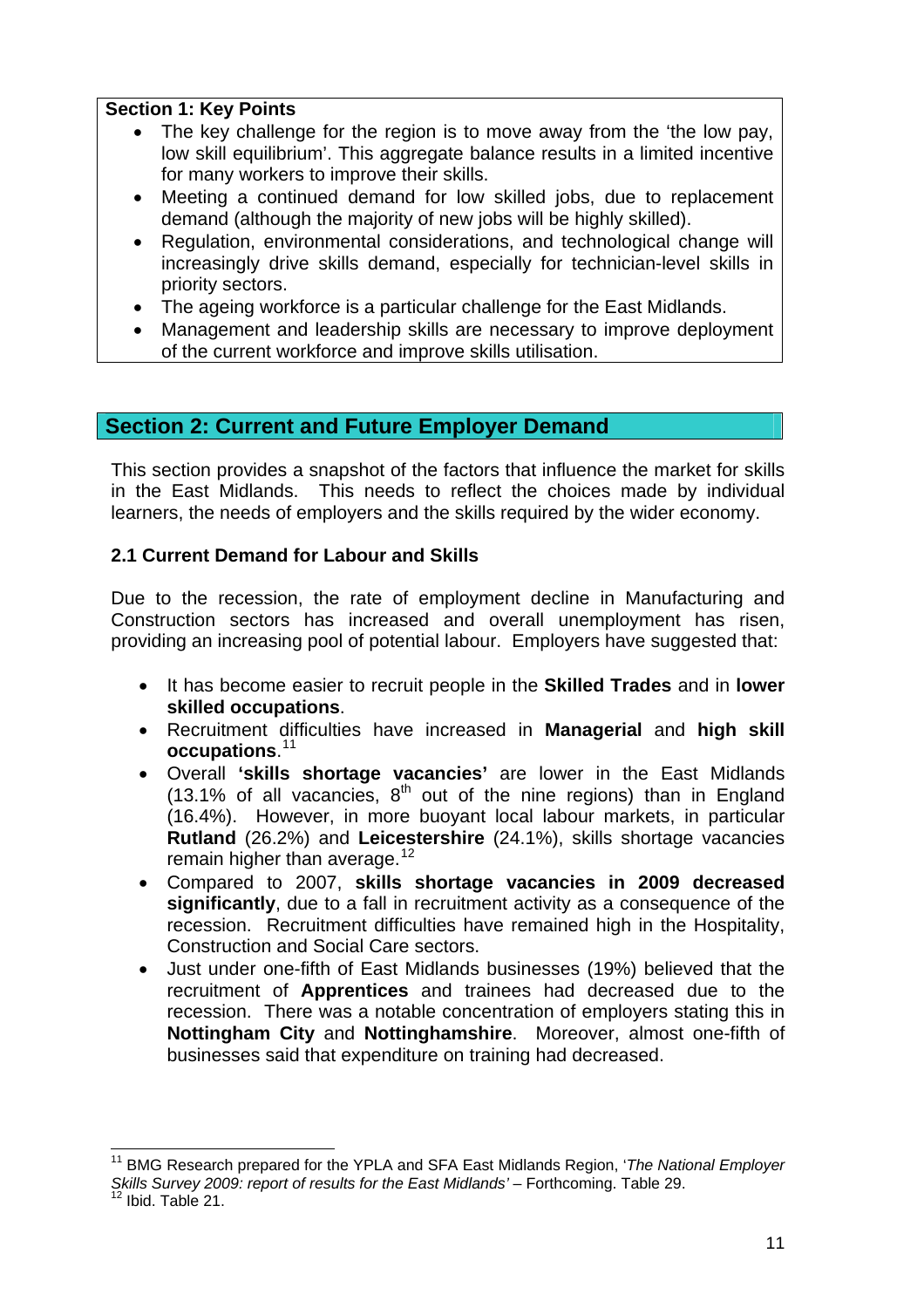- Looking forward over the next 12 months, a very high proportion of employers said that they were unlikely to take on any new Apprentices. Currently, about 8% of employers employed Apprentices. The proportion was the highest in sectors such as Distribution, Retail, Construction and Public Administration, Education and Health.<sup>[13](#page-12-0)</sup>
- **Practical or job-specific skills** continue to account for the largest share of the type of skills employers find lacking amongst applicants (64% of skills shortage vacancies).
- **Generic skills** are also important, with customer handling skills, problem solving skills, oral communication and team working skills all being needed in at least 40% of skills shortage vacancies. Basic and generic skills are particularly an issue for employers seeking to fill sales and service vacancies.
- A lack of **management skills** were a barrier to filling over a third of all skills shortage vacancies. These skills were particularly lacking in the East Midlands amongst applicants for managerial and professional jobs.

In line with experiences across England, employers in the East Midlands identified particular issues with 16 year old recruits due to their perceived lack of experience of the working world, poor attitude to work and lack of motivation.

'**Skills gaps'** amongst current workers are particularly likely to be identified in low skilled jobs in the service sector and in elementary jobs (requiring very limited skills) across all sectors. This is because of a high level of turnover in lower skilled jobs in sectors such as Retail (Skillsmart Sector Skills Council) and Hospitality (People 1<sup>st</sup> SSC). Skills gaps were also more prevalent in high skilled iobs in sectors such as Health (Skills for Health SSC) and Manufacturing and engineering (SEMTA).<sup>[14](#page-12-1)</sup>

**Employer investment in training** is a further indicator of employer demand for skills. In the East Midlands, 67% of employers funded or supplied training in 2009, in line with the national average. Employers in **Lincolnshire** (69%) were slightly more likely to report that they had undertaken training. However, in **Rutland** (46%), **Derby** (62%) and **Nottingham** (62%) employers were less likely to train.<sup>[15](#page-12-2)</sup>

The majority of this training is at Levels 2 and  $3<sup>16</sup>$  $3<sup>16</sup>$  $3<sup>16</sup>$  Training investment appears to have been maintained in the East Midlands through the recession, with 80% of employers who support training stating that their expenditure had stayed the same. Only 11% reported a decrease in training expenditure.

<span id="page-12-0"></span> 13 YPLA, '*East Midlands, National Employer Skills Survey 2009, Headline Findings for the East Midlands*'. 16 February 2010. 14 Ibid. Table 41.

<span id="page-12-1"></span>

<span id="page-12-2"></span><sup>15</sup> BMG Research prepared for the YPLA and SFA East Midlands Region, '*The National Employer Skills Survey 2009: report of results for the East Midlands'* – Forthcoming. Table 45.<br><sup>16</sup> Ibid. page 69.

<span id="page-12-3"></span>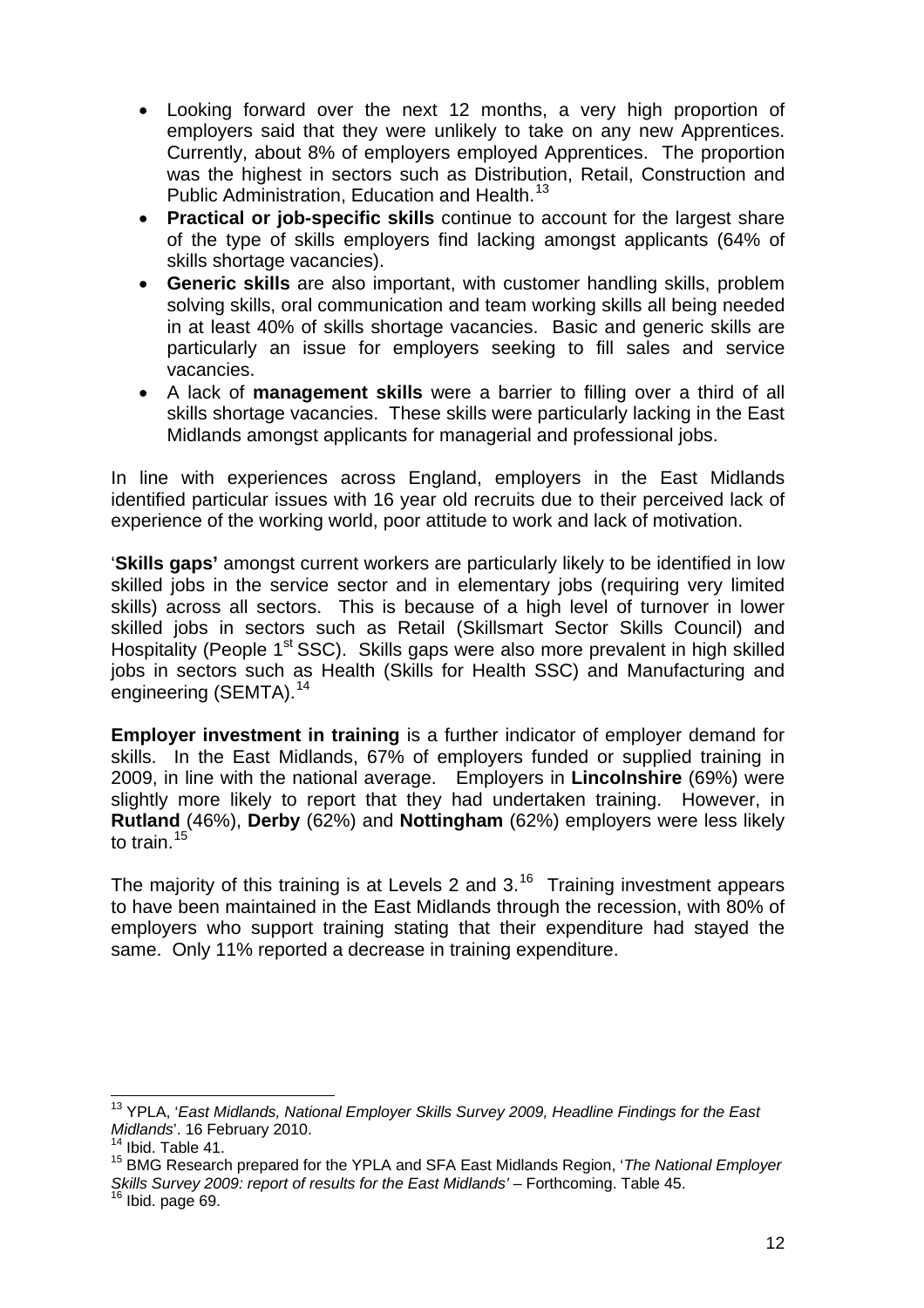Sectors which are more likely to be engaged to training are closely related to the public sector (covered by SSCs such as Government Skills, Skills for Justice, etc). Public sector spending cuts could result in significant reductions. Because of regulatory requirements, employers in the Financial Services are more likely to train their staff. Employers in the Health and Energy sectors also invest significantly in training and the need to meet health and safety regulations could be a factor in this. However, it is estimated that around a quarter of training across all sectors is in induction and health and safety. Therefore, it is not carried out to improve the productivity of staff, but to comply with regulations.<sup>[17](#page-13-0)</sup>

Sector Skills Council footprints which were less likely to train include SkillsFast (fashion, design, manufacturing of textiles), GoSkills (passenger transport), Creative & Cultural Skills (because of the nature of skills required in this sector and the very high proportion of graduates recruited), Proskills (manufacturing of building products, ceramics, paper, printing), Improve (food and drink), Cogent (chemicals, pharmaceutical, nuclear, oil), and Skillsmart UK (retail).[18](#page-13-1)

Of the employers who invested in training in 2009, 29% used FE providers (a substantial increase compared to 2007), 65% used private training providers and 12% used universities.

Employers' satisfaction of the training delivered by the FE sector was high (86%), but satisfaction with private training providers was even higher (93%), and training provided by HE universities was also high (90%). The two key reasons for employers not using FE providers were: "the course was not relevant" (39%); and because they "prefer to train in-house" (20%).<sup>[19](#page-13-2)</sup>

# **2.2 Future Skills Demand**

This section focuses on likely short-term trends in skills demand associated with industrial change up to 2013. It is then placed in the longer-term context of the decade 2007 to 2017. These are the latest available national forecasts of employment by sector and occupation, but it is important to note that they will not reflect the full impact of recession or the likely impacts of policy changes and cuts in public expenditure.

Forecasts for [20](#page-13-3)10-2013 suggest that: $20$ 

- Employment in highly skilled occupations (such as **Managers, Senior Officials, Professionals,** and **Associate Professionals**) could increase less in the East Midlands than in the UK, but may increase more than the regional average in **North Derbyshire, North Nottinghamshire** and **Northamptonshire**.
- **Administrative and Secretarial** occupations could decrease more in the East Midlands than in the UK.

 $\overline{a}$ 

<span id="page-13-1"></span><span id="page-13-0"></span> $^{17}$  Ibid. page 72.<br> $^{18}$  Ibid. Table 46.  $18$  Ibid. Table 46.<br> $19$  Ibid. section 6.

<span id="page-13-3"></span><span id="page-13-2"></span><sup>20</sup> *emda*/Experian, '*Scenario Impact Model'*, September 2009.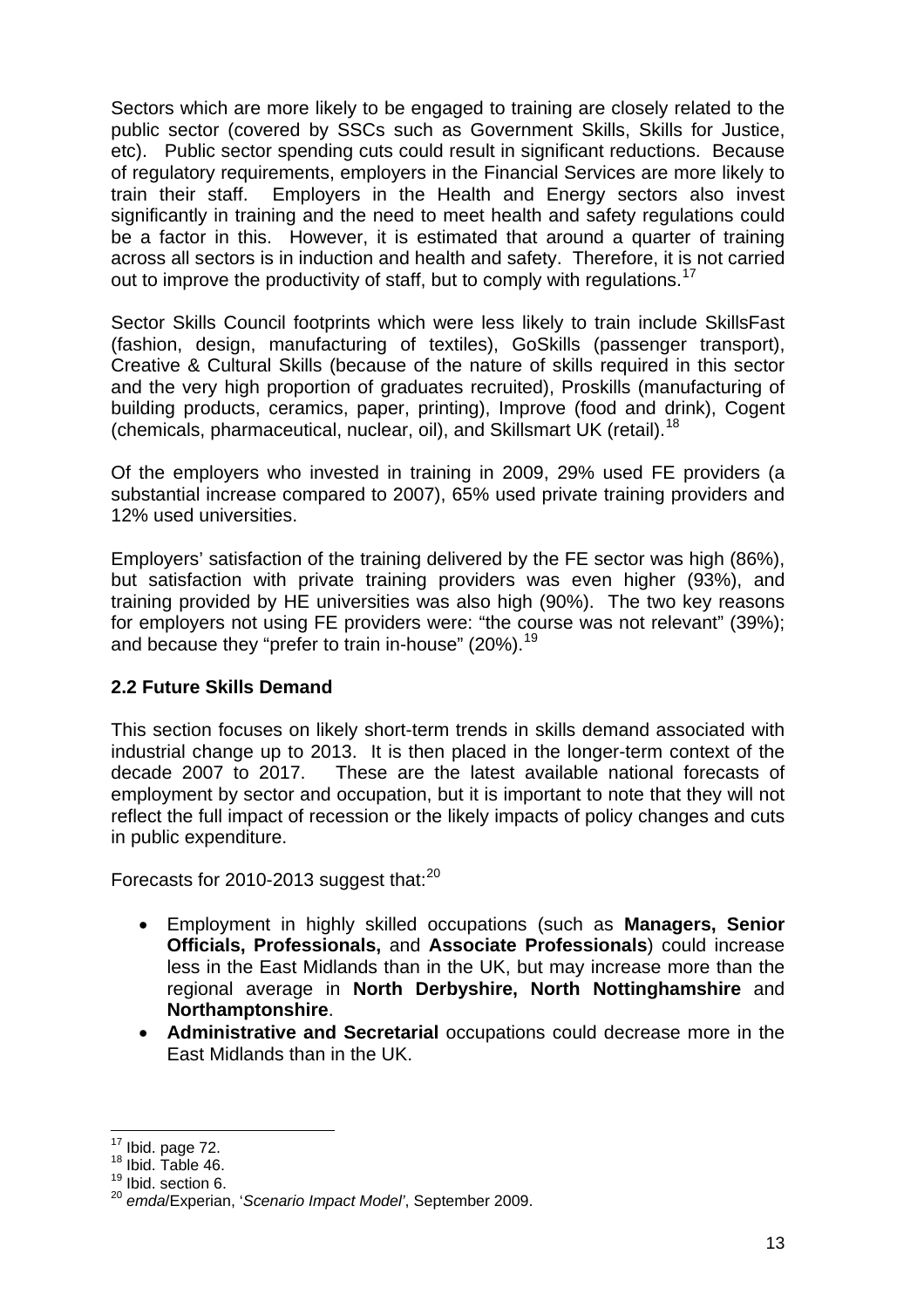- The **Skilled Trades** (such as electricians, plumbers, engineering trades) are projected to decrease in the East Midlands whilst increasing in the UK. **Derby and Derbyshire, Lincolnshire**, and **Leicestershire** are projected to experience more significant decreases in such job roles.
- **Service** and **Sales** occupations could increase more in the East Midlands than in the UK between 2010 and 2013, providing low and medium skilled jobs. These jobs are projected to increase more than the regional average in **North Derbyshire, North Nottinghamshire** and **Northamptonshire.**
- Low skilled **Process, Plant and Elementary** jobs are projected to increase much less in the East Midlands than in the UK, but these jobs will increase more than the regional average in **Northamptonshire.**

In the long term to 2017,<sup>[21](#page-14-0)</sup> replacement demand (replacing those who leave the labour market due to retirement) will considerably exceed the number of new jobs created by economic growth. Replacement demand is likely to be much more significant in terms of education and training requirements, both in terms of content and delivery method, and is forecast to be:

- Most significant for **Managers and Senior Officials**.
- Significant for **Professionals** and **Associate Professionals**, **Administrative Occupations**, **Skilled Trades** and **Elementary Occupations.** Therefore, there are significant projected requirements for both the highest and the lowest skilled occupations.
- Significant for high and intermediate skilled occupations in **Transport Equipment, Advanced Engineering** in **southern Nottinghamshire**, **Derbyshire**, **Leicestershire** and **Northamptonshire.**

**Expansion demand** (new jobs created) in the East Midlands and the UK is projected to occur amongst the **Managerial** and **Professional Occupations**. The number of low and medium skilled job roles, such as the **Skilled Trades** and **Administrative Occupations**, are projected to decline.

<span id="page-14-0"></span> $\overline{\phantom{a}}$ <sup>21</sup> Warwick Institute for Employment Research (IER) and Cambridge Econometrics, on behalf of the UK Commission for Employment and Skills (UKCES) and Learning and Skills Council (LSC), '*Working Futures 2007-2017'*, 2008.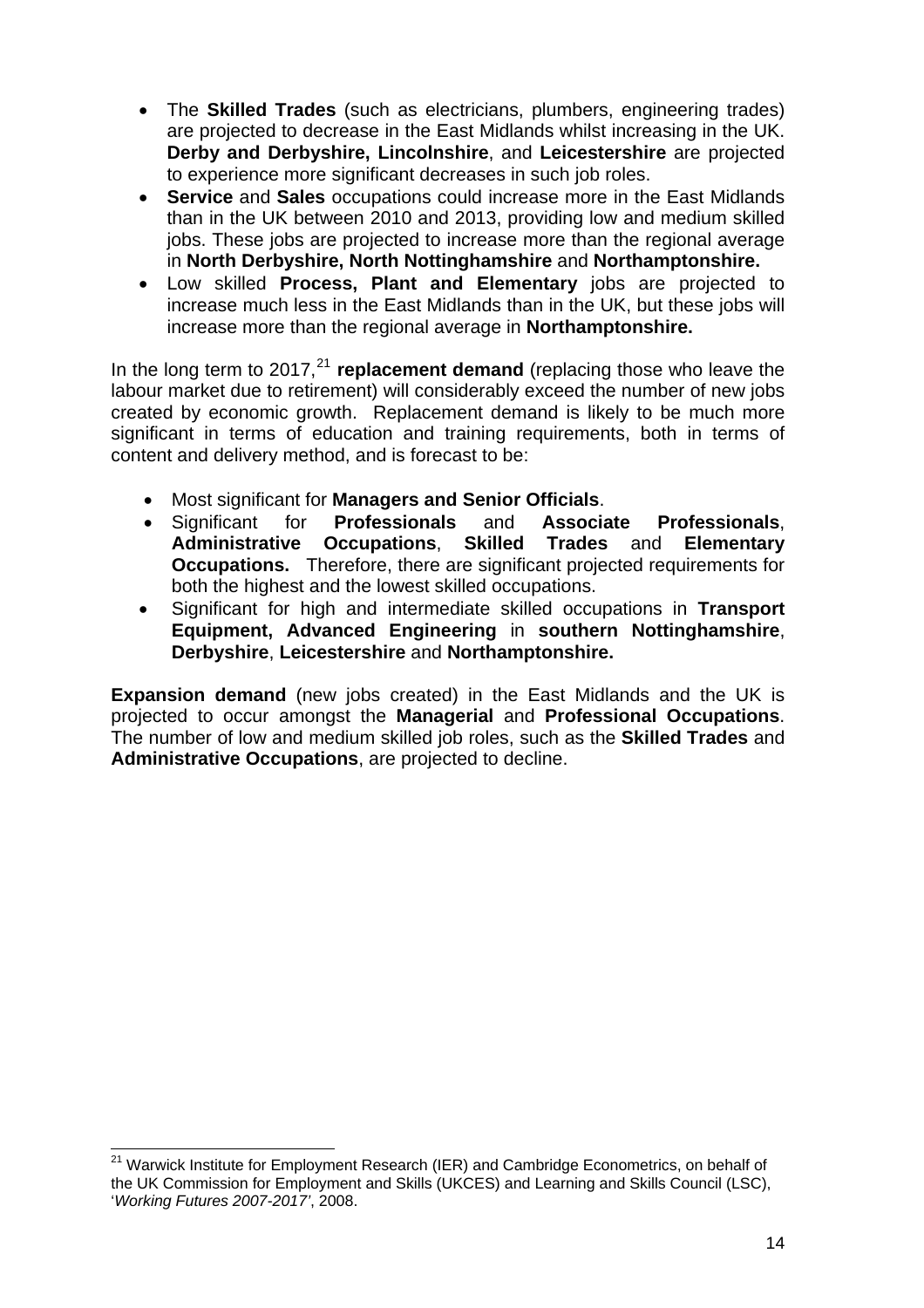# **Figure 2: Projected change in occupations, East Midlands, 2007-2017, thousands**



Expansion demand Replacement demand Total requirement

Source: Warwick Institute for Employment Research and Cambridge Econometrics, on behalf of the UK Commission for Employment and Skills and Learning and Skills Council, '*Working Futures 2007-2017'*, 2008. Note: Replacement Demand = Retirements + Occupational Mobility + Migration. Total requirement+ Expansion demand + Replacement demand.

# **2.3 Regional Priority Sectors**

The East Midlands has comparative advantages in the following sectors, providing future growth opportunities in low carbon and other new technologies.

The **Transport Equipment** sector includes aerospace, automotive and rail manufacturing and is particularly important in **Derby, Derbyshire** and **Northamptonshire**. Despite a projected slight decrease in output and employment, this sector is expected to remain strategically important and accounts for some of the East Midlands' high profile employers and international investment successes. $^{22}$  $^{22}$  $^{22}$  Key skills requirements and issues include:

- Technician level skills to address replacement demand resulting from the sector's ageing workforce.
- Skills gaps reported in the aerospace, automotive, bioscience, electrical, and electronics sub-sectors include technical and engineering skills at all levels, as well as communication and management skills. $^{23}$  $^{23}$  $^{23}$
- The specific manufacturing-related skills most likely to be identified by employers in the East Midlands included: food and drink products; electrical equipment; plastic products; metal structures; and skills related to general mechanical engineering and the manufacture of parts and accessories for motor vehicles and their engines.
- There are opportunities to build on regional strengths in emerging technologies, such as **space sciences**, where the East Midlands leads on the downstream application in areas such as satellite communications.

 $\overline{\phantom{a}}$ <sup>22</sup> *emda, 'The East Midlands in 2010'*, June 2010.

<span id="page-15-1"></span><span id="page-15-0"></span><sup>&</sup>lt;sup>23</sup> Engineering Skills Balance Sheets, East Midlands: [http://www.semta.org.uk/public\\_bodies/research/engineering\\_balance\\_sheets.aspx](http://www.semta.org.uk/public_bodies/research/engineering_balance_sheets.aspx)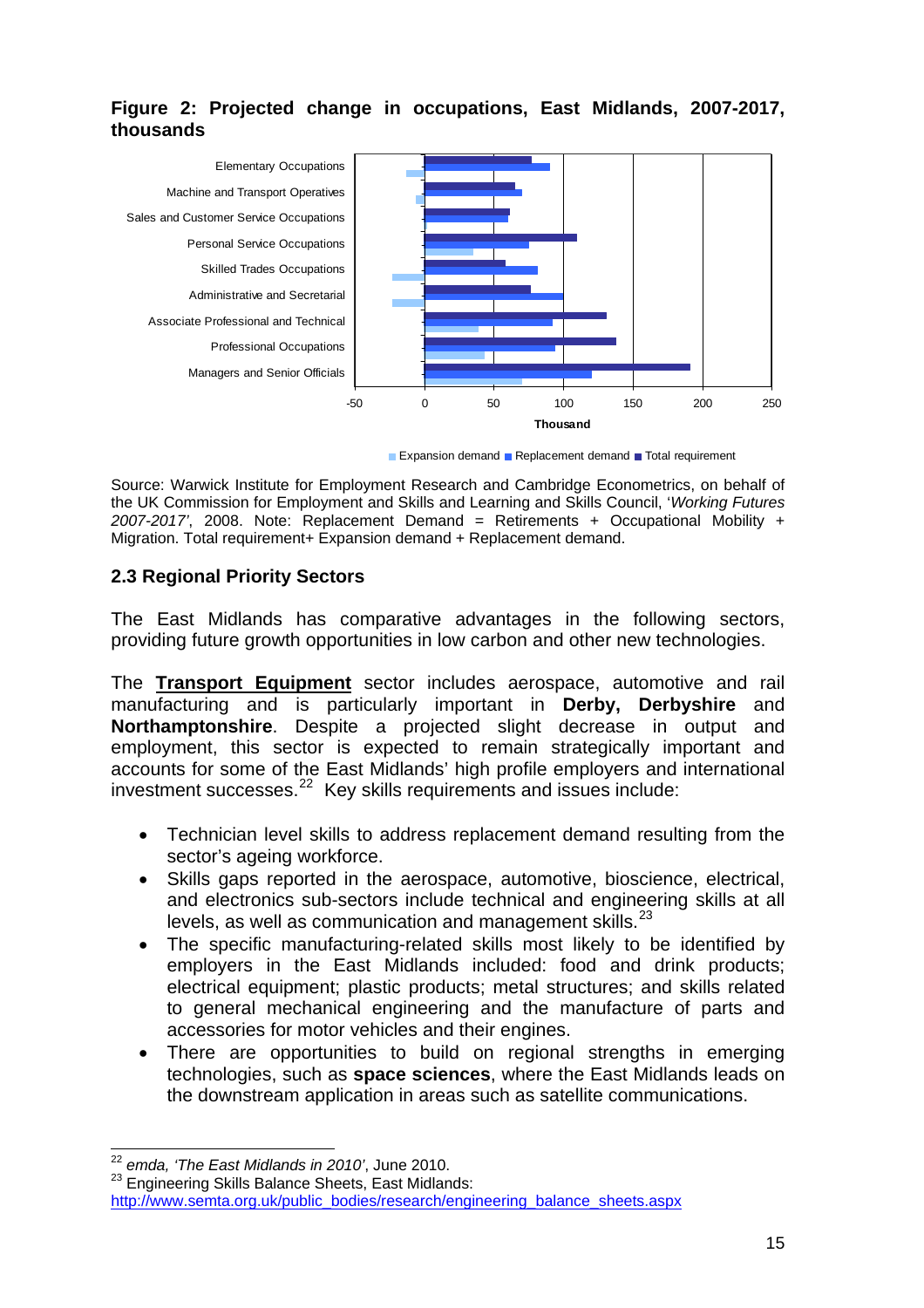The **Healthcare and Bioscience** sector covers the manufacture of medical equipment and pharmaceuticals. R&D in life sciences and also the healthcare sector, principally represented by the NHS. Healthcare is expected to be the fastest growing sector in both the East Midlands and nationally.<sup>[24](#page-16-0)</sup> There are particular strengths in this sector in **Nottingham**. There is also likely to be an increasing demand for products and services associated with Life Sciences, pharmaceuticals, medical equipment and other healthcare products due to the significant growth of the regional population and demographic ageing:

- Healthcare employers report significant skills gaps as a result of changing needs, staff turnover, and the high level of skill required. The population's requirements from the health service are continuously changing, and differ across local areas. In **Leicester City**, rising births rates and the inmigration of young people will place higher demands on healthcare for children. **Coastal Lincolnshire** has a rapidly ageing population and has isolated communities, requiring a mix of skills and occupations in both residential care and more bespoke personal care in the home.
- In the East Midlands, 19% of establishments within the sector report having skills gaps within their workforce (in line with the regional average).<sup>[25](#page-16-1)</sup> Management and leadership skills are common in terms of both skills gaps and skill shortages across the sector.
- In **Nottingham City**, there are significant future opportunities to link FE provision with the existing close relationship between HE, the health service (e.g. Queen's Medical Centre) and private sector and university spin-off R&D activity in Biocity etc.

Estimating future growth prospects for **Sustainable Construction** has become more difficult due to the recession. It is an important employer across the East Midlands, accounting for large proportions of the workforce in **Nottinghamshire**, **Derbyshire** and **Leicestershire**, with key firms also based in **Lincolnshire** and **Northamptonshire**. This sector is projected to experience a fall in employment in line with the UK average, but is expected to experience an increase in output.<sup>[26](#page-16-2)</sup> It is also important to note that the East Midlands has experienced one of the most rapid population growth rates in England, leading to significant housing demand, which is expected to continue in the future as the housing market recovers. However, this is by no means certain as the sector is particularly vulnerable to cyclical changes. Skills provision in the region needs to ensure that this demand can be met through modern, low carbon building techniques:

- East Midlands employers were most likely to demand specific skills related to Construction in areas such as the general construction of buildings and other building installations (floor, plumbing, glazing etc), with electrical wiring and fitting skills cited as most needed. $27$
- It is crucial for providers to incorporate an awareness of low carbon technologies in meeting the skills demands above.

<span id="page-16-2"></span>

 <sup>24</sup> *emda, 'The East Midlands in 2010'*, June 2010.

<span id="page-16-1"></span><span id="page-16-0"></span><sup>25</sup> BMG Research prepared for the YPLA and SFA East Midlands Region, '*The National Employer Skills Survey 2009: report of results for the East Midlands' – Forthcoming.* <sup>26</sup> Ibid.

<span id="page-16-3"></span><sup>27</sup> *emda*, Regional Business Support Information System (RBSIS), for the period of March 2009- March 2010.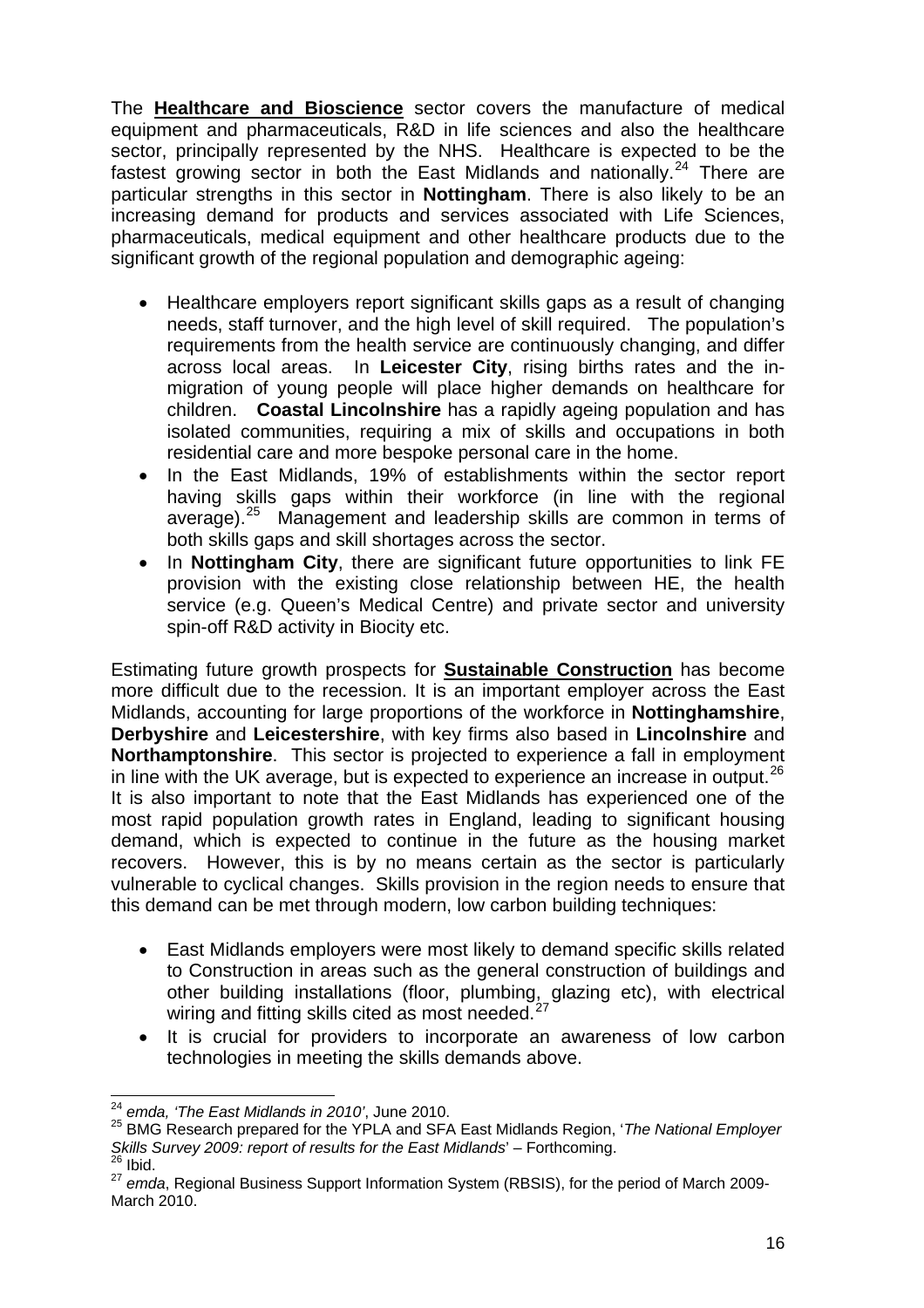The region is currently a key exporter of energy and building materials. However, the East Midlands has not yet met its full potential in renewable energy, with lower generation from renewable sources compared to elsewhere. Therefore, there are opportunities for sustainable construction in meeting future demand for new renewable generation facilities.

The **Food and Drink** sector covers a range of different activities, including farming in **Coastal Lincolnshire**, food preparation and packaging in **South Lincolnshire** and food production sciences around **Leicester**. Workplaces in the sector are concentrated in **Lincolnshire** (27%) and **Northamptonshire** (20%), and are important in rural areas across the region. Forecasts suggest that the Food and Drink sector will experience growth in output and employment between 2008 and 2018, in contrast to a modest decline forecast nationally:<sup>[28](#page-17-0)</sup>

- $\bullet$  In this sector, 8% of East Midlands workforce has no qualifications.<sup>[29](#page-17-1)</sup>
- Skills gaps affect 27% of employers in the sector and are more evident in lower skilled **Machine Operatives** as well as in **Managerial positions**.
- Employer investment in training in food and drink has primarily focused on mandatory requirements for food safety and health and safety.
- Leadership and Management skills are thought to be the skills in most need of improvement. This will be particularly important for the better deployment of skilled staff, ensuring greater opportunities for individual progression within the sector.

# **Section 2: Key Points**

- Due to the recession, recruitment difficulties have decreased as unemployment has increased.
- Generic, employability and basic skills are more likely to be flagged as skills gaps by employers.
- Employer training investment has been maintained despite the recession. However, a very high proportion of employers said that they were unlikely to take on any new Apprentices in the future.
- Low carbon technologies and other new technologies provide opportunities to exploit local and regional advantages and generate new skills demands.
- Replacement demand will considerably exceed the number of new jobs created by economic growth.
- Demand is increasing for the highest skill jobs but there will be a continued requirement for low skilled employment.

 <sup>28</sup> *emda, 'The East Midlands in 2010'*, June 2010.

<span id="page-17-1"></span><span id="page-17-0"></span><sup>&</sup>lt;sup>29</sup> The Food and Drink Manufacturing Industry in the East Midlands – Labour Market Information Profile 2009/2010, Improve Skills SSC, [http://www.improve-](http://www.improve-skills.co.uk/downloads/research_lmi/Regional/EM-2009-template.pdf)

[skills.co.uk/downloads/research\\_lmi/Regional/EM-2009-template.pdf](http://www.improve-skills.co.uk/downloads/research_lmi/Regional/EM-2009-template.pdf) and BMG Research prepared for the YPLA and SFA East Midlands Region, '*The National Employer Skills Survey 2009: report of results for the East Midlands'* – Forthcoming.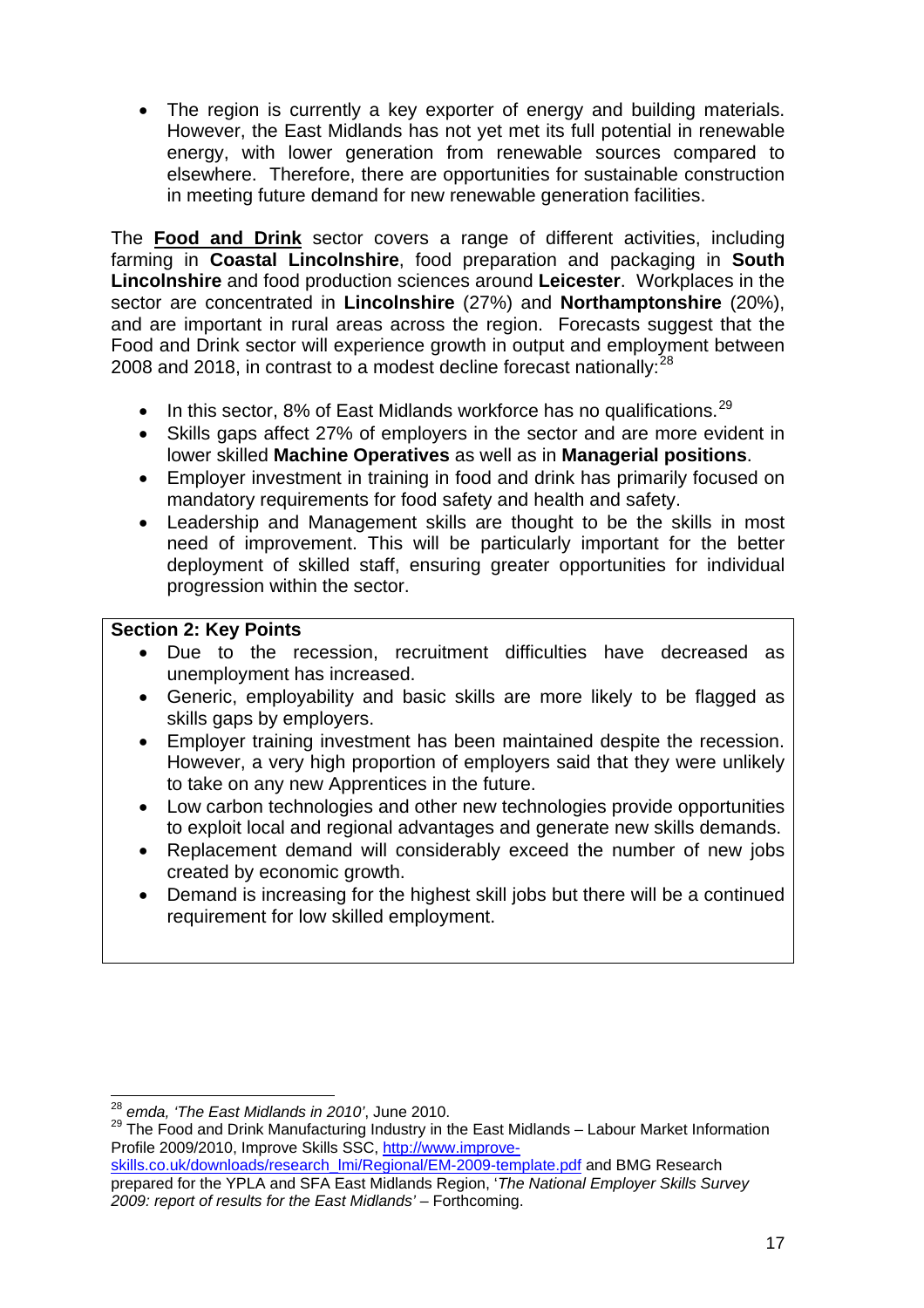# **Section 3: Distribution of Current Investment**

This section provides a snapshot of current skills provision across the East Midlands. It draws on analysis of Skills Funding Agency (SFA) $^{30}$  $^{30}$  $^{30}$ , Young People's Learning Agency (YPLA), Higher Education and other information on the distribution of supply and the current capacity of the system.<sup>[31](#page-18-1)</sup> However, it is also important to recognise that those currently engaged in education and training only represent a small proportion of the skills available in the regional workforce. It also describes the current skills profile of the East Midlands workforce.

# **3.1 Distribution of Skills in the Regional Workforce**

Analysis of the distribution of qualifications in the current workforce by job role and sector demonstrates that the East Midlands differs from the national average as follows $32$ :

- People working in low skilled jobs in the East Midlands are relatively overqualified compared to the UK average;
- Almost every sector in the East Midlands has a somewhat lower proportion of high skilled employees than the UK average;
- Overall, 39% of people are qualified to a higher level than their job role could require  $33$ ;
- People working in some higher skilled jobs (**Associate Professional Occupations**) appear to be slightly under-qualified in the region; and
- The East Midlands also has a higher than average proportion of people lacking a Level 2 qualification.

This confirms the need to increase the demand for skills and tackle the underutilisation of current skills. It also demonstrates that the supply of workforce skills, especially for higher skilled occupations, needs to be improved.

Figure 3 illustrates the clusters of intermediate and high skilled sectors (by SSC) in the East Midlands, compared to the regional average in 2009.

<http://www.thedataservice.org.uk/statistics/statisticalfirstrelease/>

<span id="page-18-0"></span> $\overline{a}$  $30$  This statement is underpinned by a series of data on the capacity of training take-up in the East Midlands by industry sector (by both the sector qualification and SIC footprints), produced by the Data Service from Skills Funding Agency learner data. This sectoral analysis is not currently available as part of the Government's published 'Statistical First Release', and therefore cannot be directly cited in the EMSPS. For further regional information from the Statistical First Release, please visit:

<span id="page-18-1"></span><sup>&</sup>lt;sup>31</sup> The skills provision data for learners, in line with the Government's Statistical First Release (SFR), expresses course enrolments rather than individuals (an individual can enrol in multiple courses). However, Train to Gain and Apprenticeships data refer to starts.<br><sup>32</sup> Annual Population Survey January-December 2008 Client File, ONS Regional Statisticians.

<span id="page-18-2"></span>

<span id="page-18-3"></span><sup>&</sup>lt;sup>33</sup> Alan Felstead and Francis Green on behalf of *emda*, 'Skills at Work in the East Midlands, 1997 *to 2006*' 2007.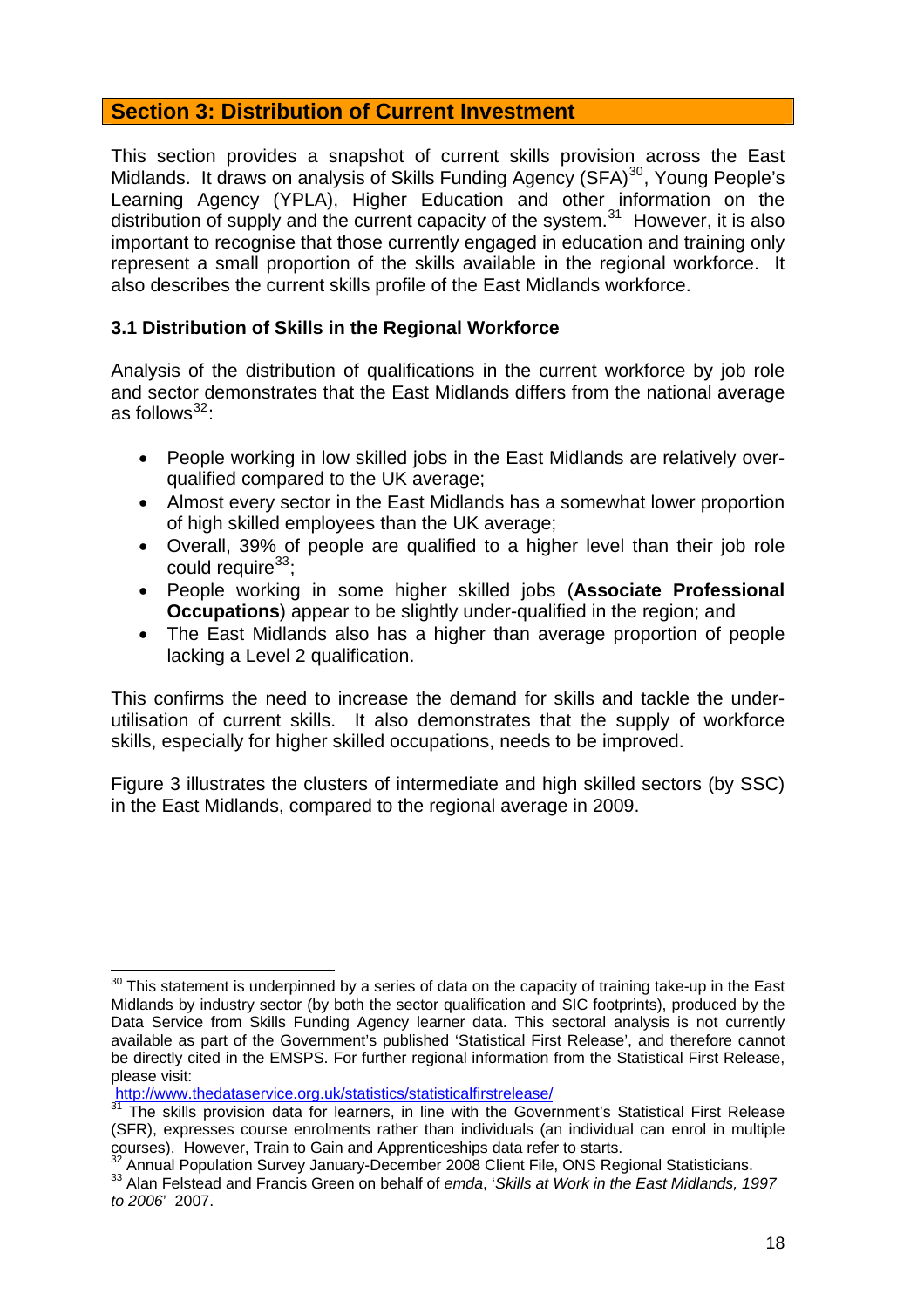

**Figure 3: Proportion of staff holding Level 3 and Level 4 highest qualifications, 2009** 

Source: BMG prepared for the YPLA and SFA East Midlands Region,' *National Employer Skills Survey 2009: report of results for the East Midlands'* analysis, page 97, Table 60 – Forthcoming.

The chart shows that:

- Employers in the repair, maintenance and sale of vehicles sector (Automotive Skills SSC) and in electrical installation, plumbing, air conditioning etc. (Summit Skills) have a relatively high proportion of employees qualified to Level 3 (but no higher), providing a strong indication of technician-level skill requirements.
- High proportions of workers with both Level 3 and Level 4 are found in non-compulsory education (Lifelong Learning UK) as well as cultural and technology-related sectors (Creative & Cultural Skills and e-Skills UK).
- The proportion of staff qualified to intermediate/high level skills is close to the regional average in engineering (SEMTA – related to the priority sector of Transport Equipment). However, this will vary sub-regionally, with higher level qualifications concentrated around **Derby City.**
- The proportion of staff qualified to at least Level 4 is significantly greater than the regional average in health – related to the regional priority sector of Health and Bioscience – there will also be concentrations of skilled staff around **Nottingham City.**
- The proportion of staff qualified to either an intermediate or higher level is below average in the Food and Drink Manufacturing sector (represented by Improve SSC). However there are significant sub-regional differences between **Lincolnshire** - with low skilled food processing - and **Leicester**, with high-tech food manufacturing**.**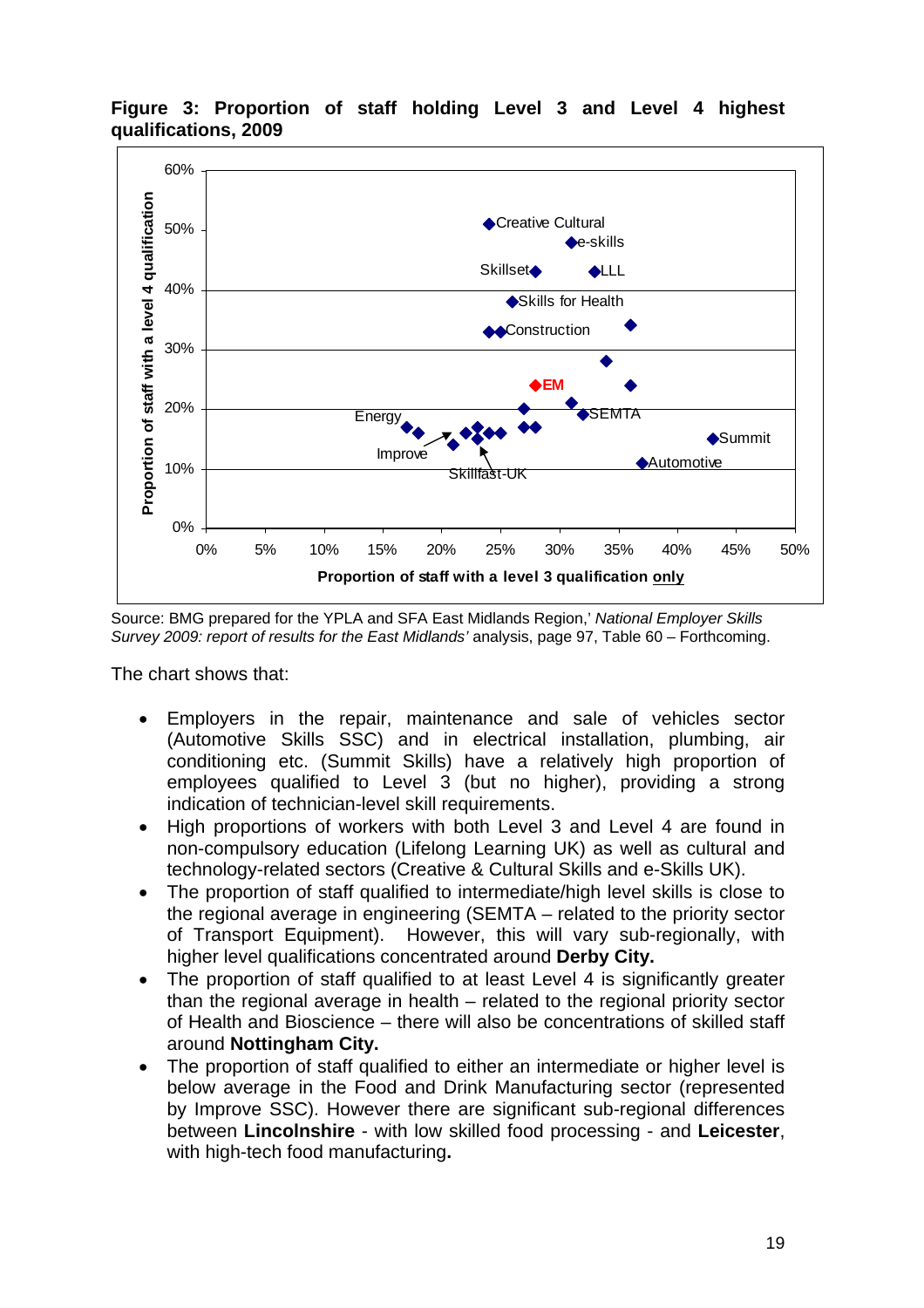# **3.2 Profile of the Long-Term Unemployed**

People who are currently out of work represent a supply of labour, but also present skills challenges, especially those who have been unemployed for long periods. Opportunities for unemployed people to enter the labour market depend on the match between their skills and experience and the current profile of vacancies, which is continuously changing. In May  $2010^{34}$  $2010^{34}$  $2010^{34}$ :

- There were approximately, 103,000 people claiming unemployment benefit in the East Midlands and there were 30,000 job vacancies notified through Jobcentre Plus. This means that there were approximately 3.4 individuals to every one vacancy (although it must be noted that neither unemployment benefit claimants nor notified vacancies represent the full extent of the jobs market).
- There were 20,000 long-term unemployed (claiming for more than 52 weeks), the majority of which were seeking low skilled, elementary occupations.
- However, vacancies in such low skilled jobs made up a lower proportion of all vacancies. Vacancies were concentrated in Sales and Healthcare. This highlights that there is a need to re- and up-skill the long-term unemployed to enable them to take new labour market opportunities.

# **3.3 Capacity of the Supply System**

# **Further Education Provision for Young People (16-18)**

**In 2008-2009, almost one-fifth of enrolments were registered as Skills for Life courses** (i.e. basic skills), such as Language, Numeracy, and Literacy.

Subject areas<sup>[35](#page-20-1)</sup> studied by young people in FE are very fragmented and **heterogenic**.The **top five subject areas** were: creative and arts (Creative and Cultural Skills); fitness and sport (Skills Active); beauty and hairdressing (HABIA); ICT (e-skills); construction; and hospitality (People  $1<sup>st</sup>$ )<sup>[36](#page-20-2)</sup>.

# **GCSE and GCE A/AS/A2 levels**

In 2008-2009, the **top five most popular GCSE subject areas** were: Science and Maths; Language and Literature; Business Admin and Law; Social Science; and Arts and Media studies. These subjects accounted for the vast majority of total GCSEs in 2008-2009.

<span id="page-20-0"></span><sup>&</sup>lt;sup>34</sup> ONS Crown Copyright, Claimaint Count and Jobcenre Plus Vacancies, from NOMIS.

<span id="page-20-1"></span><sup>35</sup> Skills Funding Agency Learner & Sector Analysis – see footnote 30.

<span id="page-20-2"></span>The subject area is known for less than a third of enrolments. The remaining two-thirds are made up of non-vocational qualifications.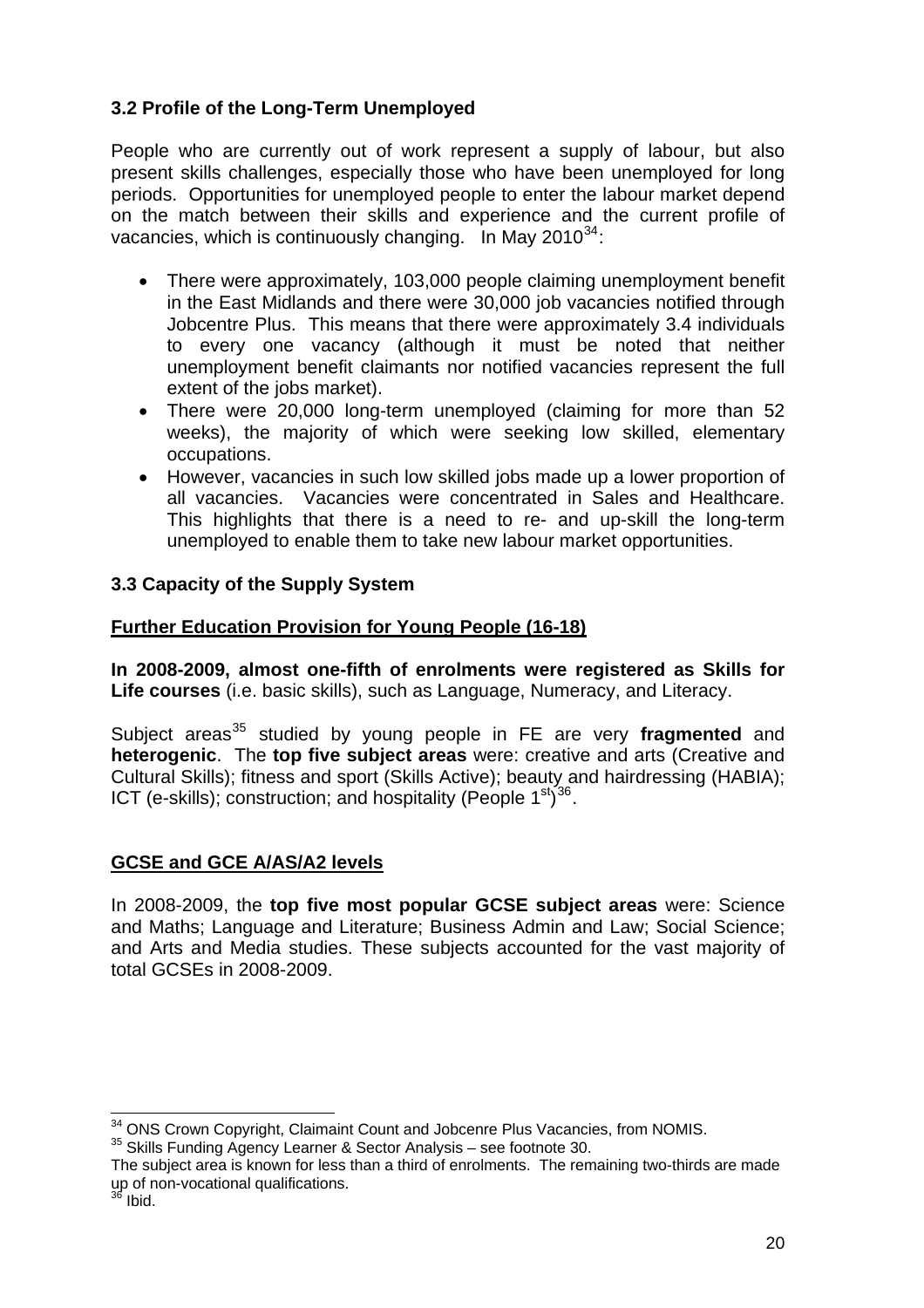Engineering and manufacturing technologies was the  $6<sup>th</sup>$  most popular GCSE subject area, whilst ICT was the 8th most popular out of the 13.At GCE A/AS/A2 level, the top five most popular subjects were: Science and Maths; Language and Literature; Business Admin and Law; Arts and Media Studies; and Social Sciences. These subjects cover more than four-fifths of subjects at this level in 2008-2009. Engineering and manufacturing technologies represented the  $11<sup>th</sup>$ most popular A/AS/A2 subject area whilst ICT was the  $8<sup>th</sup>$  most popular out of the  $13^{37}$  $13^{37}$  $13^{37}$ .

# **Higher Education**

In 2008-2009 there were 154,755 individuals studying<sup>[38](#page-21-1)</sup> in the East Midlands' ten HE institutions. This accounts for 8% of the total number of students in England:

- The number of students in 2008-2009 was 5,700 more than in 2007-2008.
- In 2008/09, 41% of students studied Science, Technology, Engineering and Maths (STEM) subjects<sup>[39](#page-21-2)</sup> in the region (including first degree, postgraduate and other undergraduate students together). This is in line with the average for England.
- The number of STEM students in the East Midlands increased by 2,815 between 2007-2008 and 2008-2009.
- The most popular subject was Business and Admin, which accounted for approximately 15.8% of students in 2008-2009. This was followed by subjects allied to medicine (12%), social studies (10%), creative art and design (9%), and engineering and technologies (8%).
- Between 2006 and 2009, there was a rise of more than 30% in the number of university applicants in the East Midlands<sup>[40](#page-21-3)</sup>. At the same time the Government has capped HE places to curb spending. Rising demand combined with a cap on HE places will increase competition and could result in large numbers of applicants unable to access HE.

# **Further Education Provision for Adults (19+)**

In 2008-2009, approximately one-fourth of enrolments were registered as Skills for Life courses, such as Language, Numeracy and Literacy<sup>[41](#page-21-4)</sup>.

The **top five** most popular subjects covered almost one-fifth of enrolments. By Sector Qualification Footprint, these were: ICT (e-Skills UK); Health; general professional development (ENTO); non-compulsory education (Lifelong Learning UK); electrical installation, plumbing, air conditioning etc. (Summit Skills); and hospitality (People  $1<sup>st</sup>$ <sup>[42](#page-21-5)</sup>.

 $\overline{a}$  $37$  Ibid.

<span id="page-21-1"></span><span id="page-21-0"></span><sup>&</sup>lt;sup>38</sup> Students include postgraduates, first degree and other graduates altogether. Source: HESA, '*Students in Higher Education Institutions'*, 2008-2009. Table 8.

<span id="page-21-2"></span><sup>39</sup> Source: HESA, '*Students in Higher Education Institutions*' 2008-2009. Table 8. Note: STEM is identified as Medicine & dentistry; Subjects allied to medicine; Biological science; Veterinary science; Physical science; Mathematical sciences; Computer sciences; Engineering & technology; Architecture, building & planning.<br><sup>40</sup> UCAS. statistical service: http://www.ucas.com/about\_us/stat\_services/

<span id="page-21-5"></span><span id="page-21-4"></span><span id="page-21-3"></span><sup>41</sup> Skills Funding Agency Learner & Sector Analysis – see footnote 30.<br><sup>42</sup> Ibid.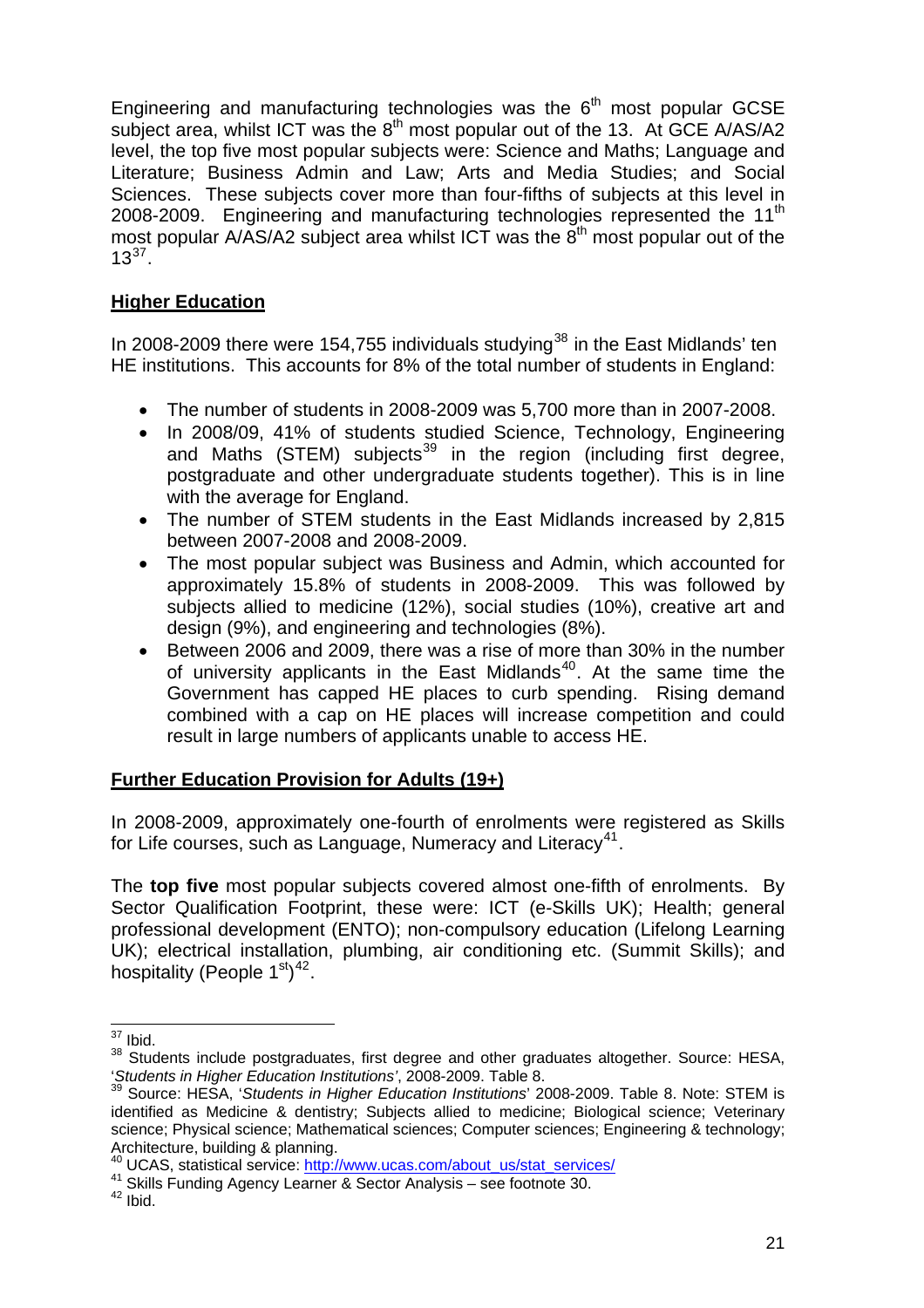**ICT** is one of the most popular subjects amongst East Midlands students. This is important because it will support IT skills in the regional workforce, important to all sectors and occupations<sup>[43](#page-22-0)</sup>.

# **Apprenticeships (16+)**

In 2008-2009, there were  $22,200^{44}$  $22,200^{44}$  $22,200^{44}$  Apprenticeship starts in the region, which was 2.2% higher than the previous year. However, it is important to note that this trend was influenced by a significant increase in the provision of Apprenticeship places as a result of Government policy at the time:

- In 2008, the rate of participation in work based learning<sup>[45](#page-22-2)</sup> amongst 16 and 17 year olds was  $7\%$  in the East Midlands, accounting for 8,600 pupils<sup>[46](#page-22-3)</sup>. The participation rate was highest in **Derby** and **Nottinghamshire**, at 11% and 9% respectively, and lowest in Rutland, at just 2%.
- **The number of Apprentices has increased in every local area in the East Midlands from 2005-2006 onwards**. However, in the short-term (2007-2008 to 2008-2009) learner numbers decreased slightly in **Leicestershire** and in **Northamptonshire[47](#page-22-4)**.
- Over half of all Apprenticeships in 2008-2009 were resident in **Derbyshire**  and **Nottinghamshire**, with less than one-fifth in Northamptonshire. This is broadly in line with the distribution of the regional population  $48$ .
- From 2005-2006 the proportion of Apprenticeships has slowly decreased at Level 2 and slowly increased at Level 3 and Level 4. However, the vast majority of Apprenticeships continue to be delivered at Level  $2^{49}$  $2^{49}$  $2^{49}$ .

The **top five** most popular Apprenticeships by SSC/SSB Qualification Footprints were: customer service (Institute of Customer Service); hospitality (People  $1^{st}$ ); childcare and adult services (Children and Workforce Development Council); business and administration (Council for Administration); and beauty and hairdressing  $(HABIA)^{50}$  $(HABIA)^{50}$  $(HABIA)^{50}$ .

**The ten most popular** Apprenticeships can be grouped into the following broad sectoral areas<sup>[51](#page-22-8)</sup>:

- **Public and private services** (including Childcare, Health and Social Care; Hospitality; Hairdressing and Beauty).
- **Business Administration and Accountancy.**
- **Construction**.

  $43$  Ibid.

<span id="page-22-1"></span><span id="page-22-0"></span><sup>44</sup> Table S6.1: Apprenticeship Programme Starts by Region, Level and Age (2005/06 to 2008/09); [http://www.thedataservice.org.uk/statistics/statisticalfirstrelease/sfr\\_supplementary\\_tables/ 45 'Work Based Learning' is a generic term used to describe vocationally focused learning](http://www.thedataservice.org.uk/statistics/statisticalfirstrelease/sfr_supplementary_tables/) 

<span id="page-22-2"></span>completed within the workplace.

<span id="page-22-3"></span><sup>46</sup> DfE: '*Participation in Education, Training and Employment by 16-18 Year Olds in England'*. <http://www.dcsf.gov.uk/rsgateway/DB/SFR/s000938/index.shtml>

<span id="page-22-4"></span> $47$  National Apprenticeship Service (NAS), data provided by East Midlands regional office.<br> $48$  Ibid.

<span id="page-22-6"></span><span id="page-22-5"></span> $49$  Ibid.

<span id="page-22-8"></span><span id="page-22-7"></span> $50$  Skills Funding Agency Learner & Sector Analysis – see footnote 30.<br> $51$  Ibid.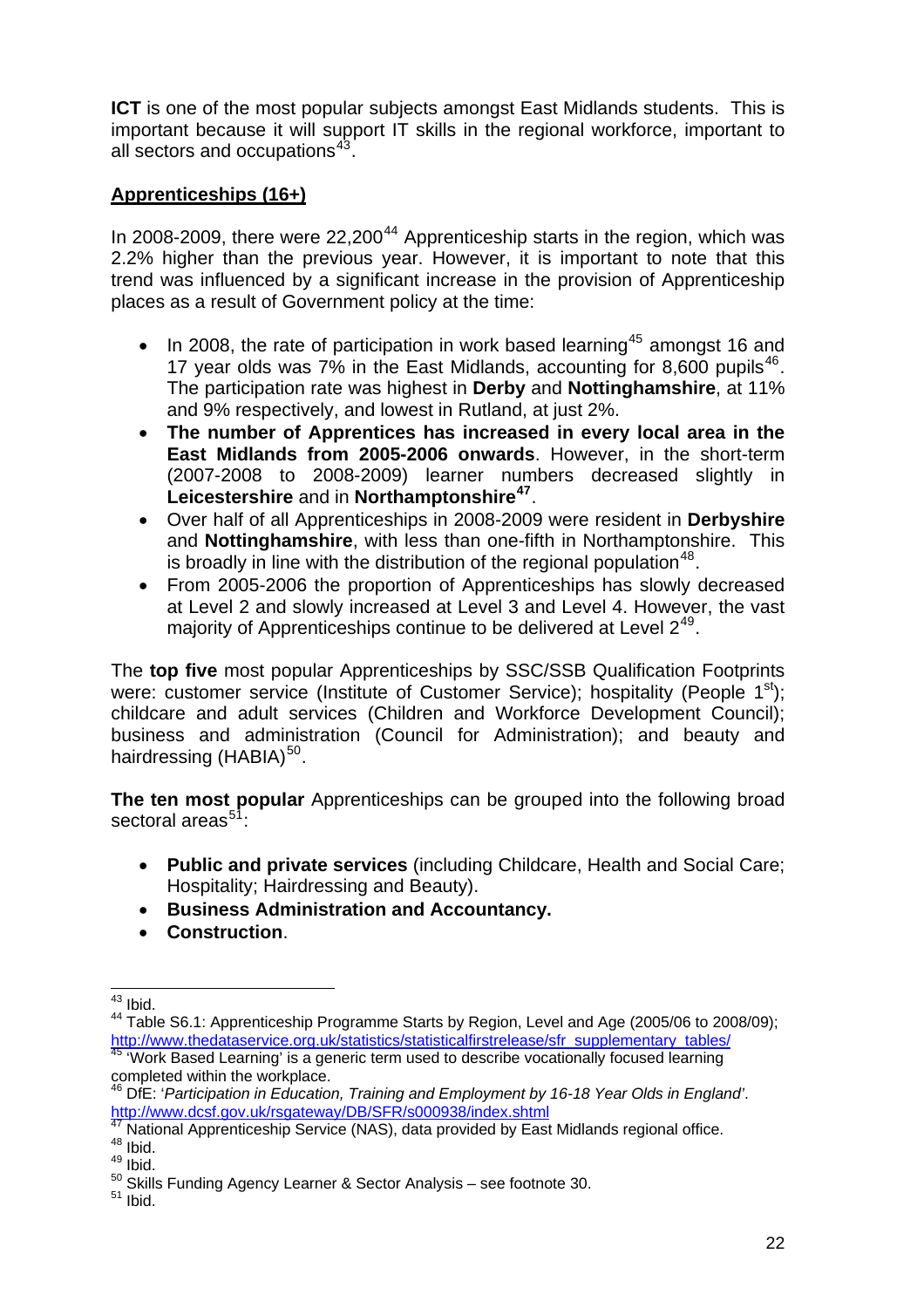- **Engineering** (including sub-sectors in Manufacturing and Construction strongly related to the regional Priority Sectors of **Transport Equipment** and **Sustainable Construction**). In **Derbyshire**, Apprenticeships in these areas are more likely to be at Level 3 than elsewhere.
- **Retail** which can provide the skills required to access employment for low skilled individuals and those who are not currently close to the labour market.

However, between 2007-2008 and 2008-2009, the number of **new Apprenticeships in Engineering and Construction decreased by over onefifth** in each case. This represents a significant challenge for technician skills relevant to the Priority Sectors and may be an outcome of the fall in demand related to the recession  $52$ .

Conversely, **new Apprenticeships increased in Agriculture and Leisure, Travel and Tourism[53](#page-23-1)**. However, these sectors employ relatively small numbers, and overall employment in Agriculture is declining. It will be important to ensure that where provision in these sectors is increasing, it is in local areas where there is sufficient demand, such as **Derbyshire** and **Lincolnshire.**

When surveyed in 2009 $^{54}$  $^{54}$  $^{54}$ , 8% of employers in the East Midlands stated that they currently had or offered Apprenticeships. This was in line with the national average. The highest proportions were in: Distribution and Retailing (19% of all employers offering Apprenticeships); Construction (16%); and Public Administration, education, health and social work (15%). This is reasonably in line with the distribution of Apprenticeships by subject area.

# **Train to Gain (16+)**

There were 81,400<sup>[55](#page-23-3)</sup> Train to Gain learners resident in the East Midlands starting their courses in the academic year of  $2008-2009$ :  $56$ 

- The bulk of the delivery is at Level 2 and around one-fifth of courses deliver Skills for Life qualifications.
- Employers in agriculture (LANTRA) in non-compulsory education (Life Long Learning UK) and in hospitality (People  $1<sup>st</sup>$ ) appear to be more engaged with Skills for Life courses<sup>[57](#page-23-5)</sup>.

[http://www.thedataservice.org.uk/statistics/statisticalfirstrelease/sfr\\_supplementary\\_tables/](http://www.thedataservice.org.uk/statistics/statisticalfirstrelease/sfr_supplementary_tables/)<br><sup>56</sup> About a third of these were captured by RBSIS proposal lines, which record LSF funded learner

<span id="page-23-0"></span>  $^{52}$  National Apprenticeship Service (NAS), data provided by East Midlands regional office.<br> $^{53}$  Ibid. 54 BMG Research prepared for the YPLA and SFA East Midlands Region, '*The National Employer* 

<span id="page-23-2"></span><span id="page-23-1"></span>*Skills Survey 2009: report of results for the East Midlands*' – Forthcoming. 55 Table S7.1: Train to Gain Starts by Government Office Region (2005-2006 to 2009-2010 in-

<span id="page-23-3"></span>year estimates):

<span id="page-23-4"></span>numbers through Business Link. The differences in the numbers are due to the following issues:

RBSIS data are for financial year, SFA data are for academic year; and

RBSIS captures only one of the routes (i.e. Business Link brokerage service) by which businesses can have access to skills and training advice, Business Link Advisers,

<span id="page-23-5"></span>colleges and training providers.<br><sup>57</sup> Skills Funding Agency Learner & Sector Analysis – see footnote 30.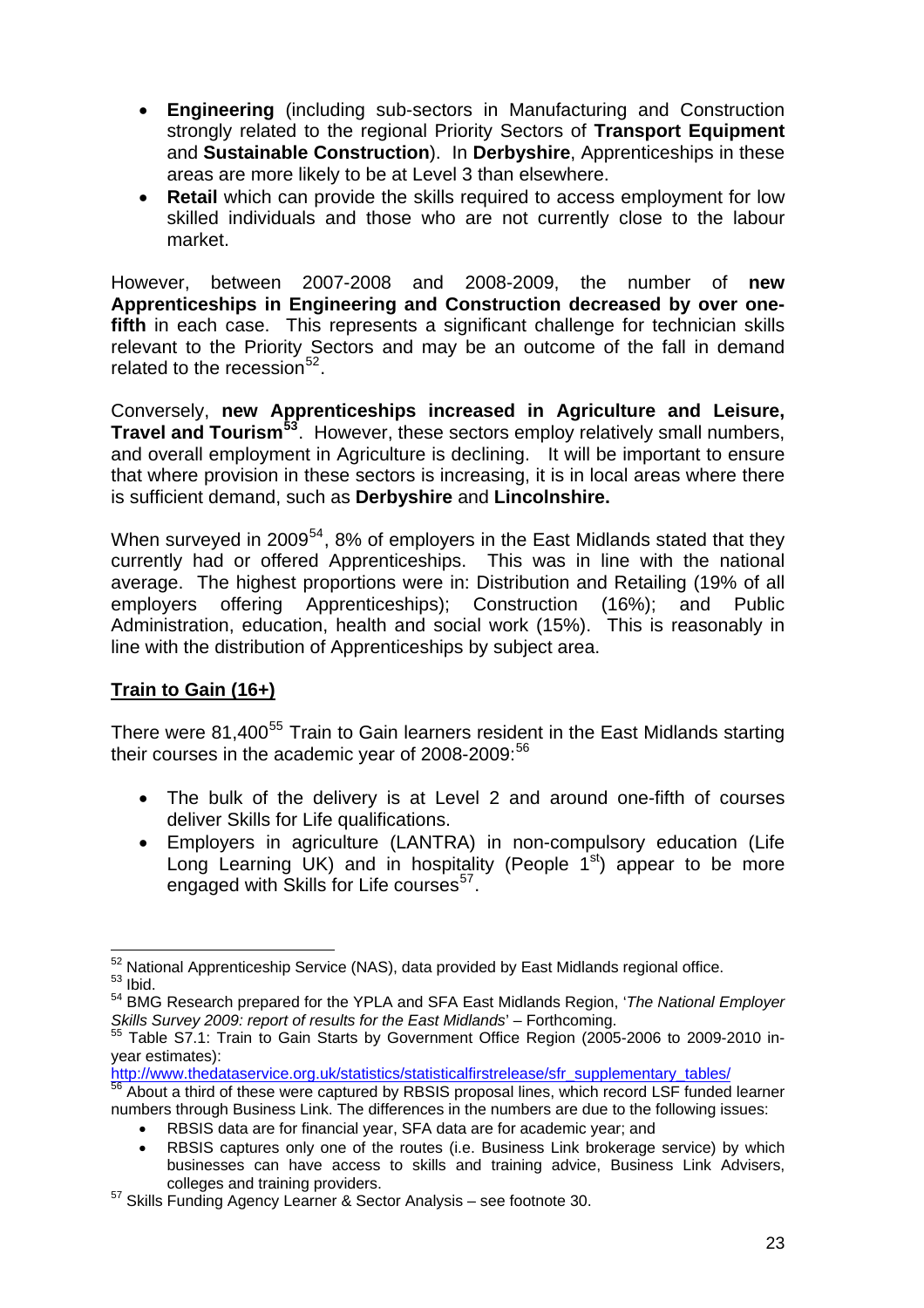The most popular Train to Gain course areas were:

- Care and social care (Skills for Care and Development).
- Engineering and manufacturing (SEMTA).
- Construction.
- Freight logistics industries (Skills for Logistics).
- Generic skills customer services (Institute of Customer Service).
- Passenger transport (Go Skills).
- Hospitality (People  $1<sup>st</sup>$ ).
- Management skills (Management Standard Centre)<sup>[58](#page-24-0)</sup>.

Small businesses (1-49 employees) are under represented in terms of Train to Gain take-up. Larger businesses (50+ employees) appear to be overrepresented:

- More than two-fifths of Train to Gain learners work in businesses with 1-49 employees (98%<sup>[59](#page-24-1)</sup> of employees in the region work in a business of this size);
- Approximately one-fourth of learners work in establishments with 50-249 people (1.6% $^{60}$  $^{60}$  $^{60}$  of employees in the region work in a business of this size); and
- Approximately one-third of learners work in businesses with 250-4,999 people and in establishments with over 5,000 employees.<sup>[61](#page-24-3)</sup>

## **Section 3: Key Points**

- FE provision for young people by sector-subject area is fragmented and very mixed, mirroring individual choices rather than employment opportunities.
- FE provision for adults was more in line with the structure of the regional economy and regional priority sectors.
- STEM subjects are well represented in HE provision.
- A rising number of university applicants combined with a cap on HE places will increase competition and result in large numbers of applicants unable to access HE.
- Apprenticeship provision is a route for both labour market entry for young people in the Not in Employment, Education or Training (NEET) group and progression in the workplace for those currently in work.
- The majority of long-term unemployed were seeking low skilled elementary jobs, whilst vacancies were concentrated in Sales and Healthcare. This demonstrates that there is a need to re- and up-skill the long-term unemployed to enable them to take new labour market opportunities.
- It is crucial to maintain the recent trend towards higher level Apprenticeships. The majority of Apprenticeships result in qualifications at Level 2. Although proportions at Level 3 and 4 are increasing, total numbers remain small.

 $\overline{a}$  $58$  Ibid.

<span id="page-24-1"></span><span id="page-24-0"></span><sup>59</sup> ONS: '*UK Business: Activity, Size and Location – 2009'*. Table B1.2.

<span id="page-24-2"></span> $60$  Ibid.

<span id="page-24-3"></span> $61$  Skills Funding Agency Learner & Sector Analysis – see footnote 30.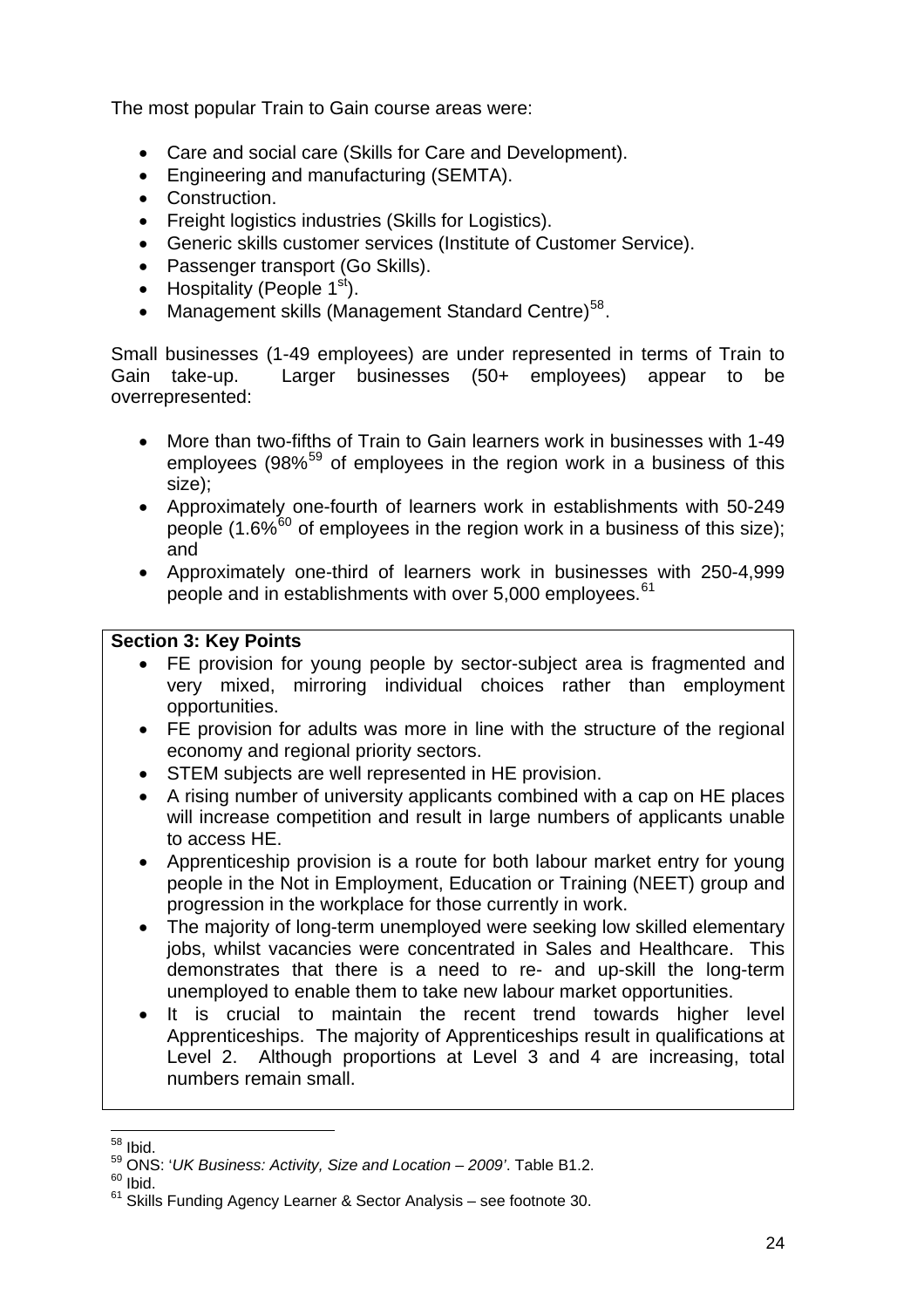## **Section 4: Investment Shifts**

This section identifies five key themes outlining possible shifts in skills provision and underpinning policy asks. Where possible, details on key locations, sectors and occupations are provided.

Funding shifts should be prioritised in Further Education for young people and Apprenticeships. Compulsory education (i.e. GCSEs), A-levels, Higher Education and FE for adults are currently well-aligned to labour market need.

#### **4.1 Skills for Manufacturing**

As noted in Section 2, the East Midlands has a number of comparative advantages in Manufacturing, notably in Transport Equipment and Food and Drink sectors, with particular local strengths around Derby, Leicester City and Lincolnshire respectively. At GCSE and A-level and in Higher Education, relevant courses in STEM subjects are well represented.

However, there is a notable lack of relevant FE capacity for courses that support manufacturing, especially for young people.

FE and Information, Advice and Guidance (IAG) providers should be more responsive to opportunities in manufacturing-related provision. Key messages are:

- More **technician-level** training provision is needed related to manufacturing. This is necessary to meet replacement demand, which is producing year-on-year requirements for new entrants.
- Technological change, including the introduction of low carbon and resource efficient technologies, means that Apprenticeships should increasingly move towards **Level 3 and 4**.
- Provision should increasingly support manufacturing companies in adopting new technologies and moving towards more efficient, low carbon processes. Required skills include: electrical and electronic equipment; plastic products; metal fabrication; and engineering skills relevant to aerospace and automotive sub-sectors, as well as **communication** and **management and leadership skills** across all sub-sectors.
- **ICT skills** are essential to all job roles in manufacturing in order to deploy new technologies. ICT should therefore be embedded across the curriculum.
- **Skills development should be a joint enterprise with employers** and learning should reflect employer need. FE providers should further collaborate with large, high value manufacturing employers, such as Rolls-Royce, Toyota, and Bombardier, who already have highly developed training infrastructure and invest heavily in R&D. Their significant SME supply chains provide a market for new course content and delivery methods developed collaboratively. These large, globally competitive firms are best placed to support FE develop cutting-edge curricula to support new technician level jobs.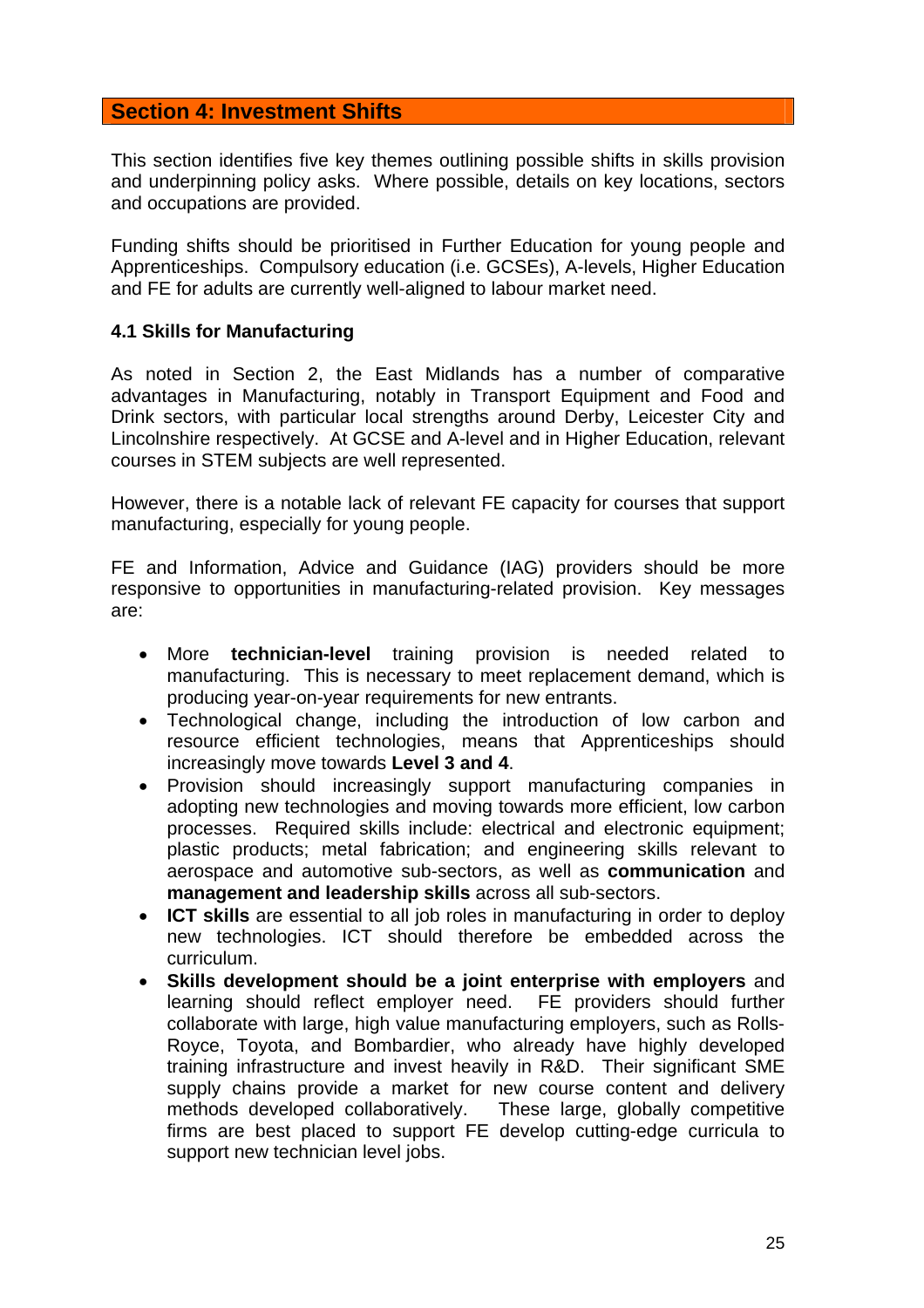To reduce duplication of employer engagement by providers, local **provider networks could be established.** However, there is currently limited incentive for providers to collaborate in a local area, due to competition for learners. **SFA funding needs to incentivise collaboration**, to improve the employer experience of engagement and achieve economies of scale in curriculum development and delivery.

# **4.2 Skills for Construction**

Evidence on supply suggests that young people and adults are well engaged in skills provision relevant to Construction through FE, Apprenticeships, and Train to Gain. However, new technologies, environmental concerns and a changing regulatory environment pose challenges for providers to shape curricula to meet future skills needs. Key messages are:

- The increasing use of Offsite Manufacturing in the Construction industry provides opportunities to link skills provision relevant to **manufacturing technologies** with courses aimed at job roles in Construction. It also provides opportunities for employees, supported by the right skills provision, to progress and move between the two sectors.
- The impact of changing regulation will contribute to the demand for courses within the Summit Skills Qualification Footprint (e.g. plumbing, electrical engineering, air conditioning, energy efficiency in buildings). This will require the SFA and SSCs to work closely with Regulatory Agencies to identify emerging skills needs.
- **Low carbon technologies** are unlikely to result in large numbers of new jobs, rather they will require a re-skilling of existing jobs. Providers will need to **update course content to reflect emerging 'green skills'**.
- To achieve the necessary changes in curricula, **providers should engage with employers** who are pioneering **low carbon and resource efficient technologies** in areas of regional strength, such as power generation, water treatment and waste recycling. Courses should support specific skills required both for installation, retro-fitting and maintenance in building services and engineering (including electrical trades, heating, ventilation and air conditioning fitters) and for skills enabling the efficient use of fuel and the reduction of waste.
- The mobile nature of the workforce in this sector requires training provision that is flexible and accessible (e.g. e-learning).
- Reductions in public investment will reduce the extent of procurement opportunities in publicly funded infrastructure. Where opportunities do exist, there will be increased competition between Construction firms, which will raise demand for skills to enable them to offer value for money and sustainable solutions (such as technologies and materials that are resilient to more extreme weather conditions).
- Labour market opportunities in Sustainable Construction will be particularly important in **Lincolnshire**, with the presence of several large engineering construction employers and because of changing housing needs (including an ageing population, inward migration and flood risk). There will also be opportunities in **Northamptonshire**, because of high population growth and significant planned housing development (e.g. within the Milton Keynes South Midlands Growth Area).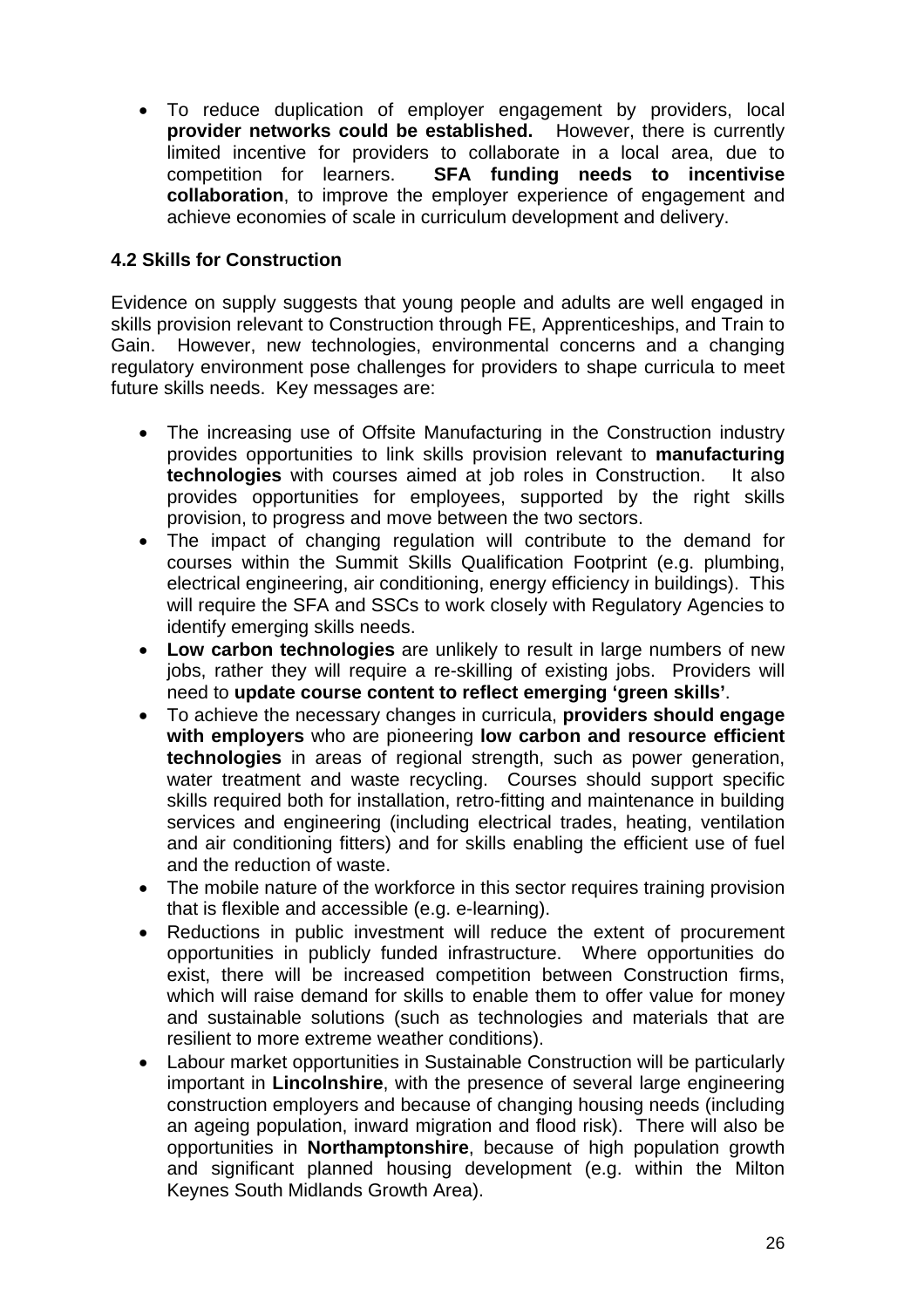# **4.3 Skills for Health and Bioscience**

Healthcare is forecast to be the fastest growing sector in the East Midlands whilst the manufacturing of medical equipment and pharmaceuticals requires highly skilled qualifications in biosciences and other technologies (such as nanotechnologies, polymers, etc.). The ageing population poses increasing demands on healthcare whilst also creating new markets for products and services.

The healthcare sector is well provided by Apprenticeships and adult FE, particularly around care-related skills. However, there appears to be fewer people studying non-care related courses at technician-level. A shift in focus towards technician-level skills that support medical equipment manufacturing and R&D would enable the region to take advantage of key assets in HE and in the private sector. Key messages are:

- The growth and diversification of the sector will require the provision of Skills for Life and qualifications at Level 2 and Level 3, especially for care assistants.
- FE in some local areas will need to specialise to meet demands related to population change. In more remote rural areas (such as **coastal Lincolnshire**) a mix of skills and occupations are needed in caring for the elderly in both residential and more bespoke personal care in the home. In **Leicester City**, rising birth rates will place higher demands for healthcare for children requiring different skill sets. The shortage occupation list for Tier 2 of the Points Based System recommended by the Migration Advisory Committee  $(MAC)^{62}$  $(MAC)^{62}$  $(MAC)^{62}$  includes nurses working in operating theatres and in neonatal intensive care units.
- There is a need for further **progression routes for the unemployed** from Skills for Life towards more specific healthcare-related provision. This is because low skilled jobs in healthcare provide entry-level opportunities for the long-term unemployed and young people who are in the NEET group. However, analysis suggests that people in these groups may lack the required skills to be able to fill such jobs.
- There is a requirement for more bespoke provision for work-based learning to support supervisors and managers across the sector. Employers in the Skills for Health footprint have identified skills gaps in **management and leadership**. These skills will be particularly important with the changes expected across the health service. Additionally, staff moving from the NHS to a private service provider will need to develop **entrepreneurial skills** to adapt to working in a competitive business environment.
- Excellence in East Midlands R&D (both in the private sector and HE) provides opportunities for FE to develop technician-level provision that will support continued innovative activity. Current local assets include private sector clustering around **Loughborough** and NHS and university spin-offs in **Nottingham**.

<span id="page-27-0"></span><sup>62</sup> Migration Advisory Committee (MAC), '*UK Boarder Agency shortage occupation list'* (accessed 7 July 2010), <http://www.ukba.homeoffice.gov.uk/aboutus/workingwithus/indbodies/mac/>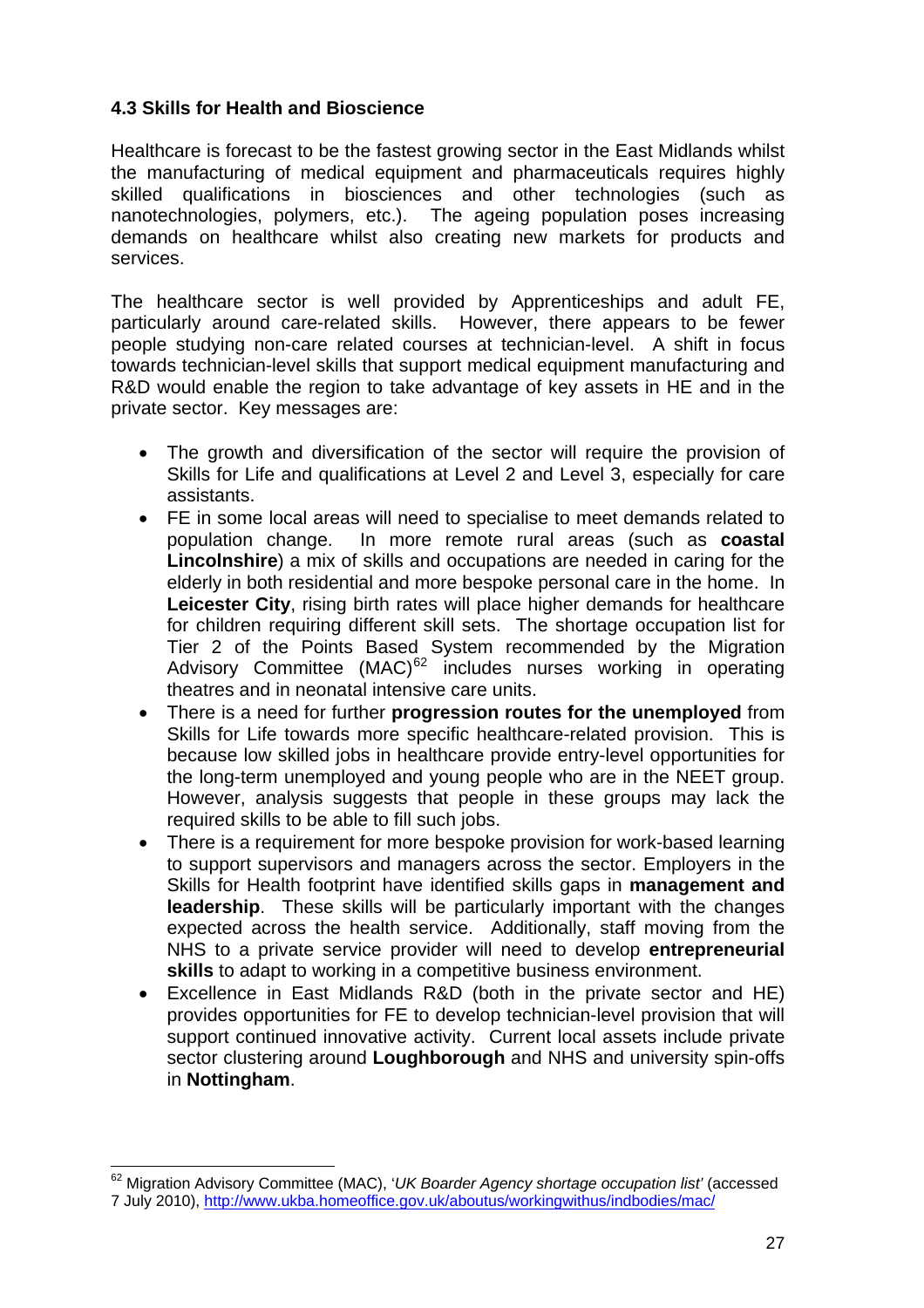# **4.4 Apprenticeships**

It is increasingly recognised that Apprenticeships represent the primary work-based learning route<sup>[63](#page-28-0)</sup> to meet demand for technician-level skills. They provide a structured programme for young people and adults leading to recognised qualifications at Level 2, 3 and 4 delivered to meet real labour market requirements.

Key messages are:

- The Apprenticeship offer to employers needs to be strengthened for learners over 25. In a changing labour market, Apprenticeships should enable individuals to re-skill at any point in their career. Apprenticeships should be an integral aspect of work-based learning for all ages.
- The ageing workforce in the East Midlands provides both challenges and opportunities for the delivery of work-based learning. More responsive delivery could include bite-sized, modular provision of adult FE, allowing older workers to re-skill or update and re-accredit existing skills. Older workers could also be further engaged in the Apprenticeship offer, both through increased provision of Adult Apprenticeships for the over 25s and as mentors for younger learners.
- It is important to mitigate the impact of a recent decrease, due to the recession, in Manufacturing and Construction Apprenticeships, especially around **Derby City** (where the proportion of NEET is relatively high compared to the regional average) and across **Lincolnshire.**
- The trend towards higher level Apprenticeships at Levels 3 and 4 should be maintained to address the comparatively low skills base in the East Midlands and forecast demand for higher skilled jobs. At present, only five Level 4 Apprenticeship Frameworks have been accredited. Accreditation of Higher Apprenticeship Frameworks needs to be accelerated.
- The provision of Level 2 Apprenticeships will remain important to meet replacement demand in technician-level occupations. However, Apprenticeships at Level 2 should equip learners to take advantage of further vocational progression routes, including higher level Apprenticeships. Therefore it is important that Level 2 Apprenticeships continue to include elements of generic, transferable and functional skills.
- To enable greater SME take up of Apprenticeships more support for **Apprenticeship Training Agencies (ATAs)** should be considered in the light of current pilots. ATAs could also contribute to improved penetration in sectors where Apprenticeships are under-represented.
- There is a need to increase awareness amongst **pre-16 learners** of the benefits and opportunities of Apprenticeships as a respected, credible vocational learning route into employment. IAG provision will need to strengthen its advocacy of Apprenticeships as a viable alternative to the academic route (e.g. A-levels). This should operate alongside increased provision of Young Apprenticeships and work experience placements. This will increase the pool of pre-16 learners ready to take Level 3 Apprenticeships, to meet the demand for new technician level skills.

<span id="page-28-0"></span><sup>63</sup> The Department for Business, Innovation & Skills, *'Skills for Sustainable Growth – Consultation on the future direction of skills policy'*, July 2010.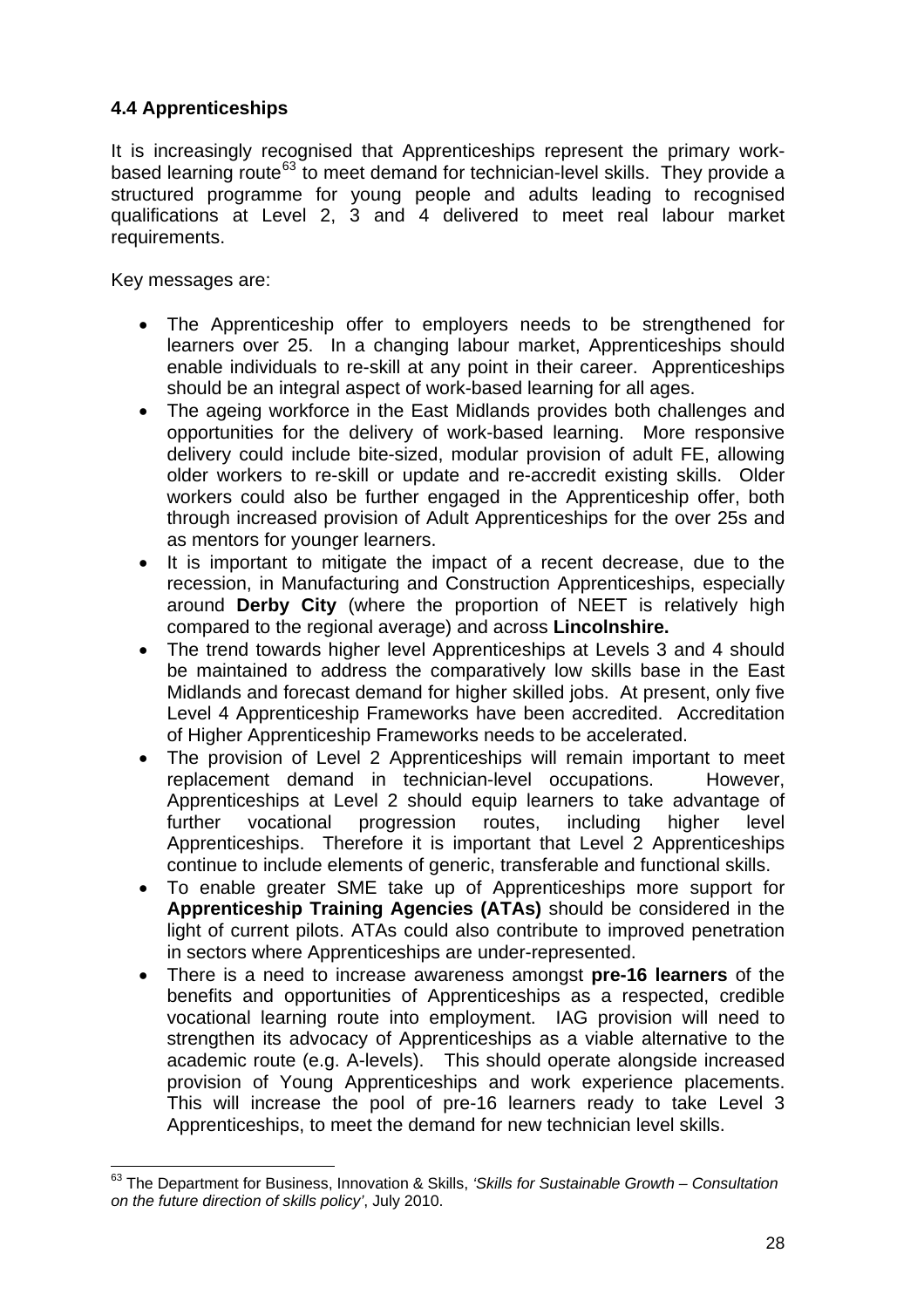# **4.5 Flexible Skills for a Changing Labour Market**

The evidence presented in Sections 2 and 3 demonstrates that the labour market is changing rapidly. Individuals will have to be increasingly prepared to re-skill during their careers and need a sound base of transferable, generic skills. Parttime working and self-employment have increased recently, requiring individuals to become more enterprising, both in order to manage small businesses and to be more entrepreneurial in their current jobs.

To meet these challenges, the Government will empower providers to be free to offer training that responds directly to the needs of informed individual learners and employers.<sup>[64](#page-29-0)</sup>

Key messages are:

- Young people continue to favour courses that reflect their individual interests. To provide a sound basis for employment and future learning, **all 16-19 provision needs to support transferable and employability skills**. For example, the curricula of popular FE courses in creative, media, sport and beauty subjects should equip young people with transferable skills in customer services, ICT, enterprise, design and project management etc.
- Providers need to be held to account by employers, ensuring that their offer changes over time to meet demand. This could include the establishment of panels of employers, working within or alongside Local Enterprise Parnerships (LEPs), to enable the skills system to meet locally identified employer need.
- To increase employer engagement and investment in education and training, provision needs to be tailored to need. **The best features of Train to Gain need to be retained.** This would include **modular and flexible training provision**, developed through a diagnostic discussion with employers, in order to enhance and complement business planning.
- **Union Learning Representatives** are important advocates of the value of training and can identify workforce skill needs. They are potential key contacts for providers in their diagnostic discussion with employers.
- In a **rural** region such as the East Midlands, learning delivery needs to respond to poor accessibility and infrastructure as well as individual barriers to access. Providers should consider a range of delivery options, such as postal and e-learning to meet the needs of rural learners. Providers will also need to take into consideration the availability, affordability and quality of broadband provision in rural areas.
- To keep pace with technological change, **re-accreditation of modules within courses needs to be fast tracked.** Capital investment within FE should be prioritised around skills delivery to support new technologies.

<span id="page-29-0"></span> 64 Ibid: BIS, *'Skills for Sustainable Growth'*, July 2010.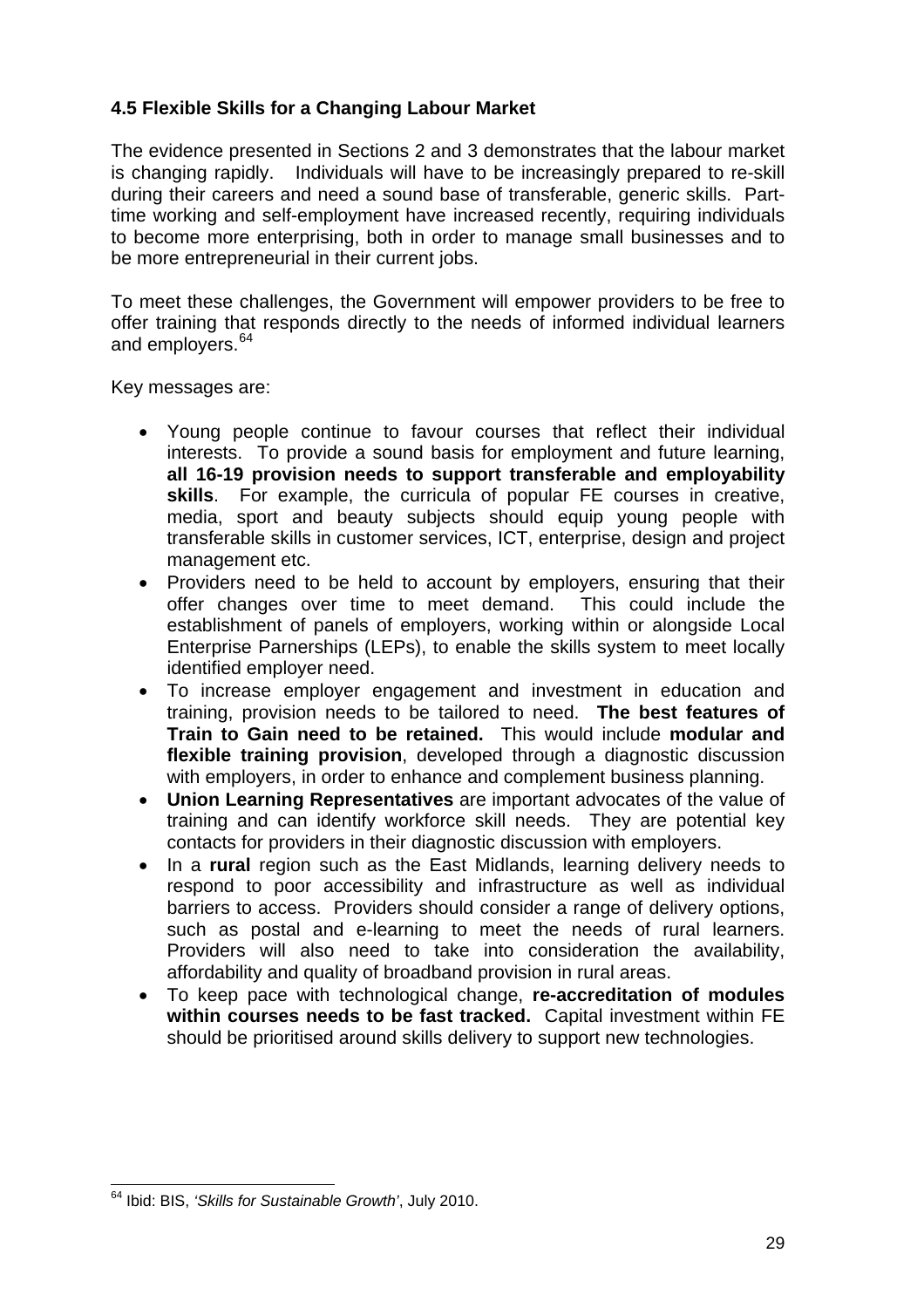- There needs to be greater clarity and consistency around funding of workbased learning, enabling employers to fully understand the extent and outcomes of their contributions. From an employer perspective, funding needs to reflect the modular nature of course delivery and skills development which does not necessarily lead to qualifications. The public purse should prioritise the funding of developmental learning and should not necessarily contribute to employers' statutary training obligations.
- Many of those who are currently **unemployed**, especially the long-term unemployed, also require support in developing **employability skills**, such as communication, time management, and team-working. **These skills should be embedded across the forthcoming DWP Work Programme.**
- Increasing competition for university places presents opportunities for FE providers, including tailoring their provision to meet the needs of students who would previously have applied directly to a university. FE could be supported to deliver cost-efficient HE. Government should consider awarding FE providers with HE numbers in their own right, to reduce dependency on university allocations. Government could also consider empowering high performing colleges to develop and award their own HElevel qualifications.
- It is important to recognise that **Further Education** is not just delivered by colleges, but also by **private and voluntary sector providers**. To widen access and to increase the involvement of individuals and communities, it will be important to **build the capacity of the voluntary sector.** This should include advice and support on access to funding and information on local labour market conditions. The voluntary and community sector also has a role in providing work experience for unsuccessful HE applicants to help them improve their employability.
- To navigate a changing labour market, it is crucial to provide **enterprise skills for technicians and trades**. There should be a distinction in provision between business skills required for the self-employed and broader skills required for inviduals to be entrepreneurial in their current jobs or in undertaking multiple part-time jobs.
- The **Qualify with a Business** initiative should be more widely available as an option for adult learners to be able to access a coherent package of business support whilst undertaking Level 3 vocational courses.
- The East Midlands has a strong partnership track record in rapid response to major closures and other economic shocks. It will therefore be important to maintain some level of discretionary funding to enable agile local responses, **redeploying and retaining existing skills** in the event of future large-scale redundancies. This will also be needed to take advantage of skills and employment opportunities stemming from **new inward investments**.
- The system will only work if it is underpinned by an impartial and all-age IAG service.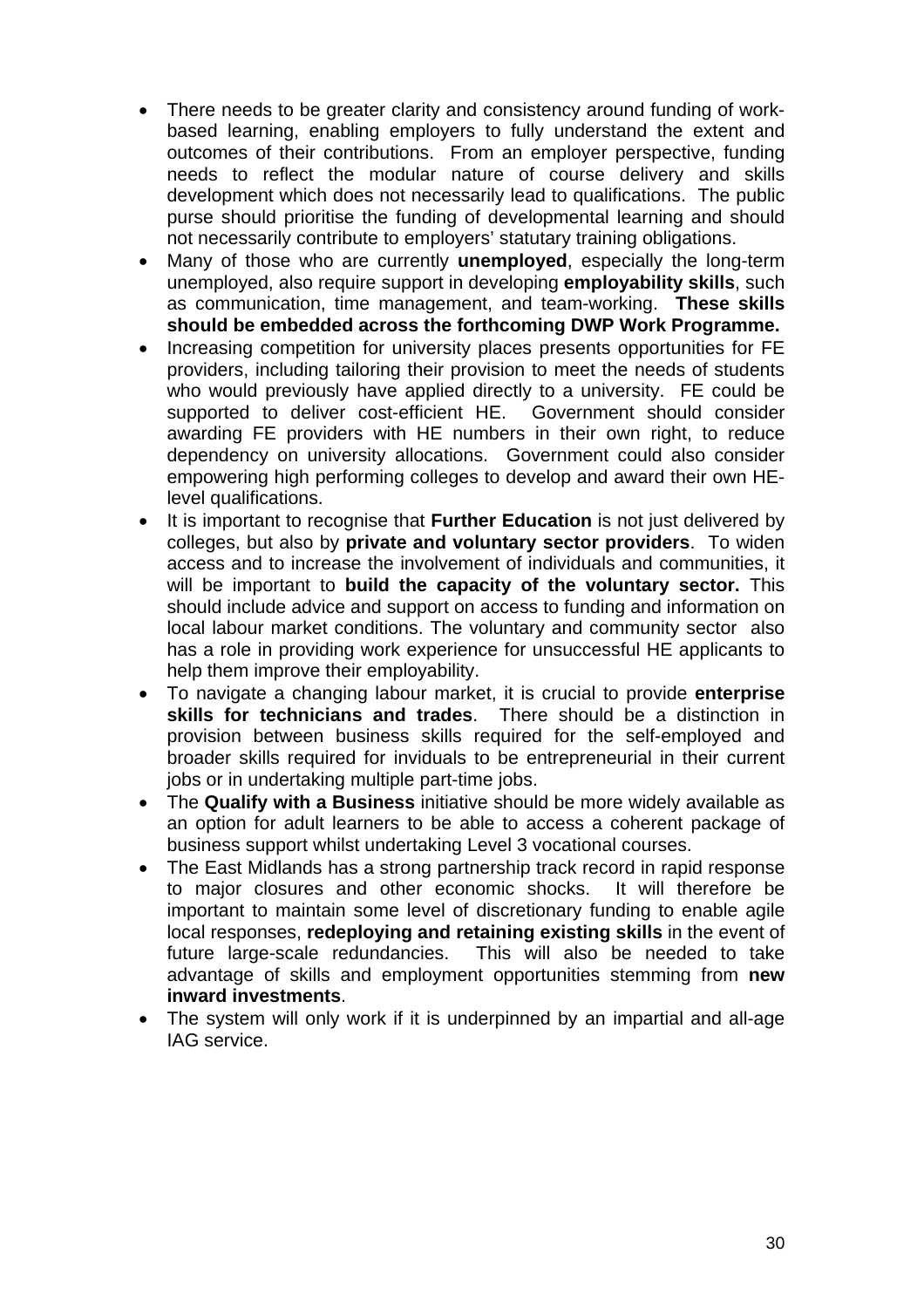#### **Annex 1: Advice regarding how SFA investment could support the East Midlands Skills Priorities Statement: East Midlands Skills Investment Plan**

|                      | Key Sectors and Shifts in Priorities Needed                                                                                                                                                                                                                                                                                                                                                                                                                                                                                                                                                                                                                                                                                                                                             |
|----------------------|-----------------------------------------------------------------------------------------------------------------------------------------------------------------------------------------------------------------------------------------------------------------------------------------------------------------------------------------------------------------------------------------------------------------------------------------------------------------------------------------------------------------------------------------------------------------------------------------------------------------------------------------------------------------------------------------------------------------------------------------------------------------------------------------|
|                      | <b>Skills for Manufacturing</b><br>Adult Learner Responsive (ALR) provision for manufacturing sectors needs to meet year-on-year replacement demand for technician level skills, including in<br>STEM subjects. Current provision and take-up of STEM and ICT-related courses needs to be maintained, however technological change means that funding<br>should shift provision from Level 2 towards Levels 3 and 4.                                                                                                                                                                                                                                                                                                                                                                    |
|                      | Providers of Employer Responsive (ER) training should build on opportunities to collaborate with large, high-value manufacturing employers and their supply<br>chains to develop industry specific, cutting edge courses for technician-level jobs. Management and Leadership provision will be required to support SMEs to<br>adopt the innovative practices and new technologies (including low carbon) required by the large employers they supply. There are particular opportunities for<br>working with employers in Derby City, Derbyshire, Nottinghamshire and Leicestershire. To reduce duplication in employer engagement and to achieve<br>economies of scale in curriculum development and delivery, local provider networks could be established with SFA incentivisation. |
| <b>Current Needs</b> | Both ALR and ER need to meet specific current employer skills requirements in: electrical and electronic equipment; plastic products; metal fabrication; and<br>engineering skills relevant to aerospace and automotive sub-sectors. Management and Leadership skills are also needed to enable managers to better<br>deploy the skills of their staff and adopt more innovative processes.                                                                                                                                                                                                                                                                                                                                                                                             |
|                      | <b>Skills for Construction</b><br>The increasing use of Offsite manufacturing techniques in the Construction industry means that ALR provision could be more efficiently delivered, building on<br>transferable skills required by both Construction and Manufacturing employers. These new production methods will need specific skills around more<br>mechanised pre fabricated approaches.                                                                                                                                                                                                                                                                                                                                                                                           |
|                      | Regulatory change also requires development of course content relevant to plumbing, electrical engineering, air conditioning and energy efficiency in building,<br>with an emphasis on meeting low carbon requirements.                                                                                                                                                                                                                                                                                                                                                                                                                                                                                                                                                                 |
|                      | For ER provision, changing regulations and low carbon technologies will increase demand for new skills in existing jobs, such as retro-fitting and building<br>services and engineering (such as in the electrical trades and for fitters of more resource efficient heating, insulation, ventilation and air-conditioning).                                                                                                                                                                                                                                                                                                                                                                                                                                                            |
|                      | Provider capacity in Lincolnshire and Northamptonshire will need to meet potential increases in demand for employment in Construction due to high<br>population growth and likely increase in house building as the economy recovers. This includes significant planned housing development in the Milton Keynes<br>South Midlands Growth Area.                                                                                                                                                                                                                                                                                                                                                                                                                                         |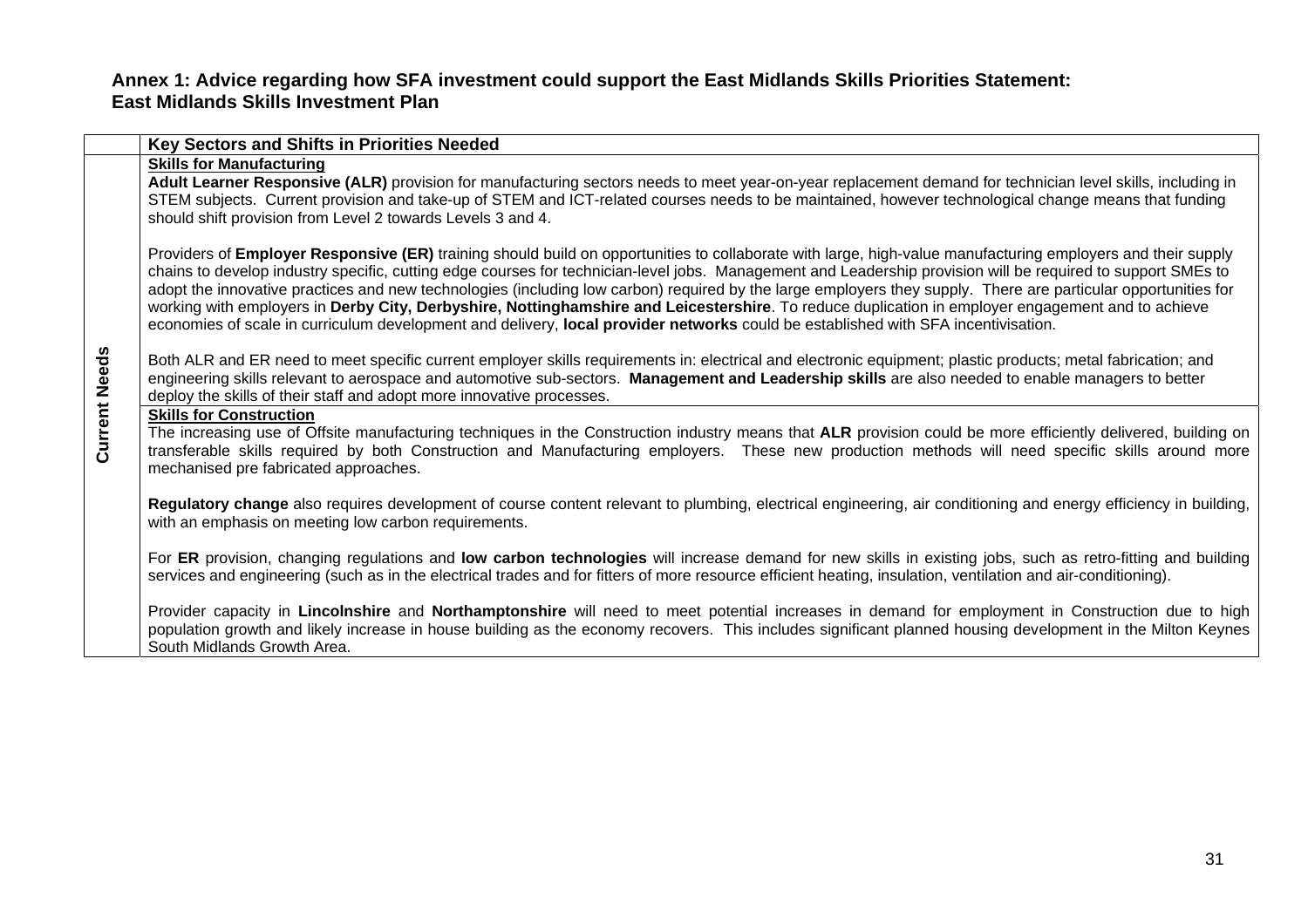|              | <b>Skills for Health and Bioscience</b><br>ALR and ER provision in Healthcare needs to keep pace with the growth and diversification of the sector. The ageing population in Lincolnshire and rising birth<br>rates in Leicester City require specific skills, and changing patient needs requires diversification of training at all levels, from Skills for Life upwards.                                                                                                                                                                                                            |
|--------------|----------------------------------------------------------------------------------------------------------------------------------------------------------------------------------------------------------------------------------------------------------------------------------------------------------------------------------------------------------------------------------------------------------------------------------------------------------------------------------------------------------------------------------------------------------------------------------------|
|              | There is a need for further progression routes for the unemployed from Skills for Life towards more specific healthcare-related provision. This is because low<br>skilled jobs in healthcare provide entry-level opportunities for the long-term unemployed and young people who are in the NEET group.                                                                                                                                                                                                                                                                                |
|              | The increase in Level 3 provision in health has been policy driven. Further growth in Level 3 should be funded by reducing Level 2 delivery to the minimum to<br>provide progression to Level 3.                                                                                                                                                                                                                                                                                                                                                                                       |
|              | The manufacturing of medical equipment and pharmaceuticals are regional strengths and growing sectors. ALR provision in the East Midlands needs to meet<br>demand for technician level skills within these sectors, particularly in Nottingham City and Leicestershire. Providers should work with key employers to<br>develop curricula to meet technician level skills requirements.                                                                                                                                                                                                 |
|              | SFA funding for work-based learning in health sectors should prioritise developmental learning, and should not fund training to meet statutory requirements,<br>such as health and safety.                                                                                                                                                                                                                                                                                                                                                                                             |
|              | The health sector is experiencing a period of significant change. Gaps in Management and Leadership skills have been flagged as a significant issue in this<br>sector. The increasing role of the private sector in healthcare provision will require NHS staff to develop entrepreneurial skills.                                                                                                                                                                                                                                                                                     |
|              | <b>Apprenticeships</b><br>The trend towards higher level Apprenticeships should be maintained to address the comparatively low skills base in the region and the forecast demand for<br>technician level jobs requiring Level 3 and 4 qualifications. Funding should be shifted towards Level 3 and 4 Apprenticeships whilst funding for Level 2<br>Apprenticeships should be capped at the level required to meet replacement demand.                                                                                                                                                 |
|              | <b>Flexible Skills for a Changing Labour Market</b><br>Union Learning Representatives are potential key contacts for providers in their diagnostic discussions with employers.<br>Capital investment in FE should be prioritised around the skills required to support new technologies.<br>FE providers need to consider how to support unsuccessful HE applicants to enter employment or reapply to HE.<br>To widen access to skills provision, it will be important to build the capacity of the voluntary sector through advice and support on access to funding and local<br>LMI. |
|              | <b>Apprenticeships</b><br>Technological change, including the introduction of low carbon and resource efficient technologies, means that Apprenticeships should increasingly move<br>towards Levels 3 and 4.                                                                                                                                                                                                                                                                                                                                                                           |
|              | However, Level 2 Apprenticeships will remain important to meet future year-on-year replacement demand in lower-skilled occupations, which will provide entry-<br>level jobs and a learning path for those who are currently unemployed.                                                                                                                                                                                                                                                                                                                                                |
| Future needs | <b>Low Carbon and Emerging Technologies</b><br>Power generation and waste recycling companies in the East Midlands are already pioneering cutting-edge low carbon and resource efficient technologies.<br>Providers need to work collaboratively with these employers to develop courses that will meet future technician-level skill needs across a range of sectors in the<br>future, including Manufacturing and Construction.                                                                                                                                                      |
|              |                                                                                                                                                                                                                                                                                                                                                                                                                                                                                                                                                                                        |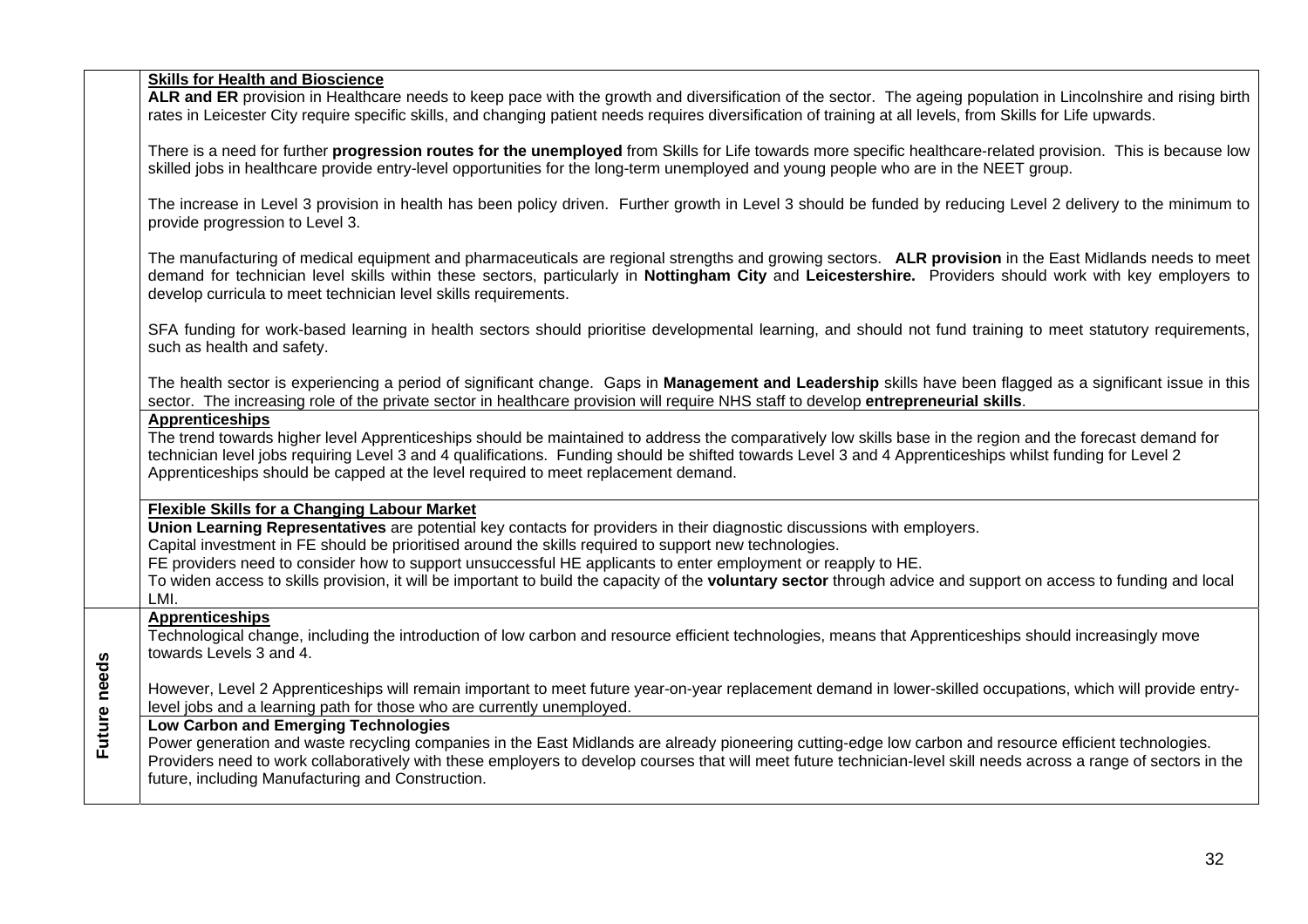#### **Annex 2. East Midlands Skills Priorities Statement 2011-2012 (EMSPS) Consultation Process**

# **Introduction**

This document describes how *emda* has engaged stakeholders and partners in the development of the EMSPS 2011-2012. Partners and stakeholders have been involved since June 2009 with the engagement process falling into three phases.

#### **Phase 1: Refresh of the regional evidence base: August 2009 to July 2010**

Due to the changed economic climate during the recession, *emda* undertook a major update of the evidence base for the Regional Economic Strategy, publishing '*The East Midlands in 2009'* for consultation in August 2009. This document included detailed chapters on skills demand and supply, demographic change, business and the economy, and diversity and exclusion. Stakeholders were asked to comment on the skills element, ensuring that the links with skills challenges and broader economic development issues were made. Following a three month consultation (in line with Cabinet Office guidance), the evidence base was updated and finalised. '*The East Midlands in 2010'* was published in July 2010.

#### **Phase 2**: **Consultation on the development of a Regional Skills Strategy and EMSPS 2010-2011, January to June 2010**

RDAs were asked to provide BIS with draft Priorities Statements in December 2009/January 2010 covering the 2010-2011 academic year. *emda* consulted on this draft through face-to-face with a number of key stakeholders. This input informed early drafting of the East Midlands Skills Strategy (EMSS) and the EMSPS 2011-2012.

Organisations involved at this stage included: FE Colleges; the AoC; HEFCE; the region's Universities and the East Midlands Universities Association (EMUA); the Skills Campaign Network; SSCs and ESBs; the nine Upper Tier Local Authorities; the SFA, NAS, and YPLA; the East Midlands Business Forum (EMBF); the IoD; the FSB; the CBI; the East Midlands Rural Affairs Forum (EMRAF); and the East Midlands Innovation Council.

During this phase, *emda* gathered data from the Skills Funding Agency, UKCES, HESA and NAS and produced a bespoke analysis of supply and demand data to inform the logic-model of the Skills Priorities Statements agreed with BIS, SFA and the RDA network.

Feedback from stakeholders, along with the analysis of the evidence base and supply data was used to develop the East Midlands Skills Strategy Consultation Paper, developed between May and June 2010. This paper set out options for key areas that the strategy would cover, suggested four skills themes and posed 19 key questions to partners and stakeholders.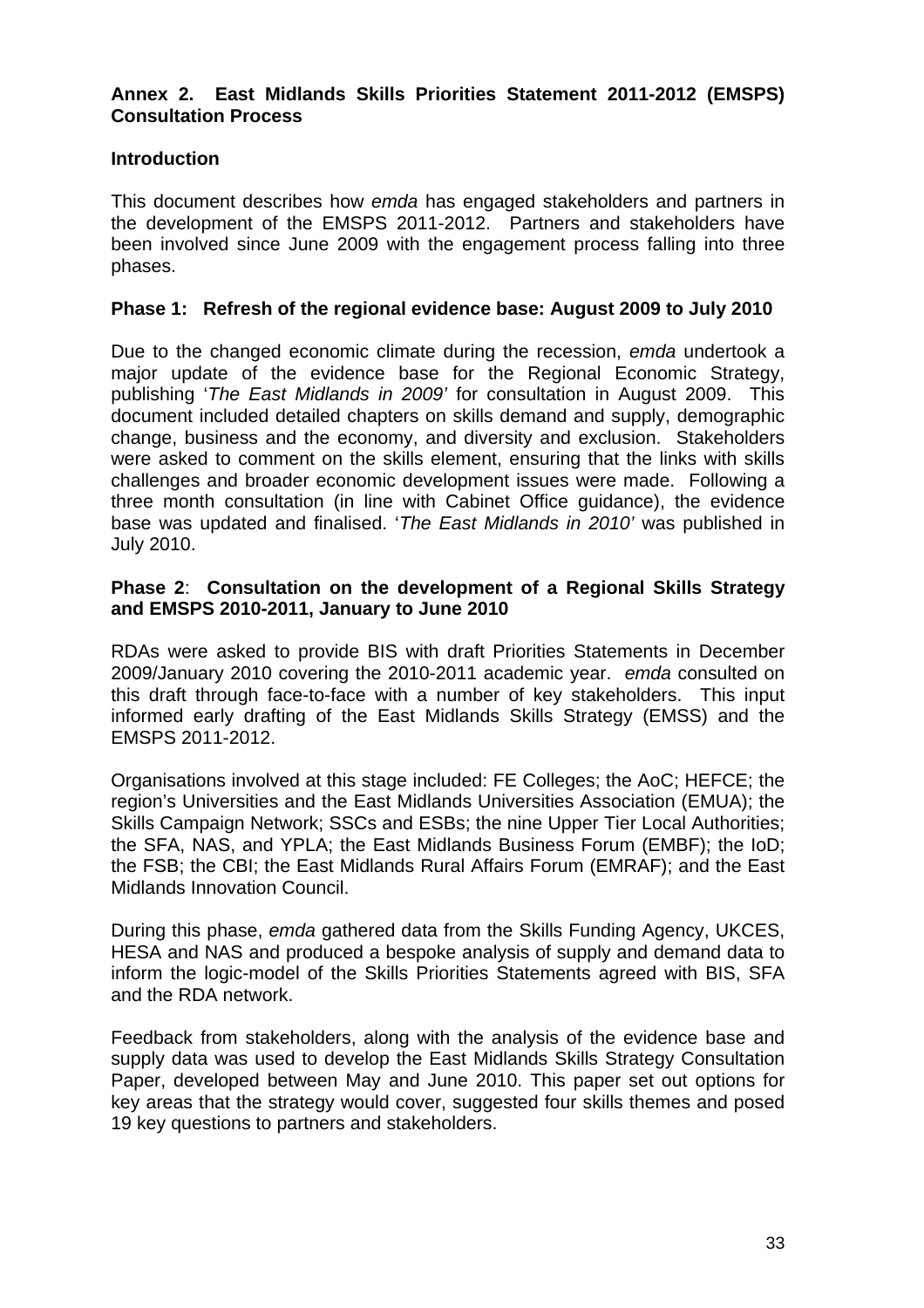The document was circulated to chief officers of stakeholder organisations in June 2010. Consultees included: Upper Tier Local Authorities; 14-19 partnerships; SSCs and ESBs; Business Link providers and training provider bodies; the Universities and EMUA; FE Colleges; the AoC; Jobcentre Plus; Government Office East Midlands (GOEM); SSCs; the SFA, YPLA and NAS, the EMBF; the IoD; the FSB; the CBI; EMRA; trade unions and employer/business forums; Connexions; voluntary and community sector representatives; and cross -border RDA and internal *emda* colleagues.

Formal written feedback was requested by  $28<sup>th</sup>$  June 2010, giving a five week consultation period. The feedback provided key inputs to the development of the EMSPS 2011-2012.

Some presentations were made to key, forums, including: AoC; ESBs; the EMUA Employer Engagement Group; the East Midlands Innovation Council; and the UKCES conference, which had an audience of over 150 Universities, colleges and private training providers.

42 formal responses were recorded, analysed and incorporated into a consultation response document. This will be sent to stakeholders along with subsequent responses from the county-based discussion workshops.

At this time partners were also informed of the timescale for the development of the EMSPS 2011-2012 and of the decision not to move forward with a separate Regional Skills Strategy following advice from Government.

#### **Phase 3: Response to feedback and drafting of EMSPS 2011-2012: July to September 2010**

Coinciding with the submission of the draft EMSPS to BIS on 30<sup>th</sup> July, six county based events and two internal *emda* events were held in order to inform the final drafting of the document. Consultees were invited to discuss and comment on the document, identifying any additional recommendations and any further evidence.

The feedback from this stage has been analysed and incorporated into the final version of the EMSPS 2011-2012.

#### **Governance of the Development of the EMSPS 2011-2012**

The development of the EMSPS 2011-2012 has been undertaken by a joint team incorporating *emda* research and skills policy staff, jointly signed off by Directors of Regeneration and Strategy. It has been reviewed by the East Midlands Skills Advisory Group, which includes representatives from the following organisations:

- All nine Upper Tier Local Authorities;
- The East Midlands Business Forum:
- All five County Employment and Skills Boards;
- SSCs (represented by the Alliance of SSCs):
- *emda* (Chair);
- GOEM;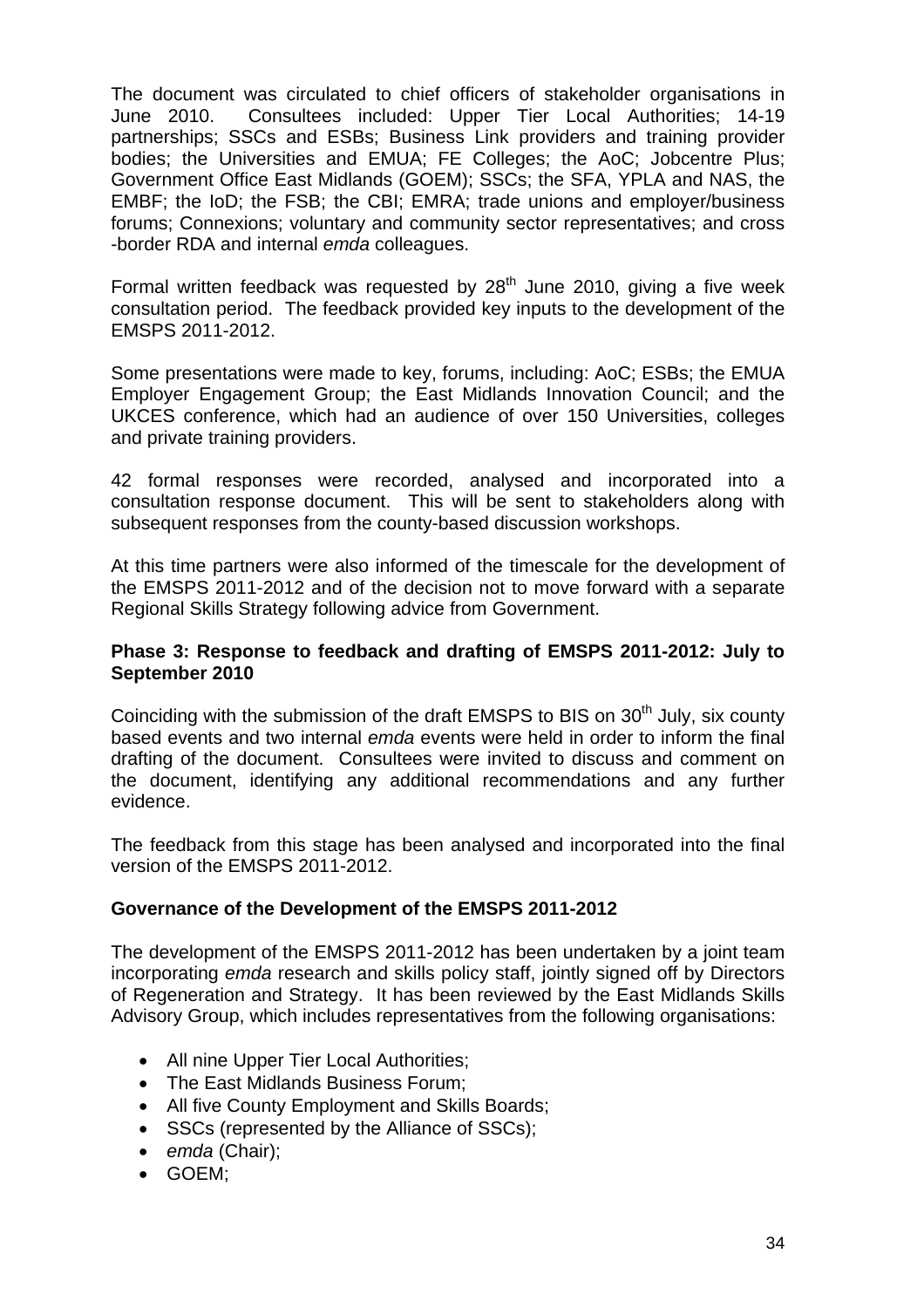- Association of Colleges to represent FE colleges;
- East Midlands Universities Association to represent HEI's;
- The Skills Funding Agency;
- The Homes and Communities Agency;
- The National Apprenticeship Service;
- The Young Peoples' Learning Agency;
- Jobcentre Plus:
- Third Sector representatives; and
- Private training provider representatives.

#### **Combined List of Stakeholders Involved in the Consultation Process**

A4e

Acorn training Aim Higher All Sector Skills Councils (represented by the Alliance of SSCs) Alliance of Sector Skills Councils Arts Council - East Midlands Association of Colleges (representing all FE colleges in the region) Lincoln College Bilborough FE College Birchwood Access and Training Bishops Grosseteste University College, Lincoln Boston FE College Brooksby Melton FE College Burton FE College Business in the Community Business Link Campaign for National Parks Campaign to Protect Rural England Castle College Nottingham FE College Charnwood Chesterfield Borough Council Chesterfield College Chesterfield FE College Chesterfield LA City of Lincoln Council Coalfield Regeneration Trust **Connexions** Construction Skills De Montfort University, Leicester Derby FE College Derby City Council Derby City ESB Derby City Partnership Derby College Derby Employment and Skills Board Derbyshire and Nottinghamshire Chamber of Commerce Derbyshire County Council Derbyshire Economic Partnership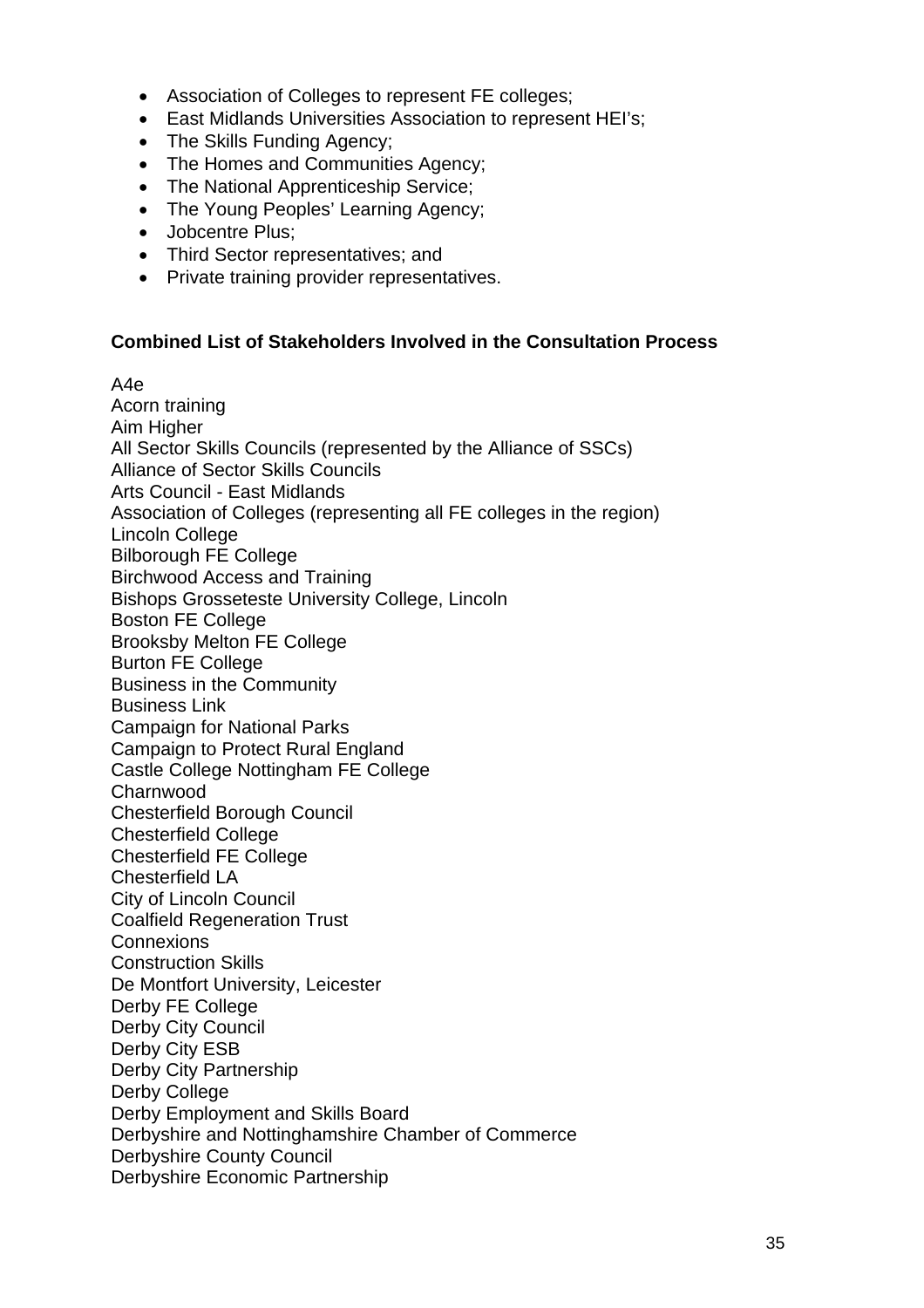Derbyshire Employment and Skills Board Derbyshire ESB East Midlands Business Forum representing employer organisations East Midlands Cities & Counties Partnership Manager East Midlands Health Trainer Hub East Midlands Heritage Forum East Midlands Media East Midlands Regional Assembly East Midlands Strategic Health Authority East Midlands Universities Association representing HEIs East Midlands Aggregate Working Party East Midlands Development Agency Engineering Employers Federation Enterprise Office, Loughborough University e-Skills Energy and Utility Skills Federation of Small Business Gateway FE College Government Office East Midlands Grantham College Grantham FE College Groundwork East Midlands Harborough District Council Housing Intelligence for the East Midlands High Peak Borough Council Homes and Communities Agency Institute of Directors Jobcentre Plus LANTRA Leicester City Council Leicester College North West Leicestershire District Council Leicester FE College Leicestershire County Council Leicestershire ESB Libraries and Information East Midlands Lincoln College FE College Lincoln LAD - Cultural Sector lead Lincolnshire and Rutland Employment and Skills Board Lincolnshire County Council Lincolnshire Research Observatory Lincolnshire Towns Lincolnshire Workforce Advisory Board Loughborough FE College Marketing Derby Mencap Mitre Group Moulton FE College Museums, Libraries and Archives Council National Apprenticeship Service Natural England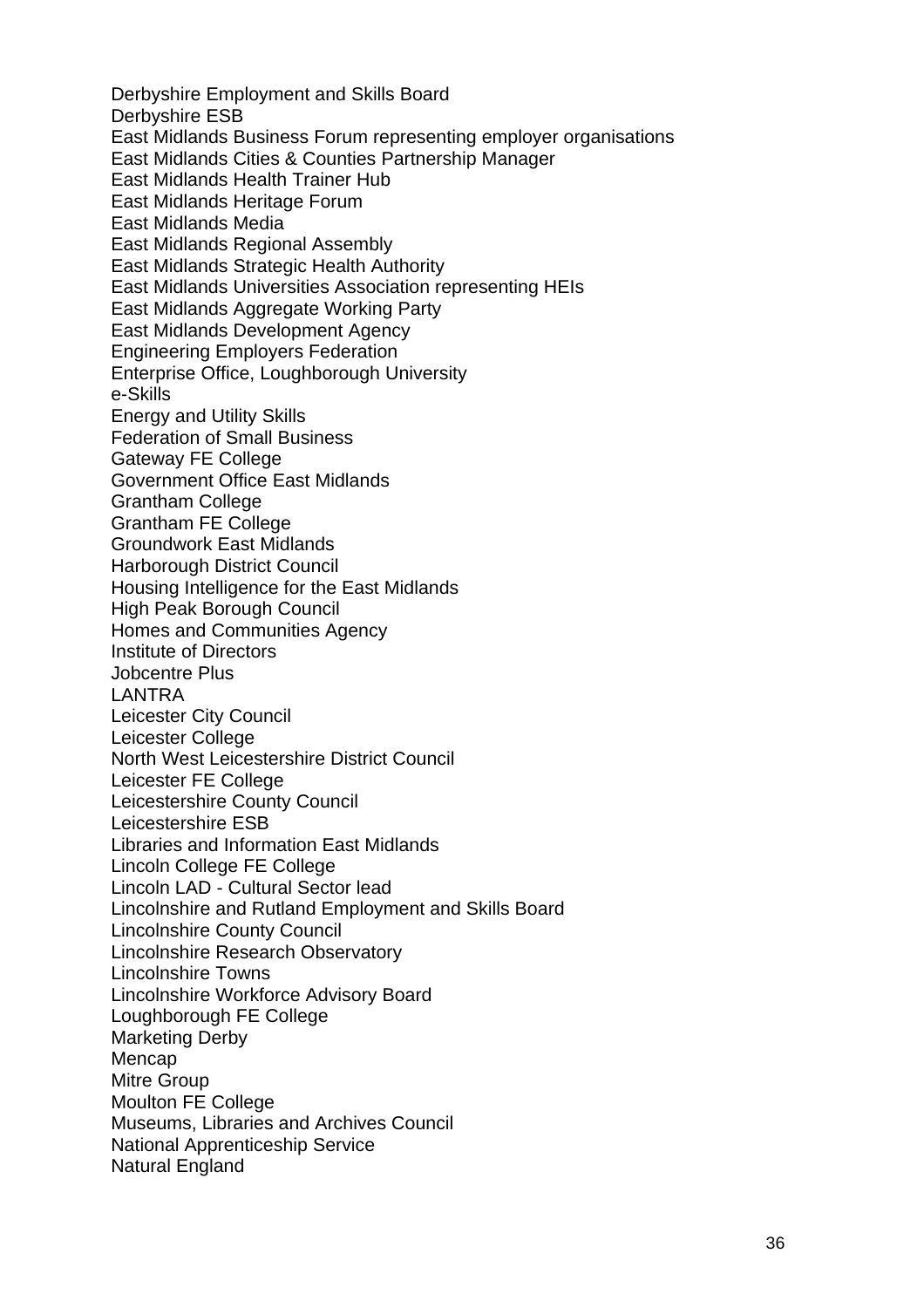New College Nottingham FE College New College Stamford FE College NHS East Midlands NHS Leicestershire National Institute of Adult and Continuing Education National Mental Health Development Unit North East Derbyshire District Council North Nottinghamshire FE College Northampton FE College Northamptonshire County Council Northamptonshire Enterprise Limited Nottingham and Nottinghamshire ESB Nottingham City Council Nottingham University Nottinghamshire County Council Nottinghamshire Health & Social Care Community Workforce Team Nottinghamshire Primary Care Trust Nottinghamshire Training Network Nottingham Trent University Northamptonshire Learning and Skills Consortium One East Midlands Pegasus Planning Group People 1st Phoenix Enterprises Portland FE College Premier Partnership Public Sector Compact Regent FE College Regional Centre of Expertise on Education for Sustainable Development : East **Midlands** Remploy RNIB FE College Rolls-Royce Rolls-Royce/ Unite the Union East Midlands Regional Committee Rutland County Council **SEMTA** Sheffield City Region Executive Skills Active Skills for Health Skills for Logistics Skills Funding Agency **Skillspoint** South East Derbyshire FE College South Leicester FE College South Nottingham FE College Stephenson FE College Strategic Training Solutions The Derbyshire Network Third Sector Training organisation representatives Tresham Business Solutions